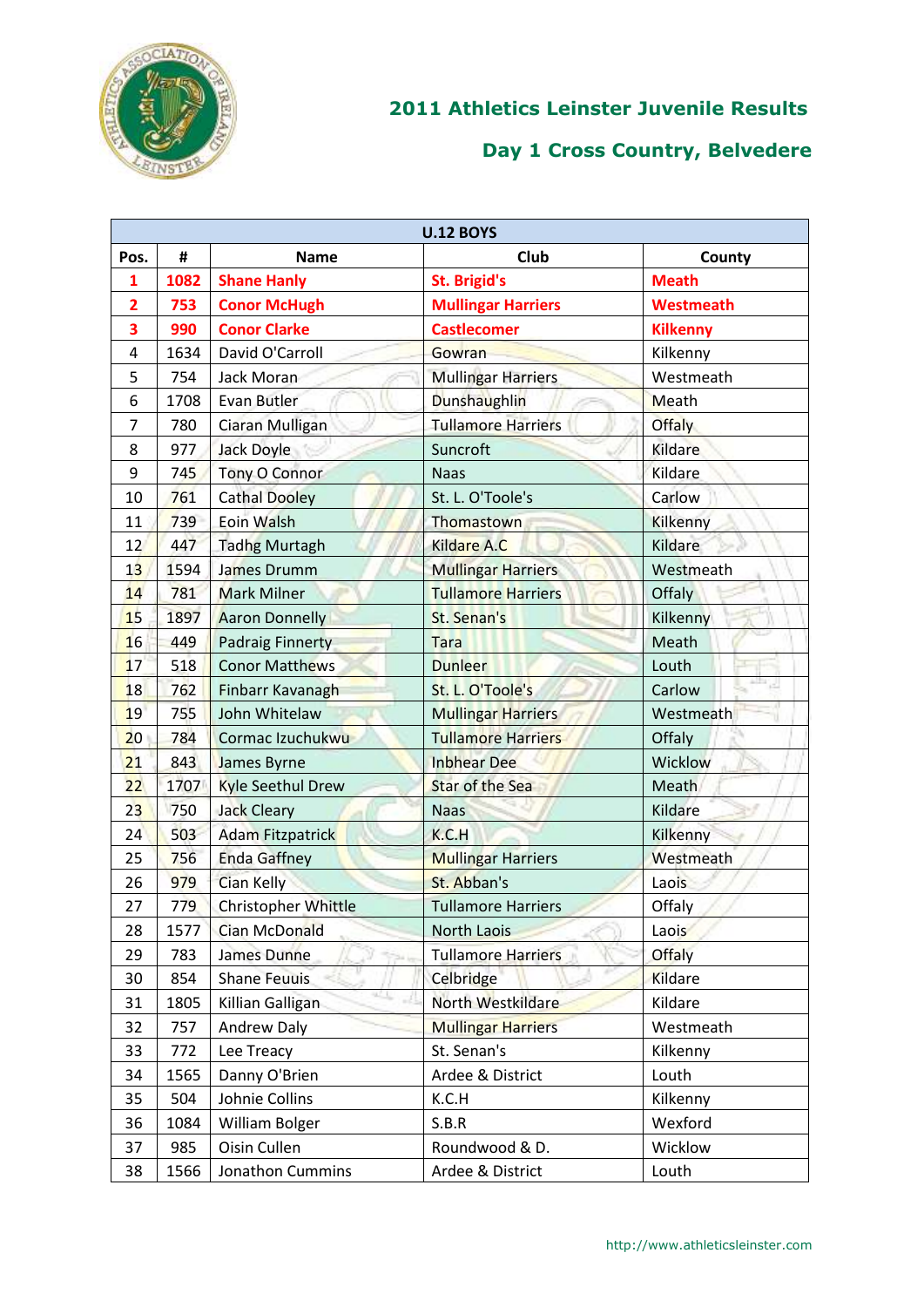

|      | <b>U.12 BOYS</b> |                        |                             |                 |  |
|------|------------------|------------------------|-----------------------------|-----------------|--|
| Pos. | #                | <b>Name</b>            | Club                        | County          |  |
| 39   | 764              | David Ward             | St. L. O'Toole's            | Carlow          |  |
| 40   | 763              | Jack Mitchell          | St. L. O'Toole's            | Carlow          |  |
| 41   | 501              | Evan Clarke            | K.C.H                       | Kilkenny        |  |
| 42   | 500              | Darragh Maher          | K.C.H                       | Kilkenny        |  |
| 43   | 1666             | Joseph Hanlon          | Thomastown                  | Kilkenny        |  |
| 44   | 785              | <b>Brian Todd</b>      | <b>Tullamore Harriers</b>   | <b>Offaly</b>   |  |
| 45   | 765              | <b>Oisin Griffin</b>   | St. Joseph's                | Kilkenny        |  |
| 46   | 782              | <b>Emmet Curly</b>     | <b>Tullamore Harriers</b>   | Offaly          |  |
| 47   | 859              | Zach Cillun            | Parnell                     | Wicklow         |  |
| 48   | 499              | <b>Colm Murphy</b>     | K.C.H                       | Kilkenny        |  |
| 49   | 991              | <b>Killian Mogan</b>   | Castlecomer                 | <b>Kilkenny</b> |  |
| 50   | 851              | <b>Joe Leonard</b>     | Celbridge                   | Kildare         |  |
| 51   | 1711             | <b>Justin Harris</b>   | Na Fianna                   | Meath           |  |
| 52   | 1567             | Evin Quinn             | <b>Ardee &amp; District</b> | Louth           |  |
| 53   | 467              | <b>Luke Horgan</b>     | Greystones & D.             | Wicklow         |  |
| 54   | 1710             | <b>Aaron Getty</b>     | St. Brigid's                | Meath           |  |
| 55   | 1593             | <b>Charlie Drumm</b>   | <b>Mullingar Harriers</b>   | Westmeath       |  |
| 56   | 1591             | <b>Joseph Cronin</b>   | <b>Mullingar Harriers</b>   | Westmeath       |  |
| 57   | 1713             | Sean Ryan              | <b>Dunboyne</b>             | Meath           |  |
| 58   | 1803             | Shane Kieran           | Robertstown & Allen P.      | Kildare         |  |
| 59   | 1714             | <b>Michael Murphy</b>  | Dunboyne                    | Meath           |  |
| 60   | 766              | Darragh Mc Donald      | St. Joseph's                | Kilkenny        |  |
| 61   | 778              | <b>Thomas Sheridan</b> | St. Senan's                 | Kilkenny        |  |
| 62   | 845              | <b>Eddie Allen</b>     | Emo/Rath                    | Laois           |  |
| 63   | 786              | <b>Patrick Grennan</b> | <b>Tullamore Harriers</b>   | Offaly          |  |
| 54   | 986              | Dan Lawlor             | Roundwood & D.              | <b>Wicklow</b>  |  |
| 65   | 975              | Cian Prendergast       | Suncroft                    | Kildare         |  |
| 66   | 773              | Padraigh Dempsey       | St. Senan's                 | Kilkenny        |  |
| 67   | 1554             | <b>Ciaran Connolly</b> | Le Cheile                   | Kildare         |  |
| 68   | 1716             | <b>Jack Blake</b>      | St. Brigid's                | Meath           |  |
| 69   | 1558             | Conor Murnaghan        | Le Cheile                   | Kildare         |  |
| 70   | 978              | Aaron Mangan           | Edenderry                   | Offaly          |  |
| 71   | 466              | Jack Kissane           | Greystones & D.             | Wicklow         |  |
| 72   | 1712             | David O'Neill          | Trim                        | Meath           |  |
| 73   | 777              | Robin Davis            | St. Senan's                 | Kilkenny        |  |
| 74   | 987              | Jack Lawlor            | Roundwood & D.              | Wicklow         |  |
| 75   | 747              | Evan Stanley           | <b>Naas</b>                 | Kildare         |  |
| 76   | 1709             | Luke Mitchell          | Dunshaughlin                | Meath           |  |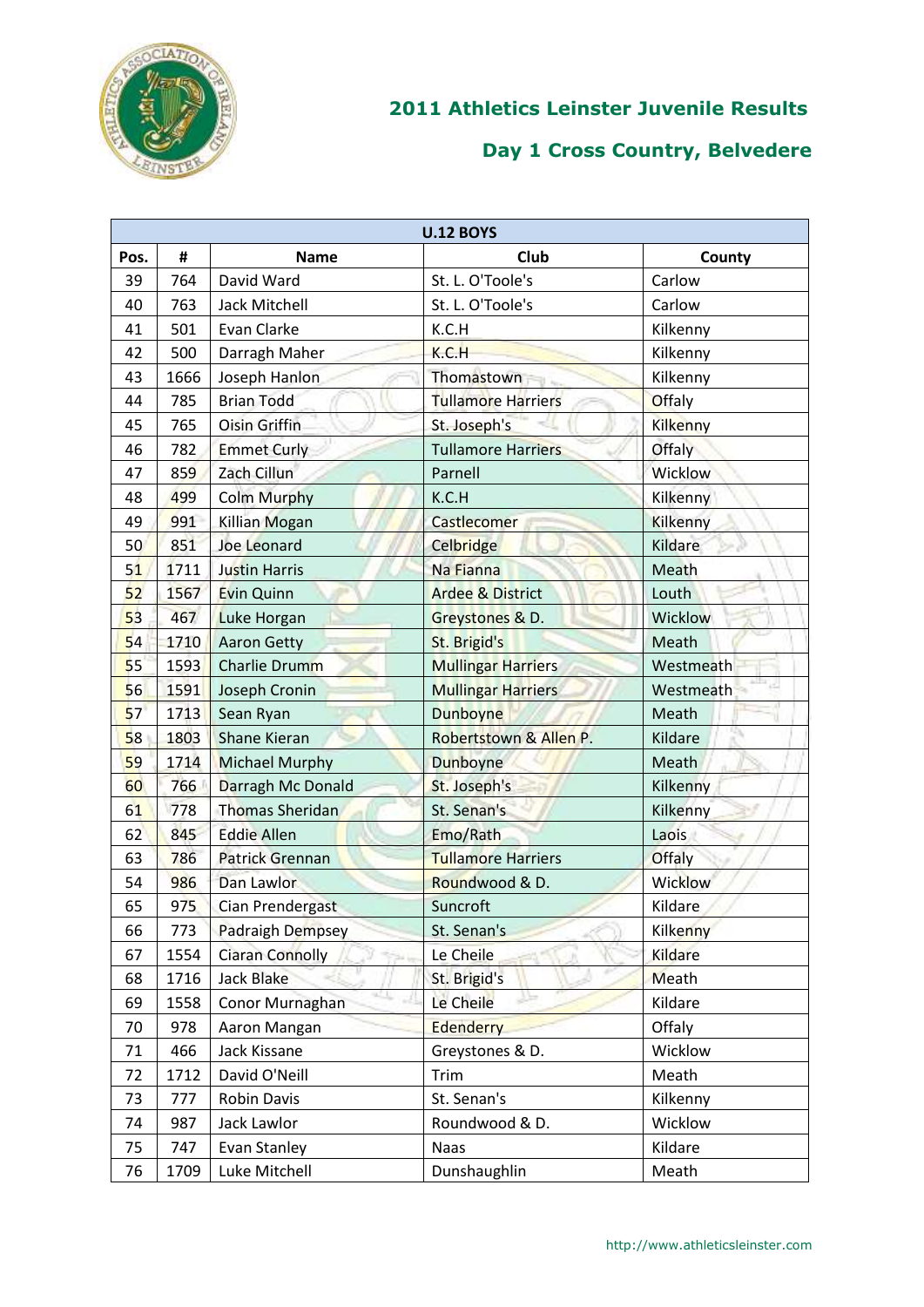

|      |      |                           | <b>U.12 BOYS</b>          |                |
|------|------|---------------------------|---------------------------|----------------|
| Pos. | #    | <b>Name</b>               | <b>Club</b>               | County         |
| 77   | 1564 | Conor McMahon             | Ardee & District          | Louth          |
| 78   | 989  | <b>Robert Savage</b>      | Roundwood & D.            | Wicklow        |
| 79   | 502  | Shaun Burke               | K.C.H                     | Kilkenny       |
| 80   | 748  | Sean O Connor             | <b>Naas</b>               | Kildare        |
| 81   | 513  | Kevin Ledwith             | <b>Dunleer</b><br>TF-11   | Louth          |
| 82   | 852  | <b>Daniel Elock</b>       | Celbridge                 | Kildare        |
| 83   | 849  | <b>Conor Montague</b>     | Emo/Rath                  | Laois          |
| 84   | 758  | Jonathan Lynam            | <b>Mullingar Harriers</b> | Westmeath      |
| 85   | 1717 | <b>Christopher Clarke</b> | Na Fianna                 | Meath          |
| 86   | 836  | <b>Brendan O Connell</b>  | Eire Og                   | Kildare        |
| 87   | 507  | Eoghan O'Gorman           | Adamstown                 | Wexford        |
| 88   | 775  | <b>Bill Dempsey</b>       | St. Senan's               | Kilkenny       |
| 89   | 1574 | <b>Conor O'Farrell</b>    | <b>North Laois</b>        | Laois          |
| 90   | 860  | <b>Lonne Clarke</b>       | Parnell                   | <b>Wicklow</b> |
| 91   | 855  | <b>Rory Hanratty</b>      | Celbridge                 | Kildare        |
| 92   | 1580 | <b>Alex Bond</b>          | Trim                      | Meath          |
| 93   | 774  | <b>Ben Rochford</b>       | St. Senan's               | Kilkenny       |
| 94   | 988  | <b>Tony Mooney</b>        | Roundwood & D.            | z<br>Wicklow   |
| 95   | 1718 | <b>Oran Mulvaney</b>      | St. Brigid's              | Meath          |
| 96   | 848  | Eoin Keenan               | Emo/Rath                  | Laois          |
| 97   | 1790 | <b>Sean Maloney</b>       | Trim                      | Meath          |
| 98   | 853  | Gavin Byrne               | Celbridge                 | Kildare        |
| 99   | 850  | <b>Brian Ryan</b>         | Emo/Rath                  | Laois          |
| 100  | 1556 | <b>Andrew Hession</b>     | Le Cheile                 | Kildare        |
| 101  | 465  | <b>Noah Daly</b>          | Greystones & D.           | <b>Wicklow</b> |
| 102  | 508  | <b>Brian O'Gorman</b>     | Adamstown                 | Wexford        |
| 103  | 982  | <b>Gerard Kelly</b>       | St. Abban's               | Laois          |
| 104  | 1804 | <b>Fintan Howard</b>      | Robertstown & Allen P.    | Kildare        |
|      |      |                           |                           |                |

|                | <b>U.12 GIRLS</b> |                       |                    |                |  |
|----------------|-------------------|-----------------------|--------------------|----------------|--|
| Pos.           | #                 | <b>Name</b>           | <b>Club</b>        | County         |  |
| 1              | 548               | <b>Niamh O'Connor</b> | <b>Celbridge</b>   | <b>Kildare</b> |  |
| $\overline{2}$ | 580               | <b>Amy Clarke</b>     | <b>Na Fianna</b>   | <b>Meath</b>   |  |
| 3              | 321               | <b>Lara Curran</b>    | <b>Kildare A.C</b> | <b>Kildare</b> |  |
| $\overline{4}$ | 112               | Ruth Kennedy          | Gowran             | Kilkenny       |  |
| 5              | 542               | Anna Doyle            | St. L. O'Toole's   | Carlow         |  |
| 6              | 414               | Seaghna Campbell      | Dunleer            | Louth          |  |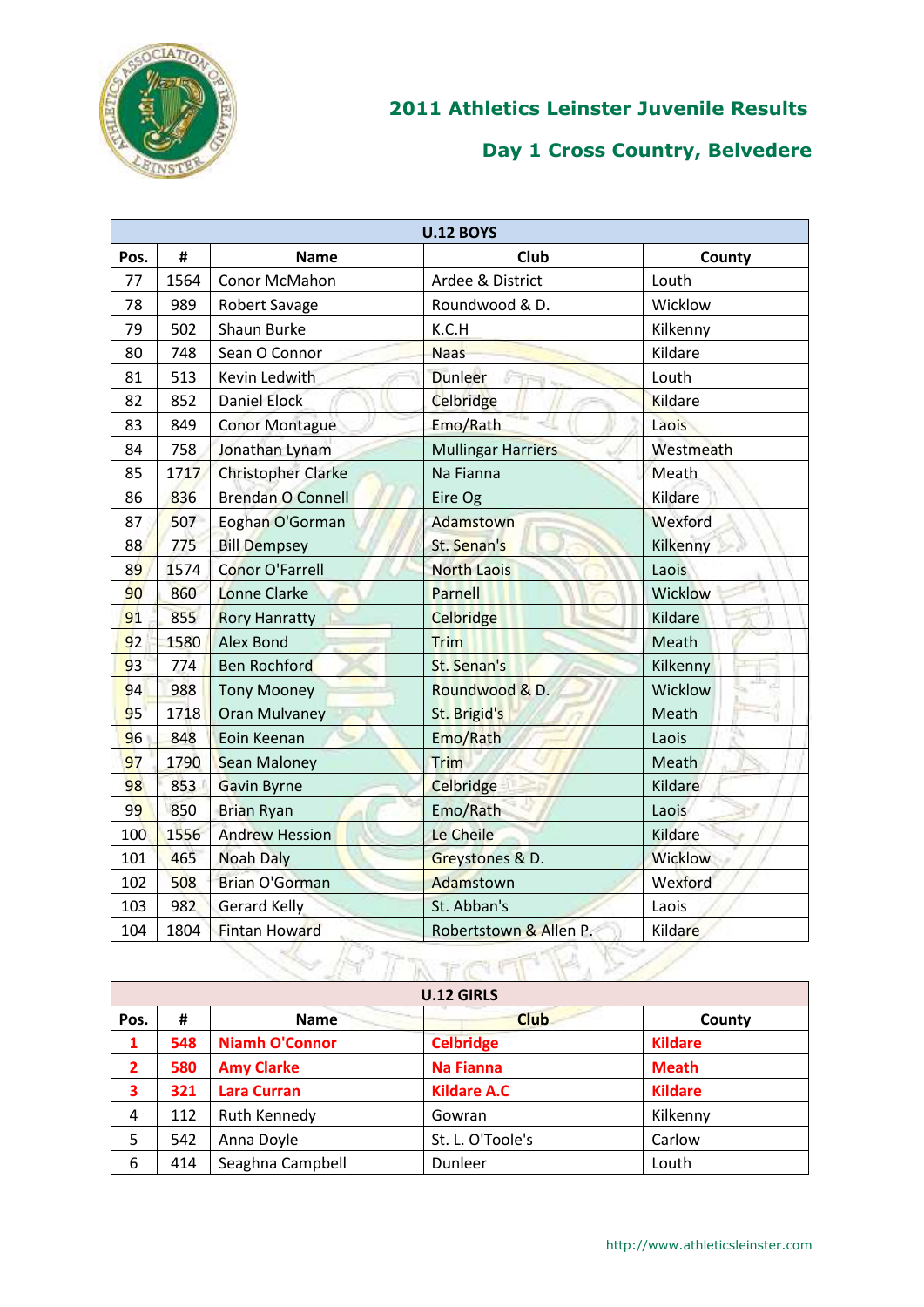

|                | <b>U.12 GIRLS</b> |                          |                             |                |  |
|----------------|-------------------|--------------------------|-----------------------------|----------------|--|
| Pos.           | #                 | <b>Name</b>              | Club                        | County         |  |
| $\overline{7}$ | 581               | Sarah Clarke             | Na Fianna                   | Meath          |  |
| 8              | 530               | Aoife Darby              | <b>Mullingar Harriers</b>   | Westmeath      |  |
| 9              | 550               | <b>Claire Rafter</b>     | <b>Tullamore Harriers</b>   | Offaly         |  |
| 10             | 528               | Andrea Brady             | <b>Mullingar Harriers</b>   | Westmeath      |  |
| 11             | 564               | Eve Lacey                | St. Senan's<br>FFU.         | Kilkenny       |  |
| 12             | 415               | Seoda Matthews           | <b>Dunleer</b>              | Louth          |  |
| 13             | 543               | <b>Chloe Nolan</b>       | St. L. O'Toole's            | Carlow         |  |
| 14             | 552               | Danielle Donegan         | <b>Tullamore Harriers</b>   | Offaly         |  |
| 15             | 544               | Sara Doyle               | St. L. O'Toole's            | Carlow         |  |
| 16             | 529               | Daria Fidgeon            | <b>Mullingar Harriers</b>   | Westmeath      |  |
| 17             | 535               | Kira O'Brien             | <b>Naas</b>                 | <b>Kildare</b> |  |
| 18             | 10                | <b>Erone Fitzpatrick</b> | <b>North Laois</b>          | Laois          |  |
| 19             | 341               | <b>Chloe Barry</b>       | Glenmore                    | Louth          |  |
| 20             | 345               | Nicola Ferguson          | Glenmore                    | Louth          |  |
| 21             | 527               | <b>Alisha Martin</b>     | <b>Mullingar Harriers</b>   | Westmeath      |  |
| 22             | 537               | Sarah Stewart            | <b>Naas</b>                 | Kildare        |  |
| 23             | $\overline{2}$    | <b>Cara Maher</b>        | St. Abban's                 | Laois          |  |
| 24             | 532               | <b>Susan Glennon</b>     | <b>Mullingar Harriers</b>   | Westmeath      |  |
| 25             | 589               | Rebecca Balfe            | Emo/Rath                    | Laois          |  |
| 26             | 145               | <b>Megan McNamee</b>     | <b>Mullingar Harriers B</b> | Westmeath      |  |
| 27             | 582               | <b>Emma Neary</b>        | Na Fianna                   | Meath          |  |
| 28             | 416               | <b>Emma Cheshire</b>     | <b>Dunleer</b>              | Louth          |  |
| 29             | 1085              | <b>Eva Cummins</b>       | <b>Boyne</b>                | Louth          |  |
| 30             | 553               | <b>Amy Cuskelly</b>      | <b>Tullamore Harriers</b>   | <b>Offaly</b>  |  |
| 31             | 393               | <b>Rebecca Keane</b>     | K.C.H                       | Kilkenny       |  |
| 32             | 531               | Maoliosa Ni Leannachain  | <b>Mullingar Harriers</b>   | Westmeath      |  |
| 33             | 191               | Annie Kavanagh           | Bohermeen                   | Meath          |  |
| 34             | 406               | <b>Triona Mooney</b>     | Adamstown                   | Wexford        |  |
| 35             | 585               | <b>Aideen Slattery</b>   | Na Fianna                   | Meath          |  |
| 36             | 394               | Ella Richardson          | K.C.H                       | Kilkenny       |  |
| 37             | 590               | Gillian keenan           | Emo/Rath                    | Laois          |  |
| 38             | 418               | Katie Matthews           | <b>Dunleer</b>              | Louth          |  |
| 39             | 143               | Elysia Greene            | <b>Mullingar Harriers B</b> | Westmeath      |  |
| 40             | 65                | <b>Eaibhin Grimes</b>    | Le Cheile                   | Kildare        |  |
| 41             | 551               | Niamh Rafter             | <b>Tullamore Harriers</b>   | Offaly         |  |
| 42             | 184               | Sorcha Gilman            | St. Coca's                  | Kildare        |  |
| 43             | 536               | Abigail Farmer           | <b>Naas</b>                 | Kildare        |  |
| 44             | 591               | Emma Lawlor              | Emo/Rath                    | Laois          |  |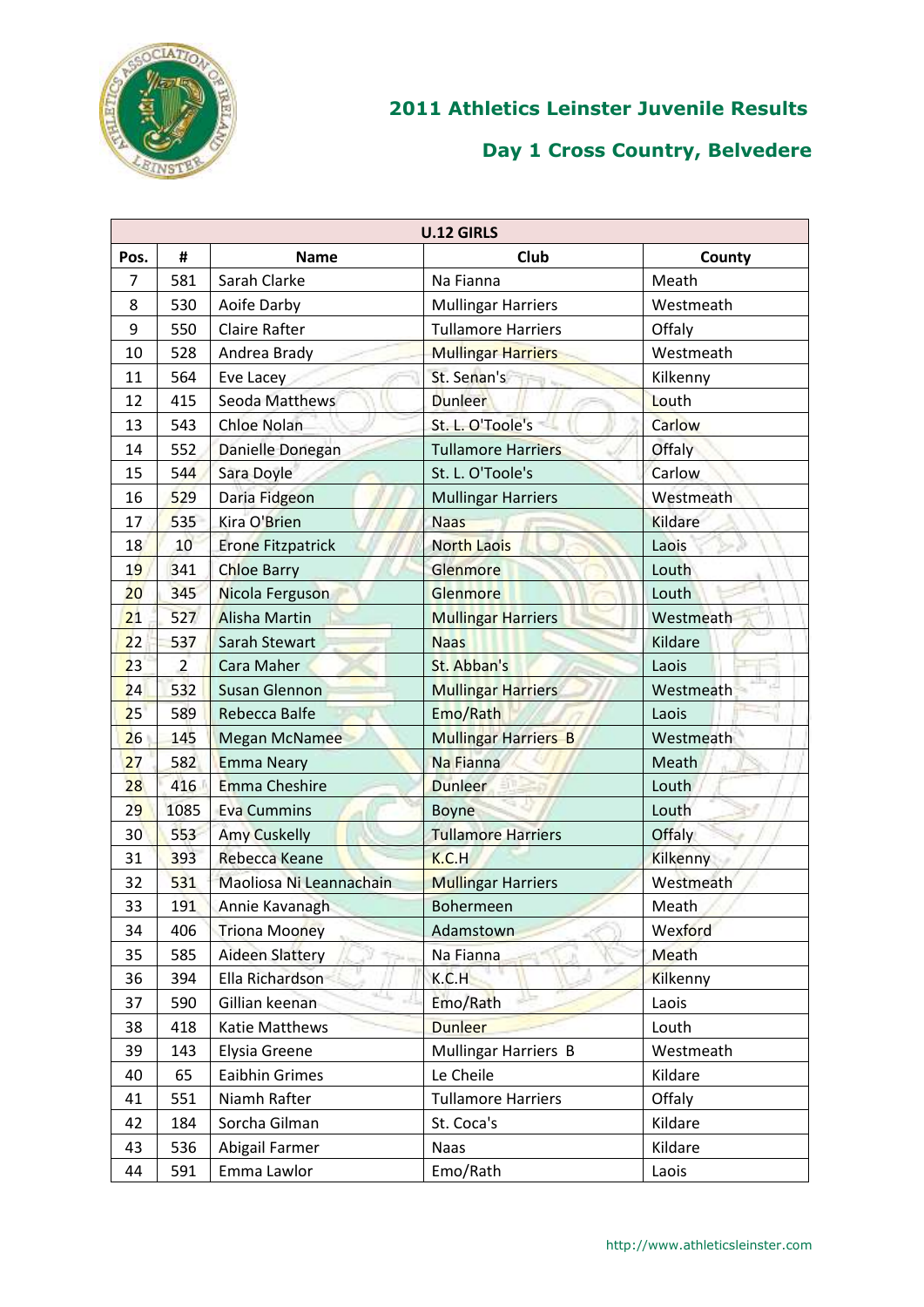

|      | <b>U.12 GIRLS</b> |                        |                             |           |  |
|------|-------------------|------------------------|-----------------------------|-----------|--|
| Pos. | #                 | <b>Name</b>            | Club                        | County    |  |
| 45   | 72                | <b>Niamh McGuiness</b> | Ardee & District            | Louth     |  |
| 46   | 572               | Emma Hokey             | St. Joseph's                | Kilkenny  |  |
| 47   | 567               | <b>Nell Murphy</b>     | St. Senan's                 | Kilkenny  |  |
| 48   | 322               | Aoife Kelly            | Crookstown M/V              | Kildare   |  |
| 49   | 323               | Adanya Hott            | Crookstown M/V              | Kildare   |  |
| 50   | 397               | Laoise Murray          | K.C.H                       | Kilkenny  |  |
| 51   | 108               | <b>Hannah Gilligan</b> | Trim                        | Meath     |  |
| 52   | 583               | Sarah Daly             | Na Fianna                   | Meath     |  |
| 53   | 363               | Aoife Mc Tague         | Greystones & D.             | Wicklow   |  |
| 54   | 266               | Jessica Higgins        | St. Michael's               | Laois     |  |
| 55   | 71                | <b>Tara McGuiness</b>  | <b>Ardee &amp; District</b> | Louth     |  |
| 56   | 142               | <b>Sarah Moloney</b>   | Mullingar Harriers B        | Westmeath |  |
| 57   | 144               | Caoimhe Gaffney        | <b>Mullingar Harriers B</b> | Westmeath |  |
| 58   | 325               | <b>Molly Aspel</b>     | Crookstown M/V              | Kildare   |  |
| 59   | 187               | Laura McDermot         | St. Coca's                  | Kildare   |  |
| 60   | 146               | <b>Amy Maxwell</b>     | <b>Mullingar Harriers B</b> | Westmeath |  |
| 61   | 186               | <b>Amy McDermot</b>    | St. Coca's                  | Kildare   |  |
| 62   | $\overline{3}$    | <b>Orla Davis</b>      | St. Abban's                 | Laois     |  |
| 63   | 540               | <b>Hannah Grant</b>    | <b>Naas</b>                 | Kildare   |  |
| 64   | 267               | Sadbh O'Loan           | <b>Bray Runners</b>         | Wicklow   |  |
| 65   | 63                | <b>Carragh Hayes</b>   | Le Cheile                   | Kildare   |  |
| 66   | 546               | <b>Bronagh Walsh</b>   | St. L. O'Toole's            | Carlow    |  |
| 67   | 566               | <b>Aoife Allen</b>     | St. Senan's                 | Kilkenny  |  |
| 68   | 344               | <b>Maeve White</b>     | Glenmore                    | Louth     |  |
| 69   | 149               | Sarah Glennon          | Mullingar Harriers B        | Westmeath |  |
| 70   | 554               | Dearbhla O'Reilly      | <b>Tullamore Harriers</b>   | Offaly    |  |
| 71   | 324               | Lauren O'Gorman        | Crookstown M/V              | Kildare   |  |
| 72   | 199               | Ciara Galvin           | <b>Dunshaughlin</b>         | Meath     |  |
| 73   | 195               | <b>Hannah Tully</b>    | Star of the Sea             | Meath     |  |
| 74   | 1898              | Rebbecca Bawden        | <b>United Striders</b>      | Wexford   |  |
| 75   | 587               | <b>Brenda Hoey</b>     | Na Fianna                   | Meath     |  |
| 76   | 198               | Niamh O'Sullivan       | Fr. Murphy                  | Meath     |  |
| 77   | 420               | Aoife Howard           | Dunleer                     | Louth     |  |
| 78   | 541               | Kate Grant             | <b>Naas</b>                 | Kildare   |  |
| 79   | 369               | Rachel Diggin          | Greystones & D.             | Wicklow   |  |
| 80   | 573               | Linda Lawlor           | St. Joseph's                | Kilkenny  |  |
| 81   | 407               | Tara Doyle             | Adamstown                   | Wexford   |  |
| 82   | 565               | Aine Phelan            | St. Senan's                 | Kilkenny  |  |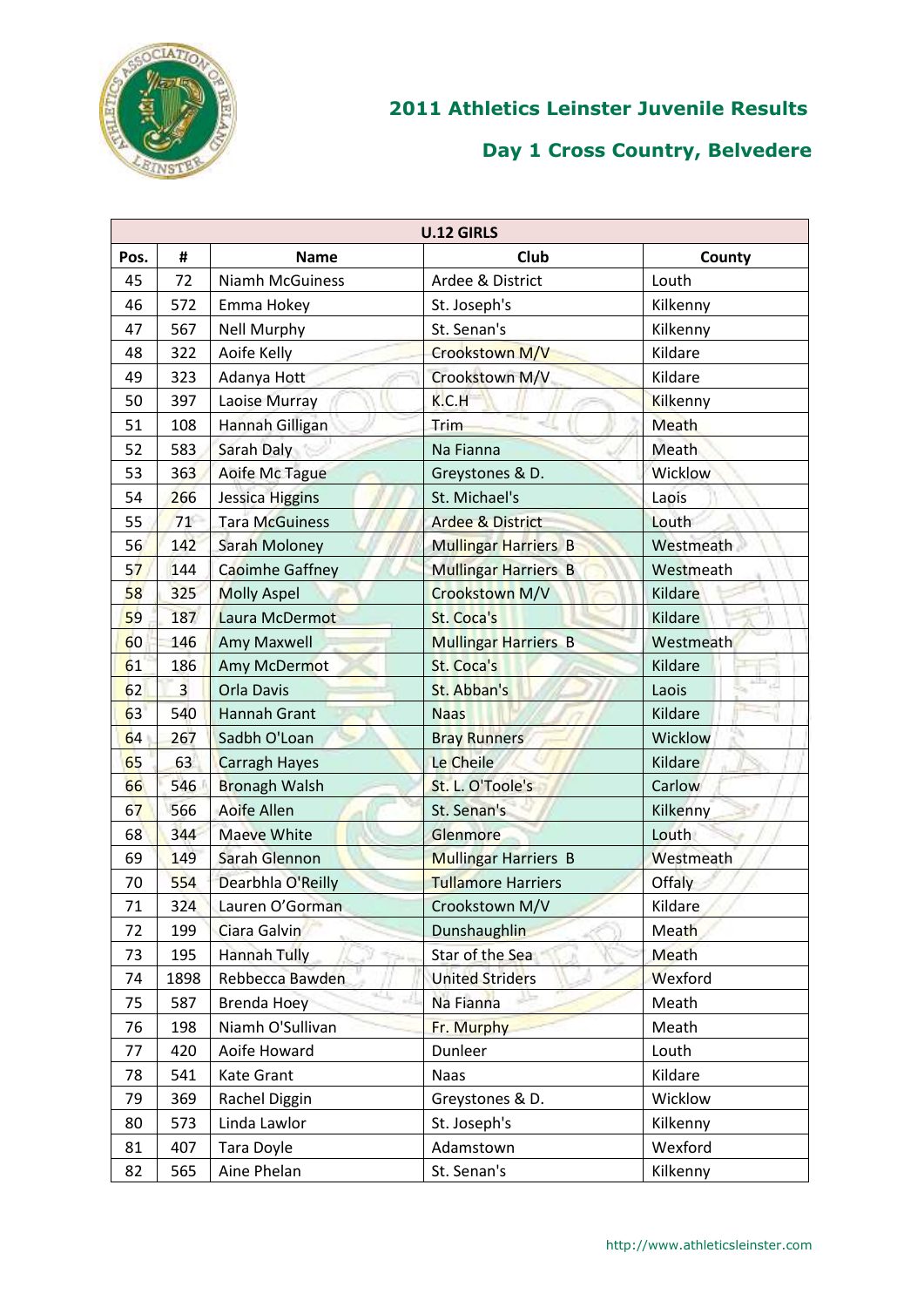

|                |                |                          | <b>U.12 GIRLS</b>           |               |
|----------------|----------------|--------------------------|-----------------------------|---------------|
| Pos.           | #              | <b>Name</b>              | <b>Club</b>                 | County        |
| 83             | 342            | <b>Ellen Barry</b>       | Glenmore                    | Louth         |
| 84             | 365            | Sinead O' Flaherty       | Greystones & D.             | Wicklow       |
| 85             | 185            | <b>Emma Ginty</b>        | St. Coca's                  | Kildare       |
| 86             | 113            | Sinead O'Keeffe          | Thomastown                  | Kilkenny      |
| 87             | 421            | Ciara Matthews           | <b>Dunleer</b><br>Fire.     | Louth         |
| 88             | 147            | Catriona Kennedy         | <b>Mullingar Harriers B</b> | Westmeath     |
| 89             | 593            | <b>Niamh Crowley</b>     | Emo/Rath                    | Laois         |
| 90             | 557            | Aine Mooney              | <b>Tullamore Harriers B</b> | Offaly        |
| 91             | 64             | Ailbhe Nolan             | Le Cheile                   | Kildare       |
| 92             | 584            | <b>Deirdre Murray</b>    | Na Fianna                   | Meath         |
| 93             | 555            | Gearldine Keegan         | <b>Tullamore Harriers</b>   | <b>Offaly</b> |
| 94             | 200            | <b>Abbie Timmons</b>     | St. Andrew's                | Meath         |
| 9 <sub>5</sub> | 538            | Niamh Whelan             | <b>Naas</b>                 | Kildare       |
| 96             | 533            | <b>Victoria Carr</b>     | <b>Mullingar Harriers</b>   | Westmeath     |
| 97             | 549            | <b>Lauren Reeves</b>     | Celbridge                   | Kildare       |
| 98             | 575            | <b>Grace Mullally</b>    | St. Joseph's                | Kilkenny      |
| 99             | 556            | Emma Molan               | <b>Tullamore Harriers B</b> | Offaly        |
| 100            | 368            | Niamh Redford            | Greystones & D.             | Wicklow       |
| 101            | 398            | Martyna Balcer           | K.C.H                       | Kilkenny      |
| 102            | 5 <sup>1</sup> | Aideen Barry             | St. Abban's                 | Laois         |
| 103            | $\overline{4}$ | <b>Ruby Millet</b>       | St. Abban's                 | Laois         |
| 104            | 408            | Sonia Mooney             | Adamstown                   | Wexford       |
| 105            | 547            | <b>Eve Craddock</b>      | St. L. O'Toole's            | Carlow        |
| 106            | 586            | Orla Mulvihill           | Na Fianna                   | Meath         |
| 107            | 1086           | <b>Lillian Brady</b>     | <b>Trim</b>                 | Meath         |
| 108            | 264            | <b>Mairead McFadden</b>  | <b>Bohermeen</b>            | Meath         |
| 109            | 166            | Rebecca Burke            | Kilmore Mrs.                | Wexford       |
| 110            | 107            | Caoimhe Rowe             | Trim                        | Meath         |
| 111            | 595            | <b>Emily Gleeson</b>     | Emo/Rath                    | Laois         |
| 112            | 110            | Niamh Fahy               | <b>Trim</b>                 | <b>Meath</b>  |
| 113            | 370            | <b>Frances Dallaghan</b> | Greystones & D.             | Wicklow       |
| 114            | 111            | Aoife McDonnell          | <b>Trim</b>                 | Meath         |
| 115            | 148            | Laura Gaffney            | Mullingar Harriers B        | Westmeath     |
| 116            | 66             | Emma Browne              | Le Cheile                   | Kildare       |
| 117            | 592            | Zoe Keegan               | Emo/Rath                    | Laois         |
| 118            | 242            | Ciara Walsh              | Robertstown & Allen P.      | Kildare       |
| 119            | 560            | Roisin O'Brien           | <b>Tullamore Harriers B</b> | Offaly        |
| 120            | 558            | Aine McDaid              | <b>Tullamore Harriers B</b> | Offaly        |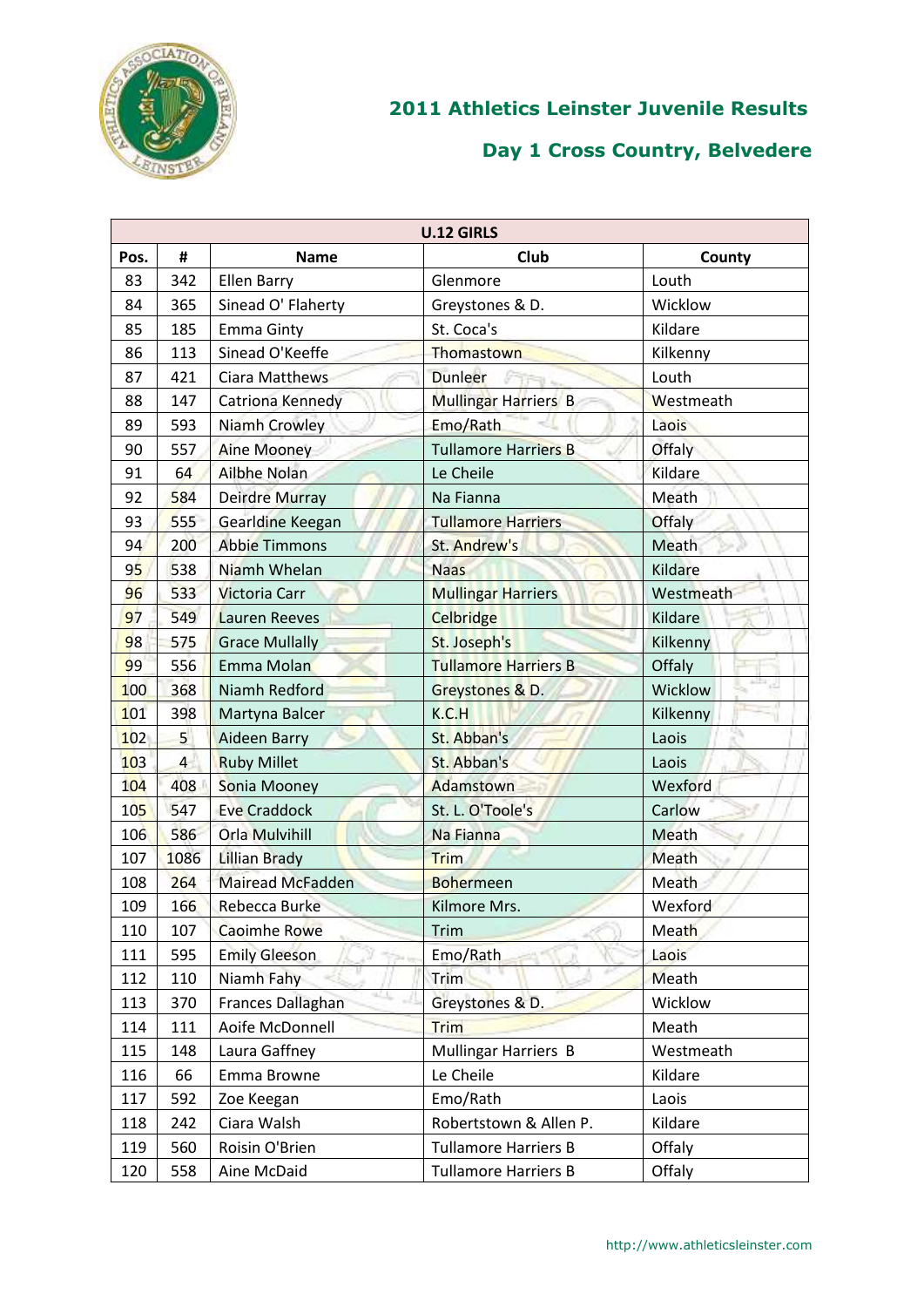

| <b>U.12 GIRLS</b> |      |                     |                             |                |
|-------------------|------|---------------------|-----------------------------|----------------|
| Pos.              | #    | <b>Name</b>         | Club                        | County         |
| 127               | 372  | Amy Kavanagh        | Greystones & D.             | Wicklow        |
| 128               | 562  | Niamh Connroy       | Parnell                     | Wicklow        |
| 129               | 74   | Ellen O'Brien       | Ardee & District            | Louth          |
| 121               | 371  | Grace Kirwan        | Greystones & D.             | Wicklow        |
| 122               | 559  | Aine Moore          | <b>Tullamore Harriers B</b> | Offaly         |
| 123               | 1798 | Niamh Mahony        | Trim                        | Meath          |
| 124               | 594  | <b>Anna Kerins</b>  | Emo/Rath                    | Laois          |
| 125               | 373  | <b>Alison Pluck</b> | Greystones & D.             | <b>Wicklow</b> |
| 126               | 409  | Zara Power          | Adamstown                   | Wexford        |
|                   |      |                     |                             |                |

|                         |      |                        | <b>U.14 BOYS</b>          |                  |
|-------------------------|------|------------------------|---------------------------|------------------|
| Pos.                    | #    | <b>Name</b>            | <b>Club</b>               | County           |
| $\mathbf{1}$            | 796  | <b>Cormac Dalton</b>   | <b>Mullingar Harriers</b> | <b>Westmeath</b> |
| $\overline{2}$          | 797  | <b>Patrick Shaw</b>    | <b>Mullingar Harriers</b> | <b>Westmeath</b> |
| $\overline{\mathbf{3}}$ | 799  | <b>Shane Hughes</b>    | <b>Mullingar Harriers</b> | <b>Westmeath</b> |
| $\overline{4}$          | 450  | Eoin Smyth             | Tara                      | Meath            |
| 5                       | 847  | <b>Finbar Crowley</b>  | Emo/Rath                  | 止<br>Laois       |
| 6                       | 1559 | <b>Conall Hayes</b>    | Le Cheile                 | Kildare          |
| $\overline{7}$          | 464  | <b>Emmet Hughes</b>    | Glenmore                  | Louth            |
| 8                       | 1720 | <b>Kevin McGrath</b>   | <b>Bohermeen</b>          | Meath            |
| 9                       | 459  | <b>Eoin McDaid</b>     | Glenmore                  | Louth            |
| 10                      | 477  | <b>Steven Diggan</b>   | Greystones & D.           | Wicklow          |
| 11                      | 451  | <b>James Finnerty</b>  | <b>Tara</b>               | Meath            |
| 12                      | 519  | <b>Jack Boylan</b>     | <b>Dunleer</b>            | Louth            |
| 13                      | 790  | <b>Jack Fitzgerald</b> | <b>Newbridge</b>          | Kildare          |
| 14                      | 798  | <b>Michael Moran</b>   | <b>Mullingar Harriers</b> | Westmeath        |
| 15                      | 817  | Eoin Mulligan          | <b>Tullamore Harriers</b> | Offaly           |
| 16                      | 822  | <b>Oran O Flaherty</b> | St. L. O'Toole's          | Carlow           |
| 17                      | 1632 | Jonathon Crowley       | St. Senan's               | Kilkenny         |
| 18                      | 800  | Declan Brady           | <b>Mullingar Harriers</b> | Westmeath        |
| 19                      | 1722 | <b>Philip Marron</b>   | Ratoath Ms.               | Meath            |
| 20                      | 1596 | Senan Lynam            | <b>Mullingar Harriers</b> | Westmeath        |
| 21                      | 806  | <b>Ben Sutton</b>      | St. Joseph's              | Kilkenny         |
| 22                      | 1723 | Ciaran Crowther        | St. Andrew's              | Meath            |
| 23                      | 1721 | Paddy Maher            | Dunshaughlin              | Meath            |
| 24                      | 478  | Scot Howard            | Greystones & D.           | Wicklow          |
| 25                      | 821  | <b>Robert Crowley</b>  | St. L. O'Toole's          | Carlow           |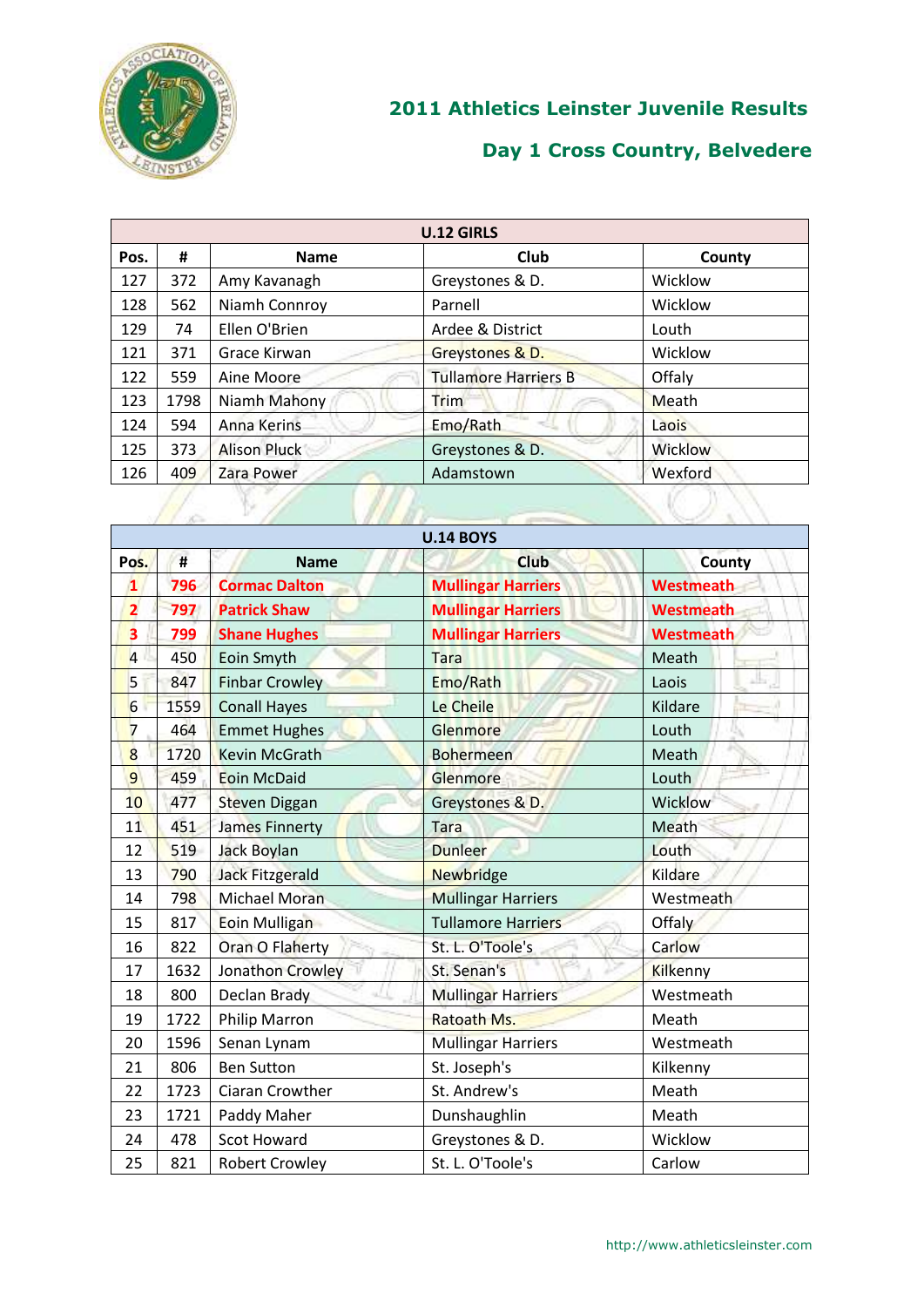

|      | <b>U.14 BOYS</b> |                        |                           |           |  |
|------|------------------|------------------------|---------------------------|-----------|--|
| Pos. | #                | <b>Name</b>            | Club                      | County    |  |
| 26   | 994              | Domhnall O Farrell     | North Laois               | Laois     |  |
| 27   | 1562             | Liam Murphy            | Le Cheile                 | Kildare   |  |
| 28   | 823              | Niall Harvey           | St. L. O'Toole's          | Carlow    |  |
| 29   | 792              | Conor Leech            | Na Fianna                 | Meath     |  |
| 30   | 804              | David O Connor         | St. Joseph's              | Kilkenny  |  |
| 31   | 460              | James O'Reilly         | Glenmore                  | Louth     |  |
| 32   | 793              | Paul Gill              | Na Fianna                 | Meath     |  |
| 33   | 1821             | <b>Andrew Matthews</b> | Boyne                     | Louth     |  |
| 34   | 1569             | <b>Brendan Leacy</b>   | Ardee & District          | Louth     |  |
| 35   | 824              | <b>Eamonn Murphy</b>   | St. L. O'Toole's          | Carlow    |  |
| 36   | 1597             | Eoghan Gallagher       | <b>Mullingar Harriers</b> | Westmeath |  |
| 37   | 1664             | <b>Eoin Reidy</b>      | St. Coca's                | Kildare   |  |
| 38   | 452              | Cormac O'Dowd          | Tara                      | Meath     |  |
| 39   | 807              | <b>Richie Hennessy</b> | St. Joseph's              | Kilkenny  |  |
| 40   | 1725             | <b>Alex Hunter</b>     | Ratoath Ms.               | Meath     |  |
| 41   | 453              | Sean Byrne             | <b>Tara</b>               | Meath     |  |
| 42   | 1724             | <b>Francis Marry</b>   | <b>Star of the Sea</b>    | Meath     |  |
| 43   | 791              | <b>Ciaran Leech</b>    | Na Fianna                 | Meath     |  |
| 44   | 801              | <b>Adam Loughrey</b>   | <b>Mullingar Harriers</b> | Westmeath |  |
| 45   | 1781             | Finn O'Driscoll        | St. Anne's                | Wexford   |  |
| 46   | 1665             | <b>Ciaran Smith</b>    | St. Coca's                | Kildare   |  |
| 47   | 788              | Mark Glynn             | <b>Newbridge</b>          | Kildare   |  |
| 48   | 1561             | <b>Thomas Connolly</b> | Le Cheile                 | Kildare   |  |
| 49   | 810              | <b>Thomas Bric</b>     | Gowran                    | Kilkenny  |  |
| 50   | 1560             | Patrick Flanagan       | Le Cheile                 | Kildare   |  |
| 51   | 825              | <b>Kevin Murphy</b>    | St. L. O'Toole's          | Carlow    |  |
| 52   | 462              | <b>Tadgh Leahy</b>     | Glenmore                  | Louth     |  |
| 53   | 803              | <b>Kevin Giles</b>     | <b>Mullingar Harriers</b> | Westmeath |  |
| 54   | 1782             | <b>Ben Moore</b>       | St. Anne's                | Wexford   |  |
| 55   | 795              | Leon Clarke            | Na Fianna                 | Meath     |  |
| 56   | 846              | Liam Crowley           | Emo/Rath                  | Laois     |  |
| 57   | 787              | Cormac Kelly           | <b>Newbridge</b>          | Kildare   |  |
| 58   | 789              | Tom Cole               | Newbridge                 | Kildare   |  |
| 59   | 820              | <b>Mathew Molloy</b>   | <b>Tullamore Harriers</b> | Offaly    |  |
| 61   | 497              | Conall Whelan          | K.C.H                     | Kilkenny  |  |
| 62   | 811              | Adam Ronan             | Gowran                    | Kilkenny  |  |
| 63   | 794              | Mark Daly              | Na Fianna                 | Meath     |  |
| 64   | 805              | Shane Power            | St. Joseph's              | Kilkenny  |  |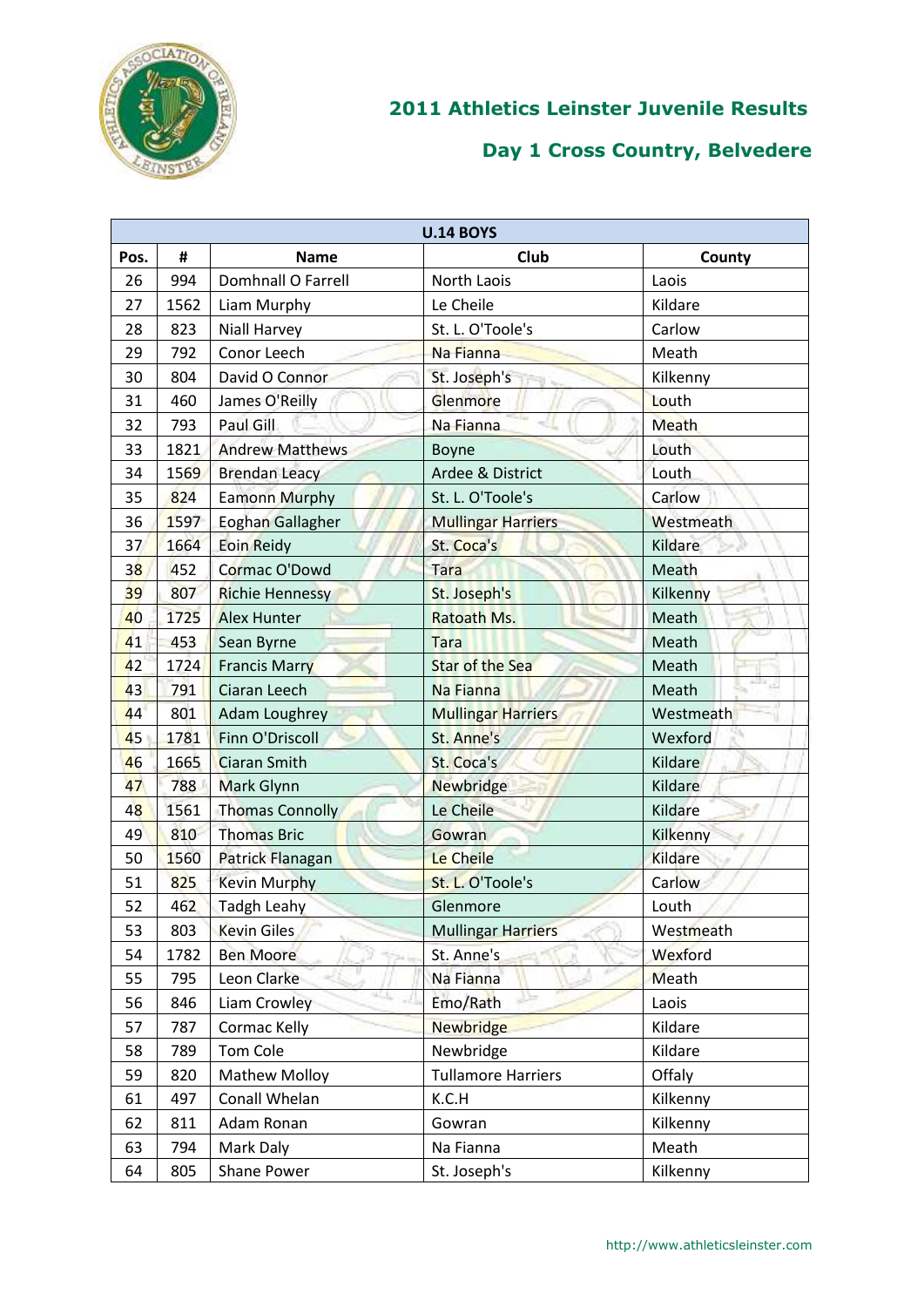

| <b>U.14 BOYS</b> |      |                         |                           |          |  |
|------------------|------|-------------------------|---------------------------|----------|--|
| Pos.             | #    | <b>Name</b>             | <b>Club</b>               | County   |  |
| 65               | 827  | Finn Mc Hale            | St. L. O'Toole's          | Carlow   |  |
| 66               | 1631 | <b>Ross Connolly</b>    | Castlecomer               | Kilkenny |  |
| 67               | 858  | Ciaran O Connor         | Celbridge                 | Kildare  |  |
| 68               | 1659 | Jake Bickerdike         | Oughaval                  | Laois    |  |
| 69               | 818  | <b>Connor Butler</b>    | <b>Tullamore Harriers</b> | Offaly   |  |
| 70               | 1661 | Fionn Roche             | Kilmore Mrs.              | Wexford  |  |
| 71               | 826  | Larry Doyle             | St. L. O'Toole's          | Carlow   |  |
| 72               | 1660 | Dorian Corcoran Whitten | Oughaval                  | Laois    |  |
| 73               | 512  | <b>Jack Power</b>       | Adamstown                 | Wexford  |  |
| 74               | 813  | Paul Lysaght            | Gowran                    | Kilkenny |  |
| 75               | 510  | Joe Mooney              | Adamstown                 | Wexford  |  |
| 76               | 1783 | <b>Vincent Carroll</b>  | St. Anne's                | Wexford  |  |
| 77               | 511  | Conor O'Gorman          | Adamstown                 | Wexford  |  |
|                  |      |                         |                           |          |  |

|                         | <b>U.14 GIRLS</b> |                     |                             |                    |  |
|-------------------------|-------------------|---------------------|-----------------------------|--------------------|--|
|                         |                   |                     |                             |                    |  |
| Pos.                    | #                 | <b>Name</b>         | <b>Club</b>                 | <b>County</b>      |  |
| $\mathbf{1}$            | 599               | <b>Laura Ward</b>   | St. L. O'Toole's            | 山<br><b>Carlow</b> |  |
| $\overline{\mathbf{2}}$ | 616               | <b>Anna Cleary</b>  | <b>Naas</b>                 | <b>Kildare</b>     |  |
| $\overline{\mathbf{3}}$ | 328               | Eva O'Donovan       | <b>Navan</b>                | <b>Meath</b>       |  |
| $\overline{a}$          | 635               | Cara Todd           | <b>Tullamore Harriers</b>   | Offaly             |  |
| 5                       | 201               | Rose Finnegan       | <b>Bohermeen</b>            | Meath              |  |
| 6                       | 610               | Claire Fagan        | <b>Mullingar Harriers</b>   | Westmeath          |  |
| $\overline{7}$          | 608               | <b>Alanna Bate</b>  | <b>Mullingar Harriers</b>   | Westmeath          |  |
| 8                       | 609               | Laura Whitelaw      | <b>Mullingar Harriers</b>   | Westmeath          |  |
| 9                       | 621               | <b>Helen Haynes</b> | St. Joseph's                | Kilkenny           |  |
| 10                      | 597               | <b>Grace Casey</b>  | Eire Og                     | Kildare            |  |
| 11                      | 202               | Aobhia Cleary       | St. Andrew's                | Meath              |  |
| 12                      | 268               | Eva Galvin          | St. Michael's               | Laois              |  |
| 13                      | 78                | Kayleigh Fay        | <b>Ardee &amp; District</b> | Louth              |  |
| 14                      | 114               | <b>Ruby Harvey</b>  | Thomastown                  | Kilkenny           |  |
| 15                      | 600               | Jessica Henderson   | St. L. O'Toole's            | Carlow             |  |
| 16                      | 269               | Naomi Luttrell      | St. Michael's               | Laois              |  |
| 17                      | 77                | Naoise McConnon     | Ardee & District            | Louth              |  |
| 18                      | 30                | Louise Stack        | North Laois                 | Laois              |  |
| 19                      | 203               | Aine O'Connor       | Ratoath Ms.                 | Meath              |  |
| 20                      | 611               | <b>Ellen Cronin</b> | <b>Mullingar Harriers</b>   | Westmeath          |  |
| 21                      | 614               | Niamh Quinn         | <b>Mullingar Harriers</b>   | Westmeath          |  |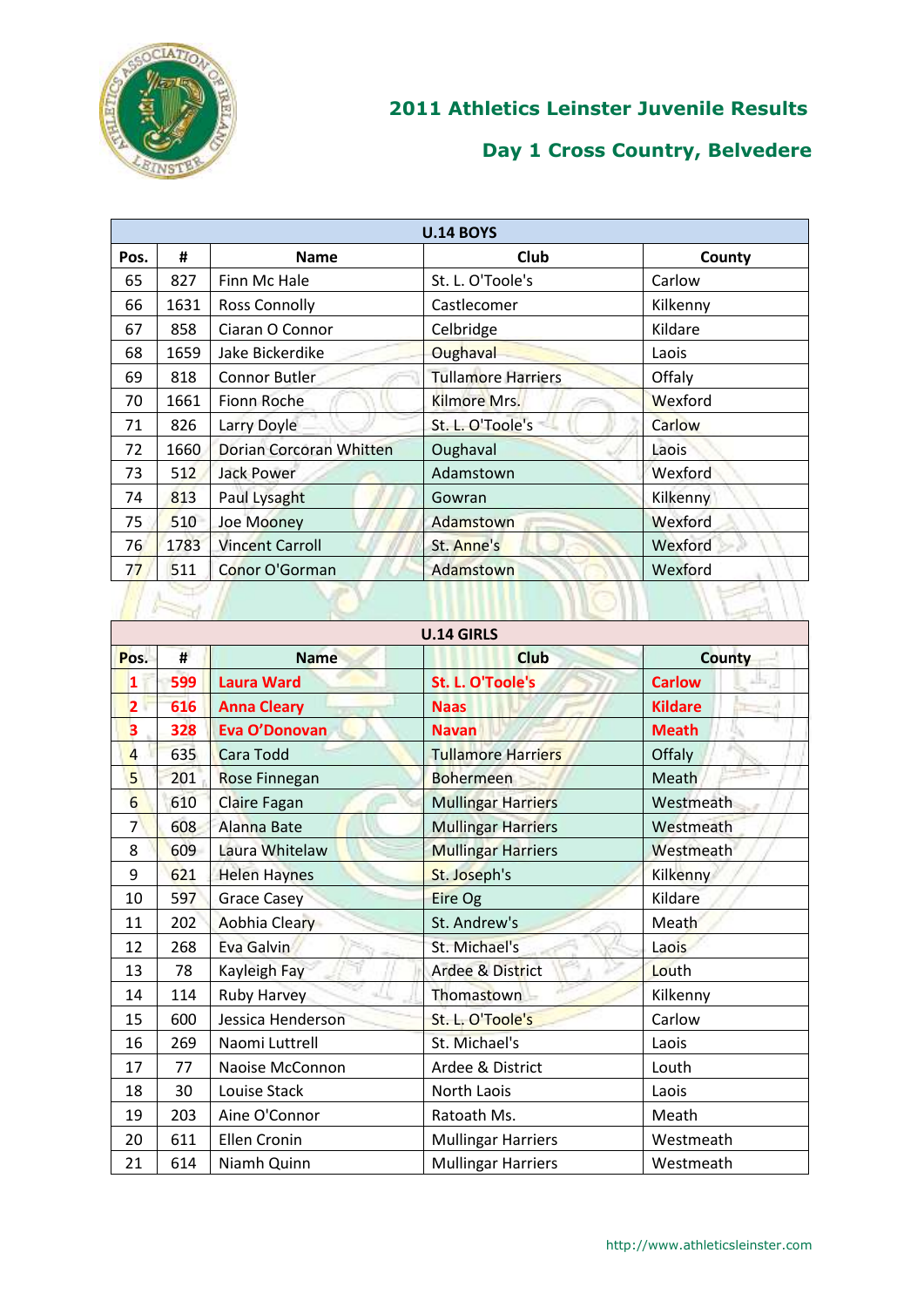

|      |     |                             | <b>U.14 GIRLS</b>         |                 |  |
|------|-----|-----------------------------|---------------------------|-----------------|--|
| Pos. | #   | <b>Name</b>                 | Club                      | County          |  |
| 22   | 401 | Annie O' Connor             | K.C.H                     | Kilkenny        |  |
| 23   | 116 | <b>Aoife Carroll</b>        | Gowran                    | Kilkenny        |  |
| 24   | 379 | Sinead O' Neill             | Greystones & D.           | Wicklow         |  |
| 25   | 380 | <b>Richael Browne</b>       | Greystones & D.           | Wicklow         |  |
| 26   | 622 | Mia Griffin                 | St. Joseph's<br>FRI N     | Kilkenny        |  |
| 27   | 623 | Alice O'Connor              | St. Joseph's              | Kilkenny        |  |
| 28   | 624 | Chloe Richardson            | St. Joseph's              | Kilkenny        |  |
| 29   | 410 | <b>Annalise Creane</b>      | Adamstown                 | Wexford         |  |
| 30   | 613 | <b>Rachael Glennon</b>      | <b>Mullingar Harriers</b> | Westmeath       |  |
| 31   | 115 | Ailis O'Shea                | Thomastown                | Kilkenny        |  |
| 32   | 399 | Aoibhe O' Shea              | K.C.H                     | <b>Kilkenny</b> |  |
| 33   | 403 | Ciara Lawlor                | K.C.H                     | Kilkenny        |  |
| 34   | 382 | Lisa Dallaghan              | Greystones & D.           | Wicklow         |  |
| 35   | 647 | Moira Heffernan             | <b>Parnell</b>            | Wicklow         |  |
| 36   | 381 | <b>Alison Dawson Whelan</b> | Greystones & D.           | <b>Wicklow</b>  |  |
| 37   | 402 | <b>Grace Richardson</b>     | K.C.H                     | Kilkenny        |  |
| 38   | 28  | <b>Aisling Boyle</b>        | <b>North Laois</b>        | Laois           |  |
| 39   | 649 | Aibbhe Flynn                | <b>Inbhear Dee</b>        | Wicklow         |  |
| 40   | 638 | <b>Keelin Guilfoyle</b>     | <b>Tullamore Harriers</b> | Offaly          |  |
| 41   | 617 | Aine O'Connor               | <b>Naas</b>               | Kildare         |  |
| 42   | 385 | <b>Anna Hughes</b>          | Greystones & D.           | Wicklow         |  |
| 43   | 205 | Sophie O'Brien              | <b>Dunshaughlin</b>       | Meath           |  |
| 44   | 404 | Anna Robinson               | K.C.H                     | Kilkenny        |  |
| 45   | 606 | Aoibhean Lenehan            | Celbridge                 | Kildare         |  |
| 46   | 165 | Sarah Kennedy               | <b>Kilmore Mrs.</b>       | <b>Wexford</b>  |  |
| 47   | 645 | Anna Mangan                 | Parnell                   | <b>Wicklow</b>  |  |
| 48   | 636 | Emma Horan                  | <b>Tullamore Harriers</b> | Offaly          |  |
| 49   | 400 | Jennifer O' Keeffe          | K.C.H                     | Kilkenny        |  |
| 50   | 270 | <b>Leah Cooney</b>          | St. Michael's             | Laois           |  |
| 51   | 615 | Lucy Langley                | <b>Mullingar Harriers</b> | Westmeath       |  |
| 52   | 117 | Aoife Naddy                 | Gowran                    | Kilkenny        |  |
| 53   | 378 | Susie Mc Parland            | Greystones & D.           | Wicklow         |  |
| 54   | 602 | <b>Beth Fennell</b>         | St. L. O'Toole's          | Carlow          |  |
| 55   | 631 | Annmarie Moloney            | St. Senan's               | Kilkenny        |  |
| 56   | 383 | Allannah O Carroll          | Greystones & D.           | Wicklow         |  |
| 57   | 271 | Orla Mullally               | St. Michael's             | Laois           |  |
| 58   | 632 | Hannah Irish                | St. Senan's               | Kilkenny        |  |
| 59   | 637 | Ciara Galvin                | <b>Tullamore Harriers</b> | Offaly          |  |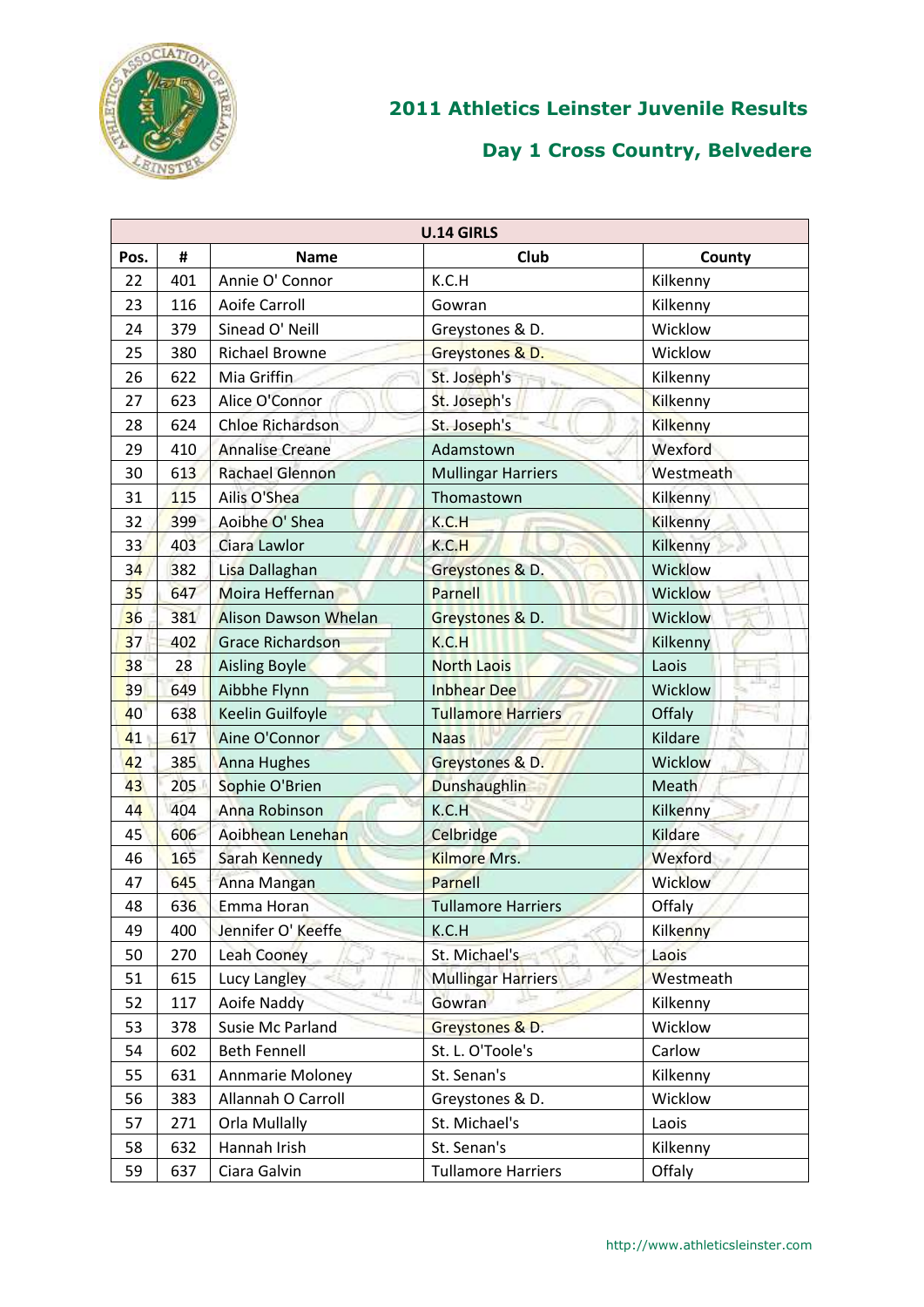

|      | <b>U.14 GIRLS</b> |                        |                           |                  |  |  |
|------|-------------------|------------------------|---------------------------|------------------|--|--|
| Pos. | #                 | County                 |                           |                  |  |  |
| 60   | 612               | <b>Meabh McNulty</b>   | <b>Mullingar Harriers</b> | Westmeath        |  |  |
| 61   | 601               | Chloe Murphy           | St. L. O'Toole's          | Carlow           |  |  |
| 62   | 173               | Laura Rattigan         | St. Coca's                | Kildare          |  |  |
| 63   | 327               | <b>Betrice Kelly</b>   | <b>Myshall</b>            | Carlow           |  |  |
| 64   | 1899              | Hayleigh Bawden        | <b>United Striders</b>    | Wexford          |  |  |
| 65   | 375               | Zoe O' Donnell         | Greystones & D.           | <b>Wicklow</b>   |  |  |
| 66   | 648               | <b>Caoimhe Ward</b>    | Parnell                   | <b>Wicklow</b>   |  |  |
| 67   | 204               | <b>Ellen Rooney</b>    | Fr. Murphy                | Meath            |  |  |
| 68   | 619               | Aoife McLysaght        | <b>Naas</b>               | Kildare          |  |  |
| 69   | 151               | <b>Katie Daly</b>      | <b>Mullingar Harriers</b> | Westmeath        |  |  |
| 70   | 630               | <b>Caoimhe Kearns</b>  | St. Senan's               | <b>Kilkenny</b>  |  |  |
| 71   | 349               | <b>Hanna Stewart</b>   | Glenmore                  | Louth            |  |  |
| 72   | 206               | <b>Grace Dunne</b>     | Dunboyne                  | Meath            |  |  |
| 73   | 17                | <b>Maeve Maher</b>     | St. Abban's               | Laois            |  |  |
| 74   | 384               | Rosa Kirwan            | Greystones & D.           | Wicklow          |  |  |
| 75   | 618               | <b>Amy Carey</b>       | <b>Naas</b>               | Kildare          |  |  |
| 76   | 190               | <b>Kate Miller</b>     | Oughaval                  | Laois            |  |  |
| 77   | 603               | <b>Clodagh Long</b>    | St. L. O'Toole's          | $\sim$<br>Carlow |  |  |
| 78   | 376               | Aoife Mc Donnell       | Greystones & D.           | Wicklow          |  |  |
| 79   | 639               | Shannon Abbolt         | <b>Tullamore Harriers</b> | Offaly           |  |  |
| 80   | 272               | <b>Denise Bolger</b>   | S.B.R                     | Wexford          |  |  |
| 81   | 1894              | <b>Tara Connick</b>    | St. Paul's                | Wexford          |  |  |
| 82   | 208               | <b>AnnMarie Diver</b>  | Trim                      | Meath            |  |  |
| 83   | 646               | Katie O'Connor         | Parnell                   | Wicklow          |  |  |
| 84   | 294               | <b>Sarah Butler</b>    | <b>St. Senan's</b>        | Kilkenny         |  |  |
| 85   | 641               | <b>Annmarie Molloy</b> | <b>Tullamore Harriers</b> | Offaly           |  |  |
| 86   | 634               | <b>Cliona Murphy</b>   | St. Senan's               | Kilkenny         |  |  |
| 87   | 633               | <b>Sinead McEvoy</b>   | St. Senan's               | Kilkenny         |  |  |
| 88   | 411               | Roisin Stephenson      | Adamstown                 | Wexford          |  |  |
| 89   | 627               | Aoife McDonald         | St. Joseph's              | Kilkenny         |  |  |
|      |                   | -4                     |                           |                  |  |  |

|      | <b>U.16 BOYS</b> |                       |                           |                 |  |  |  |
|------|------------------|-----------------------|---------------------------|-----------------|--|--|--|
| Pos. | County           |                       |                           |                 |  |  |  |
| 1    | 828              | <b>Padraig Moran</b>  | <b>Mullingar Harriers</b> | Westmeath       |  |  |  |
|      | 872              | <b>Hugh Morgan</b>    | St. Senan's               | <b>Kilkenny</b> |  |  |  |
| 3    | 1682             | <b>Conor Rennicks</b> | <b>Bohermeen</b>          | <b>Meath</b>    |  |  |  |
| 4    | 1726             | Andrew Coscoran       | Star of the Sea           | Meath           |  |  |  |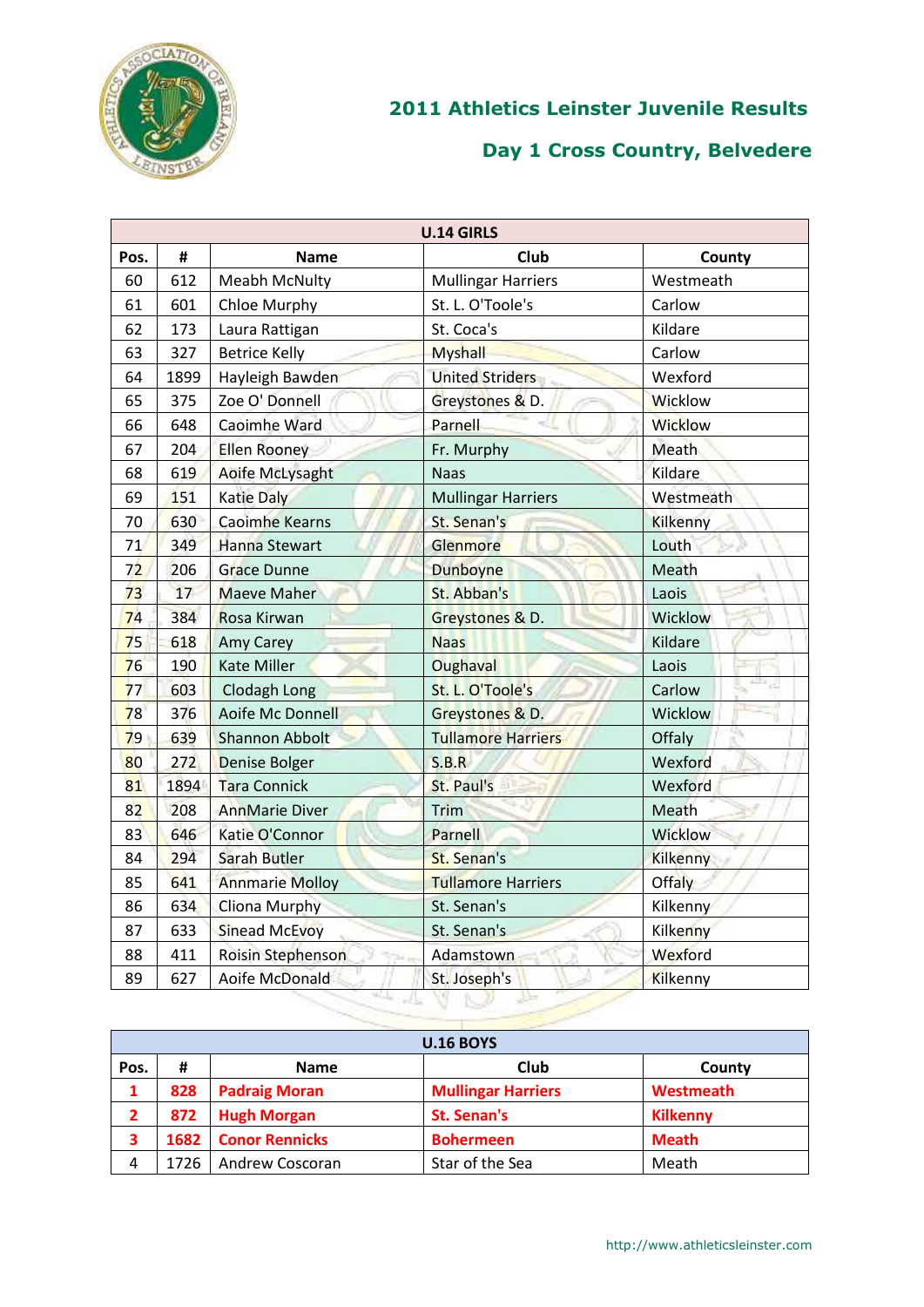

|                | <b>U.16 BOYS</b> |                           |                           |                 |  |  |  |
|----------------|------------------|---------------------------|---------------------------|-----------------|--|--|--|
| Pos.           | #                | <b>Name</b>               | Club                      | County          |  |  |  |
| 5              | 835              | Jack Reid                 | <b>Mullingar Harriers</b> | Westmeath       |  |  |  |
| 6              | 829              | <b>Glen Gaffney</b>       | <b>Mullingar Harriers</b> | Westmeath       |  |  |  |
| $\overline{7}$ | 1727             | <b>Gavin Maher</b>        | Dunshaughlin              | Meath           |  |  |  |
| 8              | 1636             | Sean Power                | Thomastown                | Kilkenny        |  |  |  |
| 9              | 521              | Aonghus Meehan            | <b>Dunleer</b><br>ŦĒ      | Louth           |  |  |  |
| 10             | 1683             | <b>Brian McGrath</b>      | <b>Bohermeen</b>          | Meath           |  |  |  |
| 11             | 862              | James Tyrell              | Parnell                   | <b>Wicklow</b>  |  |  |  |
| 12             | 1689             | Jack Kyle                 | Celbridge                 | Kildare         |  |  |  |
| 13             | 524              | <b>Gary Campbell</b>      | Dunleer                   | Louth           |  |  |  |
| 14             | 865              | <b>Conor O Carroll</b>    | Gowran                    | Kilkenny        |  |  |  |
| 15             | 834              | Liam O'Reilly             | <b>Mullingar Harriers</b> | Westmeath       |  |  |  |
| 16             | 831              | <b>Oisin Quinn</b>        | <b>Mullingar Harriers</b> | Westmeath       |  |  |  |
| 17             | 832              | Eoin O Brien              | <b>Mullingar Harriers</b> | Westmeath       |  |  |  |
| 18             | 1730             | <b>Niall Cornyn</b>       | <b>Dunboyne</b>           | Meath           |  |  |  |
| 19             | 1639             | Peter Lynch               | K.C.H                     | Kilkenny        |  |  |  |
| 20             | 1691             | Sean Flanagan             | Le Cheile                 | Kildare         |  |  |  |
| 21             | 833              | <b>Jack Galvin</b>        | <b>Mullingar Harriers</b> | Westmeath       |  |  |  |
| 22             | 469              | Padraig Lennon            | Greystones & D.           | Wicklow         |  |  |  |
| 23             | 877              | <b>Diarmuid O Carroll</b> | <b>Tullamore Harriers</b> | Offaly          |  |  |  |
| 24             | 1637             | <b>James Power</b>        | Thomastown                | Kilkenny        |  |  |  |
| 25             | 844              | <b>Robin Mooney</b>       | <b>Inbhear Dee</b>        | Wicklow         |  |  |  |
| 26             | 523              | Jamie Curtis              | <b>Dunleer</b>            | Louth           |  |  |  |
| 27             | 867              | Sean O Neill              | Gowran                    | Kilkenny        |  |  |  |
| 28             | 454              | <b>Cormac Barry</b>       | Glenmore                  | Louth           |  |  |  |
| 29             | 873              | <b>Oliver Mulally</b>     | St. Senan's               | Kilkenny        |  |  |  |
| 30             | 1729             | <b>Ben Clarke</b>         | Na Fianna                 | Meath           |  |  |  |
| 31             | 879              | Chinnie Izuchukwu         | <b>Tullamore Harriers</b> | Offaly          |  |  |  |
| 32             | 997              | Michael Nash              | St. Abban's               | Laois           |  |  |  |
| 33             | 875              | <b>Eoghan Wallis</b>      | St. Senan's               | <b>Kilkenny</b> |  |  |  |
| 34             | 432              | James Kelly               | <b>Myshall</b>            | Carlow          |  |  |  |
| 35             | 1599             | Mervyn Harris             | <b>Mullingar Harriers</b> | Westmeath       |  |  |  |
| 36             | 996              | Fionn Maher               | St. Abban's               | Laois           |  |  |  |
| 37             | 995              | Aaron Murphy              | St. Abban's               | Laois           |  |  |  |
| 38             | 1601             | Dean Murphy               | <b>Mullingar Harriers</b> | Westmeath       |  |  |  |
| 39             | 878              | Sean Rigney               | <b>Tullamore Harriers</b> | Offaly          |  |  |  |
| 40             | 1582             | Conor Daniel              | Trim                      | Meath           |  |  |  |
| 41             | 881              | David Whitaker            | <b>Tullamore Harriers</b> | Offaly          |  |  |  |
| 42             | 874              | David Irish               | St. Senan's               | Kilkenny        |  |  |  |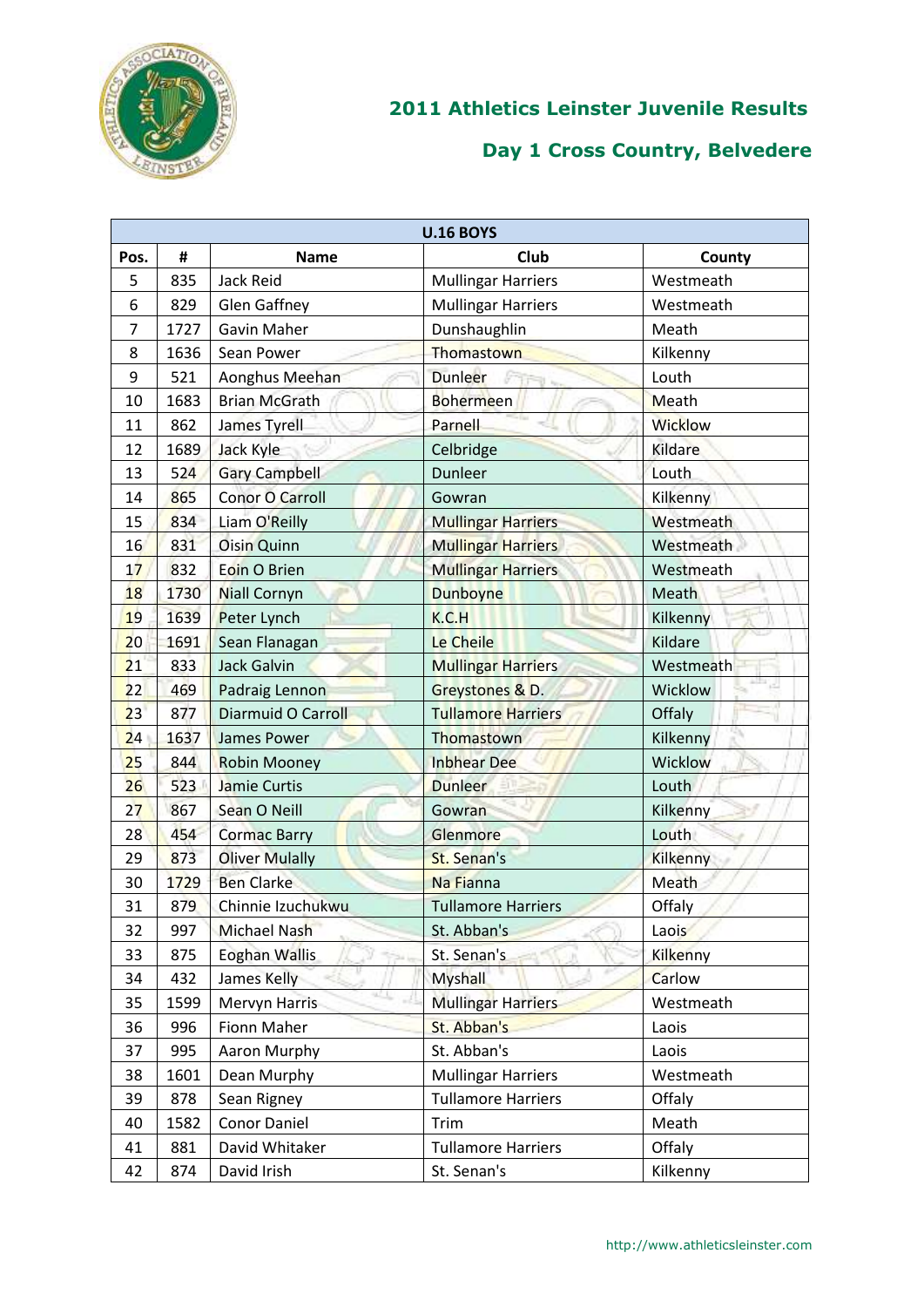

|      | <b>U.16 BOYS</b> |                       |                  |          |  |  |
|------|------------------|-----------------------|------------------|----------|--|--|
| Pos. | #                | <b>Name</b>           | <b>Club</b>      | County   |  |  |
| 43   | 1692             | Darragh Nolan         | Le Cheile        | Kildare  |  |  |
| 44   | 1570             | Shane De Coursey      | Ardee & District | Louth    |  |  |
| 45   | 522              | <b>Shane Cheshire</b> | Dunleer          | Louth    |  |  |
| 46   | 1687             | Daniel Byrne          | <b>Bohermeen</b> | Meath    |  |  |
| 47   | 868              | Evan Foley            | Gowran           | Kilkenny |  |  |
| 48   | 1695             | David McDonell        | <b>Suncroft</b>  | Kildare  |  |  |
| 49   | 998              | <b>Aaron Barry</b>    | St. Abban's      | Laois    |  |  |
| 50   | 1640             | <b>Patrick Maher</b>  | K.C.H            | Kilkenny |  |  |
| 51   | 1784             | <b>Jack Moore</b>     | St. Anne's       | Wexford  |  |  |
| 52   | 1571             | Daire McConnon        | Ardee & District | Louth    |  |  |
| 53   | 1733             | <b>Allan Clarke</b>   | St. Brigid's     | Meath    |  |  |
| 54   | 1734             | <b>Daire Kelly</b>    | St. Andrew's     | Meath    |  |  |
| 55   | 1685             | <b>Shane Fox</b>      | <b>Bohermeen</b> | Meath    |  |  |
| 56   | 871              | <b>Finn Connolly</b>  | Gowran           | Kilkenny |  |  |
| 57   | 869              | Marcus Hogan          | Gowran           | Kilkenny |  |  |
|      |                  |                       |                  |          |  |  |

|                | <b>U.16 GIRLS</b> |                        |                           |                  |  |  |  |  |
|----------------|-------------------|------------------------|---------------------------|------------------|--|--|--|--|
| Pos.           | #                 | <b>Name</b>            | <b>Club</b>               | <b>County</b>    |  |  |  |  |
| 1              | 662               | <b>Linda Conroy</b>    | <b>Mullingar Harriers</b> | <b>Westmeath</b> |  |  |  |  |
| $\overline{2}$ | 118               | <b>Rebecca Kennedy</b> | <b>Gowran</b>             | <b>Kilkenny</b>  |  |  |  |  |
| 3              | 663               | <b>Aisling Moody</b>   | <b>Mullingar Harriers</b> | <b>Westmeath</b> |  |  |  |  |
| $\overline{4}$ | 422               | Niamh Murray           | <b>Dunleer</b>            | Louth            |  |  |  |  |
| 5 <sup>1</sup> | 679               | Siobhan Delaney        | <b>Naas</b>               | Kildare          |  |  |  |  |
| 6              | 642               | Vera Nekrassova        | St. L. O'Toole's          | Carlow           |  |  |  |  |
| 7              | 671               | <b>Nicole Cuskelly</b> | <b>Tullamore Harriers</b> | <b>Offaly</b>    |  |  |  |  |
| 8              | 673               | Eileen Rafter          | <b>Tullamore Harriers</b> | Offaly           |  |  |  |  |
| 9              | 672               | Nadine Donegan         | <b>Tullamore Harriers</b> | <b>Offaly</b>    |  |  |  |  |
| 10             | 664               | Caoimhe Shaw           | <b>Mullingar Harriers</b> | Westmeath        |  |  |  |  |
| 11             | 296               | Sinead O'Connor        | Celbridge                 | <b>Kildare</b>   |  |  |  |  |
| 12             | 652               | Dearbhla Kearns        | St. Senan's               | Kilkenny         |  |  |  |  |
| 13             | 674               | <b>Emily Grennan</b>   | <b>Tullamore Harriers</b> | Offaly           |  |  |  |  |
| 14             | 661               | Margeurite Hoynes      | St. Joseph's              | Kilkenny         |  |  |  |  |
| 15             | 126               | Lauren Dermody         | Castlecomer               | Kilkenny         |  |  |  |  |
| 16             | 678               | Siobhan McAndle        | <b>Naas</b>               | Kildare          |  |  |  |  |
| 17             | 667               | Lorna Moody            | <b>Mullingar Harriers</b> | Westmeath        |  |  |  |  |
| 18             | 122               | Aoibhe Richardson      | K.C.H                     | Kilkenny         |  |  |  |  |
| 19             | 41                | Aoife Campion          | North Laois<br>Laois      |                  |  |  |  |  |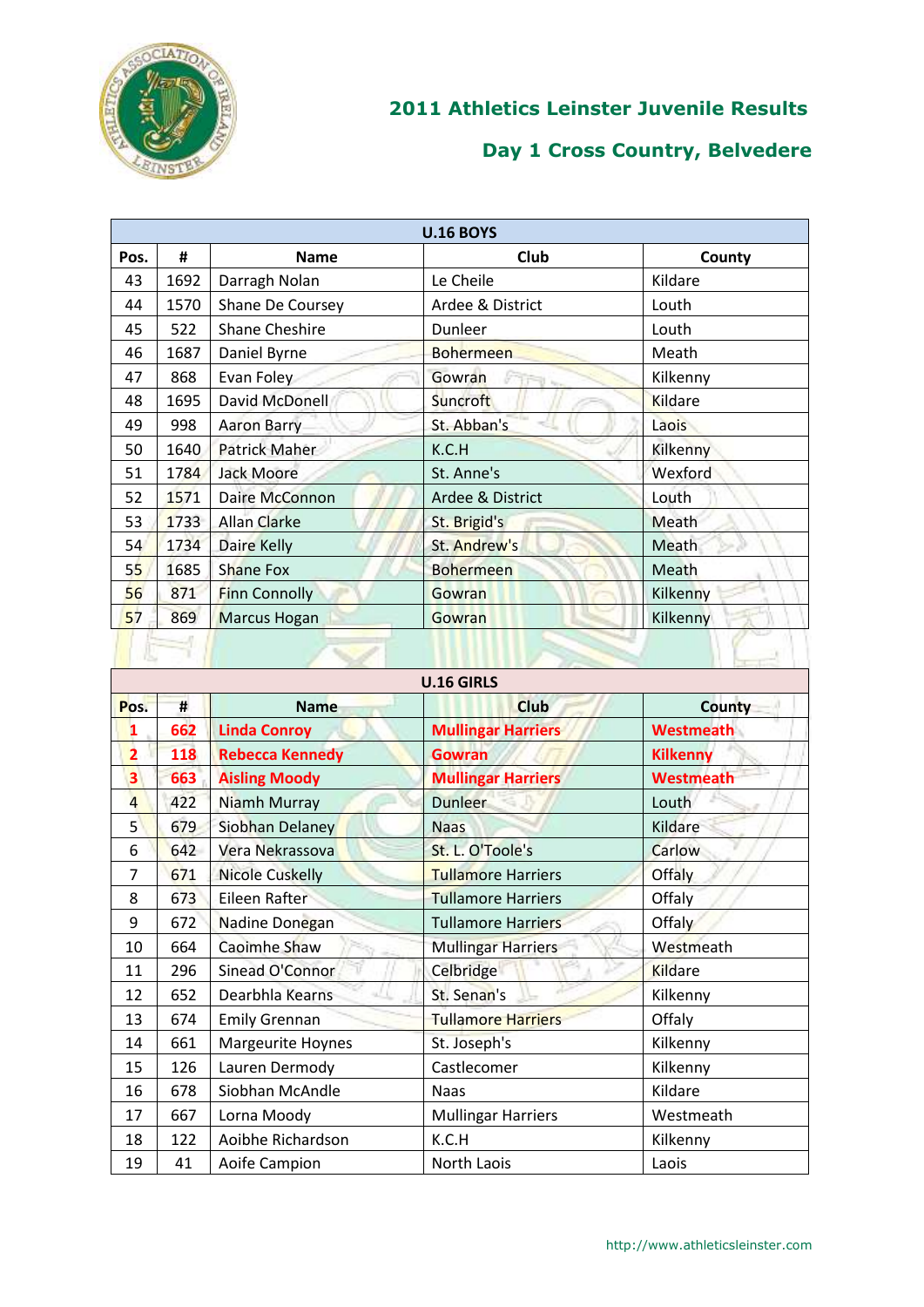

|                 | <b>U.16 GIRLS</b> |                          |                           |                |  |  |  |
|-----------------|-------------------|--------------------------|---------------------------|----------------|--|--|--|
| Pos.            | #                 | <b>Name</b>              | Club                      | County         |  |  |  |
| 20              | 120               | Sinead Whelan            | Thomastown                | Kilkenny       |  |  |  |
| 21              | 651               | <b>Rachael Butler</b>    | St. Senan's               | Kilkenny       |  |  |  |
| 22              | 243               | Lauren Kinsella          | Enniscorthy               | Wexford        |  |  |  |
| 23              | 273               | Lisa Bolger              | S.B.R                     | Wexford        |  |  |  |
| 24              | 665               | <b>Edel Glennon</b>      | <b>Mullingar Harriers</b> | Westmeath      |  |  |  |
| 25              | 215               | Laura Farrell            | Fr. Murphy                | Meath          |  |  |  |
| 26              | 175               | Niamh Burke              | St. Coca's                | Kildare        |  |  |  |
| 27              | 274               | Emma Kavanagh            | Roundwood & D.            | <b>Wicklow</b> |  |  |  |
| 28              | 46                | Ciara O'Connor           | Edenderry                 | Offaly         |  |  |  |
| 29              | 668               | <b>Faye Walsh</b>        | <b>Mullingar Harriers</b> | Westmeath      |  |  |  |
| 30              | 412               | Patrice O' Gorman        | Adamstown                 | Wexford        |  |  |  |
| 31              | 423               | <b>Kirsty Mc Donnell</b> | Glenmore                  | Louth          |  |  |  |
| 32              | 654               | Michelle McDonald        | St. Senan's               | Kilkenny       |  |  |  |
| 33 <sup>3</sup> | 124               | Nicola Murphy            | K.C.H                     | Kilkenny       |  |  |  |
| 34              | 656               | <b>Elizabeth Clarke</b>  | Na Fianna                 | Meath          |  |  |  |
| 35              | 1083              | Caoimhe Murphy           | <b>Newbridge</b>          | Kildare        |  |  |  |
| 36              | 121               | Niamh O'Shea             | Thomastown                | Kilkenny       |  |  |  |
| 37              | 659               | <b>Aoife Holton</b>      | Na Fianna                 | z<br>Meath     |  |  |  |
| 38              | 653               | <b>Tara Lacey</b>        | St. Senan's               | Kilkenny       |  |  |  |
| 39              | 675               | Michelle Keegan          | <b>Tullamore Harriers</b> | Offaly         |  |  |  |
| 40              | 388               | <b>Katy Conroy</b>       | Greystones & D.           | Wicklow        |  |  |  |
| 41              | 216               | Lauren O' Brien          | Dunshaughlin              | Meath          |  |  |  |
| 42              | 297               | Aoife Hanratty           | Celbridge                 | Kildare        |  |  |  |
| 43              | 119               | <b>Bella Lysaght</b>     | Gowran                    | Kilkenny       |  |  |  |
| 44              | 163               | <b>Tara Casey</b>        | <b>Bray Runners</b>       | <b>Wicklow</b> |  |  |  |
| 45              | 217               | <b>Susan Culhane</b>     | <b>Dunboyne</b>           | Meath          |  |  |  |
| 46              | 657               | Laura Heneghan           | Na Fianna                 | Meath          |  |  |  |
| 47              | 658               | Ciara Heneghan           | Na Fianna                 | Meath          |  |  |  |
| 48              | 676               | Ciara Izuchukwu          | <b>Tullamore Harriers</b> | <b>Offaly</b>  |  |  |  |
| 49              | 413               | Claire Stephenson        | Adamstown                 | Wexford        |  |  |  |
| 50              | 387               | Alisha Mullen            | Greystones & D.           | Wicklow        |  |  |  |
|                 |                   |                          |                           |                |  |  |  |

| <b>U.18 BOYS</b>                           |     |                         |                           |                |  |  |
|--------------------------------------------|-----|-------------------------|---------------------------|----------------|--|--|
| Club<br>#<br>Pos.<br><b>Name</b><br>County |     |                         |                           |                |  |  |
|                                            | 902 | <b>Shane Fitzsimons</b> | <b>Mullingar Harriers</b> | Westmeath      |  |  |
|                                            | 904 | <b>Thomas Lynn</b>      | <b>Mullingar Harriers</b> | Westmeath      |  |  |
|                                            | 483 | <b>Eoin Taggart</b>     | Greystones & D.           | <b>Wicklow</b> |  |  |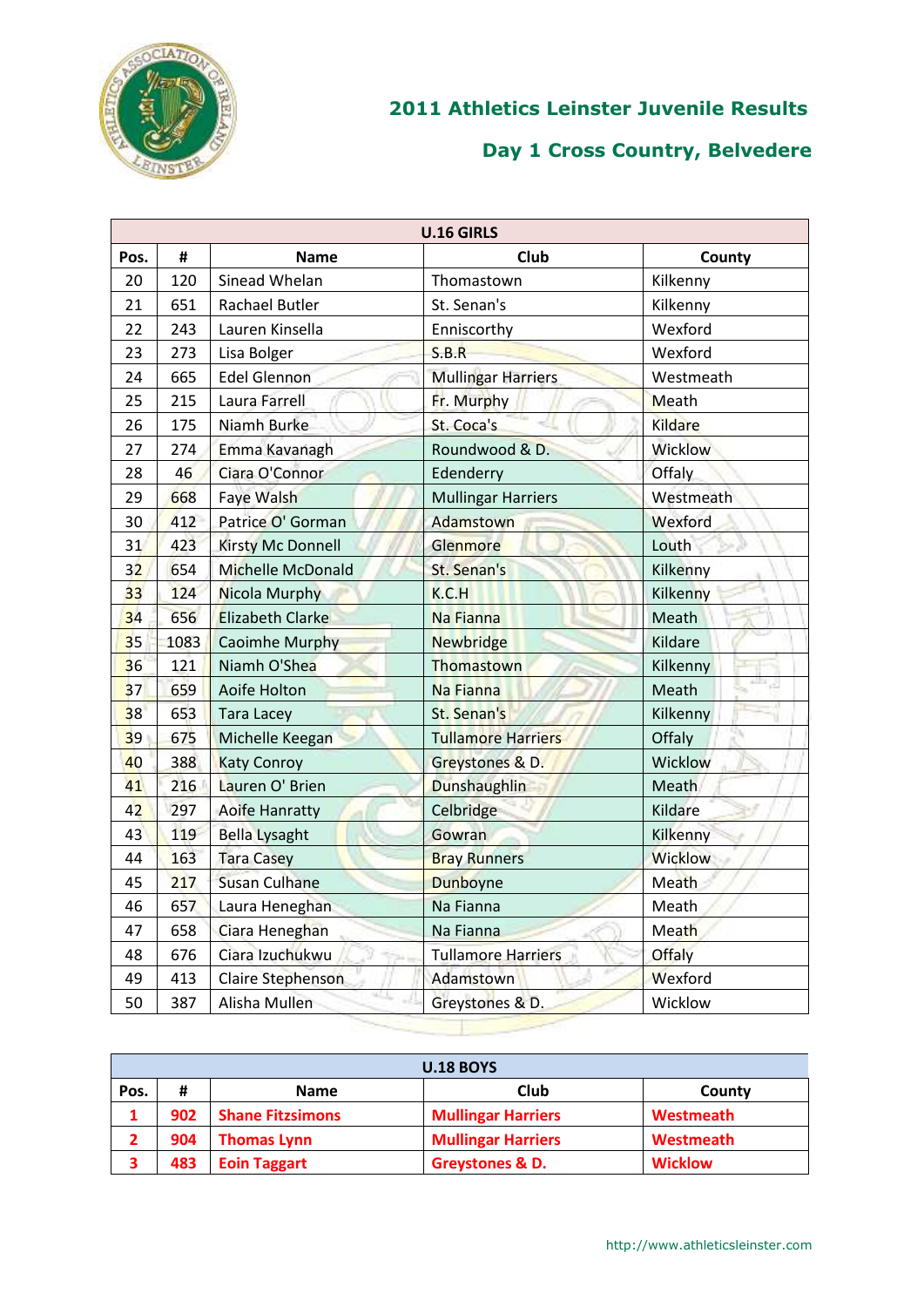

| <b>U.18 BOYS</b> |      |                              |                           |           |  |  |
|------------------|------|------------------------------|---------------------------|-----------|--|--|
| Pos.             | #    | <b>Name</b>                  | Club                      | County    |  |  |
| 4                | 897  | Daniel Lawler                | St. L. O'Toole's          | Carlow    |  |  |
| 5                | 906  | Patrick Fagan                | <b>Mullingar Harriers</b> | Westmeath |  |  |
| 6                | 299  | Kevin Brennan                | St. Abban's               | Laois     |  |  |
| 7                | 308  | Christopher Finn             | <b>North Laois</b>        | Laois     |  |  |
| 8                | 482  | Jamie Cullen                 | Greystones & D.           | Wicklow   |  |  |
| 9                | 307  | David Mulhare                | <b>North Laois</b>        | Laois     |  |  |
| 10               | 309  | Sean Culleton                | <b>North Laois</b>        | Laois     |  |  |
| 11               | 900  | <b>Graham Power</b>          | St. L. O'Toole's          | Carlow    |  |  |
| 12               | 907  | <b>Ryan Blundell</b>         | <b>Mullingar Harriers</b> | Westmeath |  |  |
| 13               | 908  | Jonathan Daly                | <b>Mullingar Harriers</b> | Westmeath |  |  |
| 14               | 903  | <b>Gavin Doran</b>           | <b>Mullingar Harriers</b> | Westmeath |  |  |
| 15               | 890  | Joseph Gilligan              | <b>Tullamore Harriers</b> | Offaly    |  |  |
| 16               | 1602 | Eoin Lynsm                   | <b>Mullingar Harriers</b> | Westmeath |  |  |
| 17               | 310  | Donnacha O Reilly            | <b>North Laois</b>        | Laois     |  |  |
| 18               | 434  | James Delaney                | St. Abban's               | Laois     |  |  |
| 19               | 1662 | <b>Kevin Kelly</b>           | St. Coca's                | Kildare   |  |  |
| 20               | 300  | <b>Paraic Curry</b>          | St. Abban's               | Laois     |  |  |
| 21               | 905  | <b>Stephen Nea</b>           | <b>Mullingar Harriers</b> | Westmeath |  |  |
| 22               | 1091 | <b>Michael Stewart Byrne</b> | <b>Naas</b>               | Kildare   |  |  |
| 23               | 894  | Jason Donegan                | <b>Tullamore Harriers</b> | Offaly    |  |  |
| 24               | 898  | <b>Leon Carter</b>           | St. L. O'Toole's          | Carlow    |  |  |
| 25               | 863  | <b>Patrick Kinsella</b>      | Parnell                   | Wicklow   |  |  |
| 26               | 1848 | <b>Stephen Gorman</b>        | Adamstown                 | Wexford   |  |  |
| 27               | 1650 | <b>Andrew Dowd</b>           | Castlecomer               | Kilkenny  |  |  |
| 28               | 1873 | Stephen O Sullivan           | Enniscorthy               | Wexford   |  |  |
| 29               | 864  | <b>Donal Flannery</b>        | Parnell                   | Wicklow   |  |  |
| 30               | 891  | Harry Flynn                  | <b>Tullamore Harriers</b> | Offaly    |  |  |
| 31               | 895  | <b>Aaron Oleary Doyle</b>    | <b>Tullamore Harriers</b> | Offaly    |  |  |
| 32               | 899  | <b>Tobias Jenegger</b>       | St. L. O'Toole's          | Carlow    |  |  |
| 33               | 301  | Joseph Barry                 | St. Abban's               | Laois     |  |  |
| 34               | 884  | Seppi Lysaght                | Gowran                    | Kilkenny  |  |  |
| 35               | 1802 | Michael Flood                | St. Brigid's              | Meath     |  |  |
| 36               | 484  | Dylan Grimes Larkin          | Greystones & D.           | Wicklow   |  |  |
| 37               | 306  | Liam Belton                  | Roundwood & D.            | Wicklow   |  |  |
| 38               | 896  | Cormac O Donovan             | <b>Tullamore Harriers</b> | Offaly    |  |  |
| 39               | 909  | <b>Philip Giles</b>          | <b>Mullingar Harriers</b> | Westmeath |  |  |
| 40               | 885  | Leon Gordan                  | Gowran                    | Kilkenny  |  |  |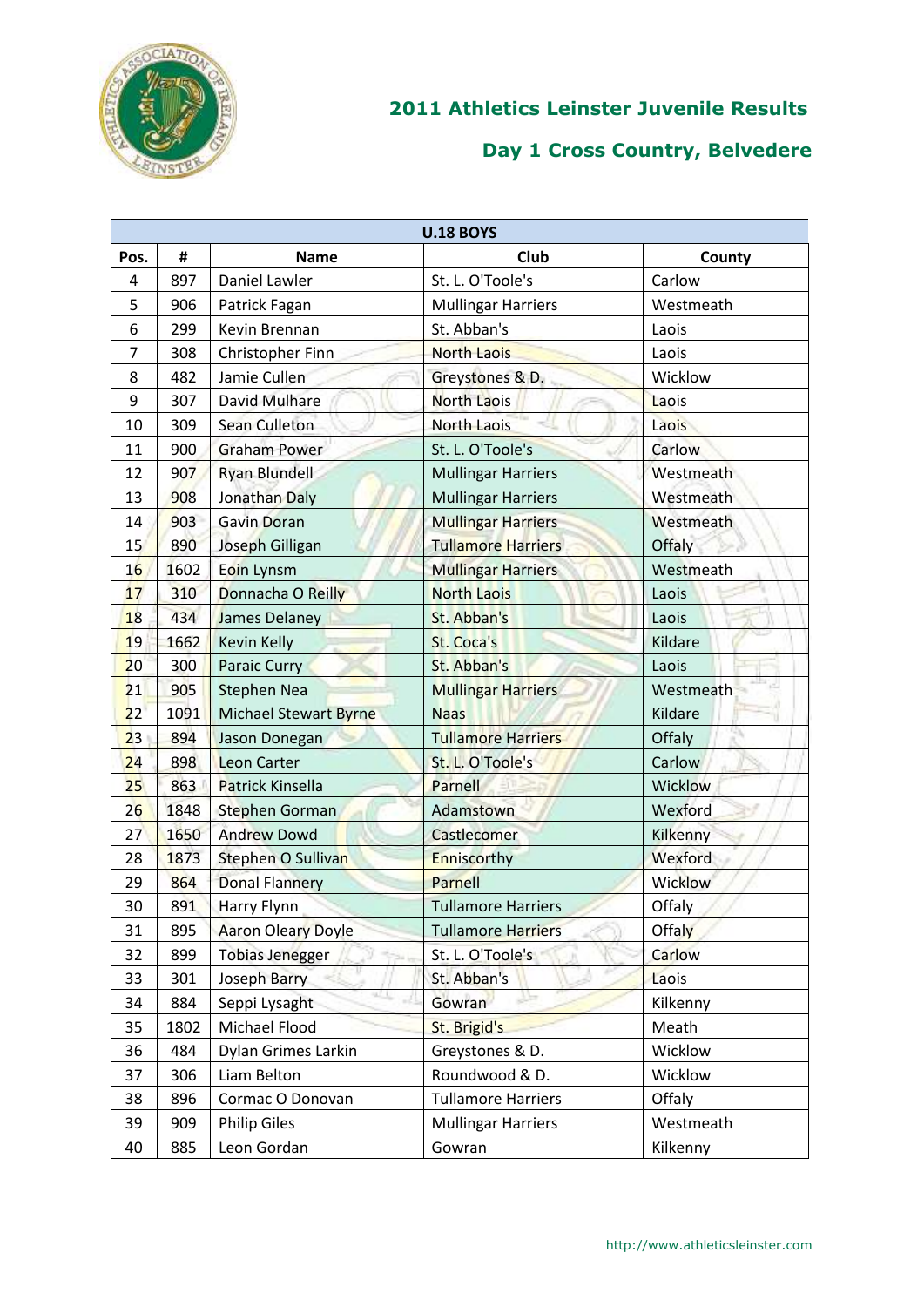

|                                                   | <b>U.I8 GIRLS</b> |                         |                             |                 |  |  |  |
|---------------------------------------------------|-------------------|-------------------------|-----------------------------|-----------------|--|--|--|
| <b>Club</b><br>#<br>Pos.<br><b>Name</b><br>County |                   |                         |                             |                 |  |  |  |
| 1                                                 | 681               | <b>Bronagh Kearns</b>   | <b>St. Senan's</b>          | <b>Kilkenny</b> |  |  |  |
| $\overline{\mathbf{c}}$                           | 127               | <b>Mary Ellen Doyle</b> | <b>Gowran</b>               | <b>Kilkenny</b> |  |  |  |
| 3                                                 | 685               | <b>Aine Kinsella</b>    | St. Senan's                 | <b>Kilkenny</b> |  |  |  |
| 4                                                 | 329               | Ciara Rooney            | <b>Navan</b>                | Meath           |  |  |  |
| 5                                                 | 686               | Sinead Rigney           | <b>Tullamore Harriers</b>   | Offaly          |  |  |  |
| 6                                                 | 687               | <b>Alison Daly</b>      | Na Fianna                   | Meath           |  |  |  |
| $\overline{7}$                                    | 691               | <b>Elizabeth Carr</b>   | <b>Mullingar Harriers</b>   | Westmeath       |  |  |  |
| 8                                                 | 424               | Sarah Haak              | <b>Dunleer</b>              | Louth           |  |  |  |
| 9                                                 | 689               | Lorraine Claffey        | <b>Mullingar Harriers</b>   | Westmeath       |  |  |  |
| 10                                                | 60                | Emma Fay                | Ardee & District            | Louth           |  |  |  |
| 11                                                | 680               | <b>Chloe Abbott</b>     | <b>Naas</b>                 | <b>Kildare</b>  |  |  |  |
| 12                                                | 390               | <b>Amy Howard</b>       | Greystones & D.             | Wicklow         |  |  |  |
| 13                                                | 326               | <b>Alison Keatley</b>   | Crookstown M/V              | Kildare         |  |  |  |
| 14                                                | 1799              | <b>Ali Shortt</b>       | St. Brigid's                | Meath           |  |  |  |
| 15                                                | 54                | Sarah Kavanagh          | Roundwood & D.              | Wicklow         |  |  |  |
| 16                                                | 688               | Lorraine Daly           | <b>Mullingar Harriers</b>   | Westmeath       |  |  |  |
| 17                                                | 132               | Meave O'Connor          | Thomastown                  | Kilkenny        |  |  |  |
| 18                                                | 50                | <b>Nessa Millet</b>     | St. Abban's                 | Laois           |  |  |  |
| 19                                                | 692               | Anna Ryan               | <b>Mullingar Harriers</b>   | Westmeath       |  |  |  |
| 20 <sub>2</sub>                                   | 129               | Joanna Morrissey        | Gowran                      | Kilkenny        |  |  |  |
| 21                                                | 131               | Laura Walpole           | Thomastown                  | Kilkenny        |  |  |  |
| 22                                                | 56                | Raphaelle Smyth         | Roundwood & D.              | Wicklow         |  |  |  |
| 23                                                | 62                | Ciara Leacy             | <b>Ardee &amp; District</b> | Louth           |  |  |  |
| 24                                                | 57                | Mia Coyne               | Roundwood & D.              | Wicklow         |  |  |  |
| 25                                                | 1818              | <b>Muireann Khan</b>    | <b>Boyne</b>                | Louth           |  |  |  |
| 26                                                | 58                | Lara Scheffman          | Roundwood & D.              | Wicklow         |  |  |  |
| 27                                                | 181               | Sarah Bourke            | St. Coca's                  | Kildare         |  |  |  |
| 28                                                | 55                | Cara Sheils             | Roundwood & D.              | Wicklow         |  |  |  |
| 29                                                | 682               | Orla Butler             | St. Senan's                 | Kilkenny        |  |  |  |
| 30                                                | 683               | Aoife Butler            | St. Senan's                 | Kilkenny        |  |  |  |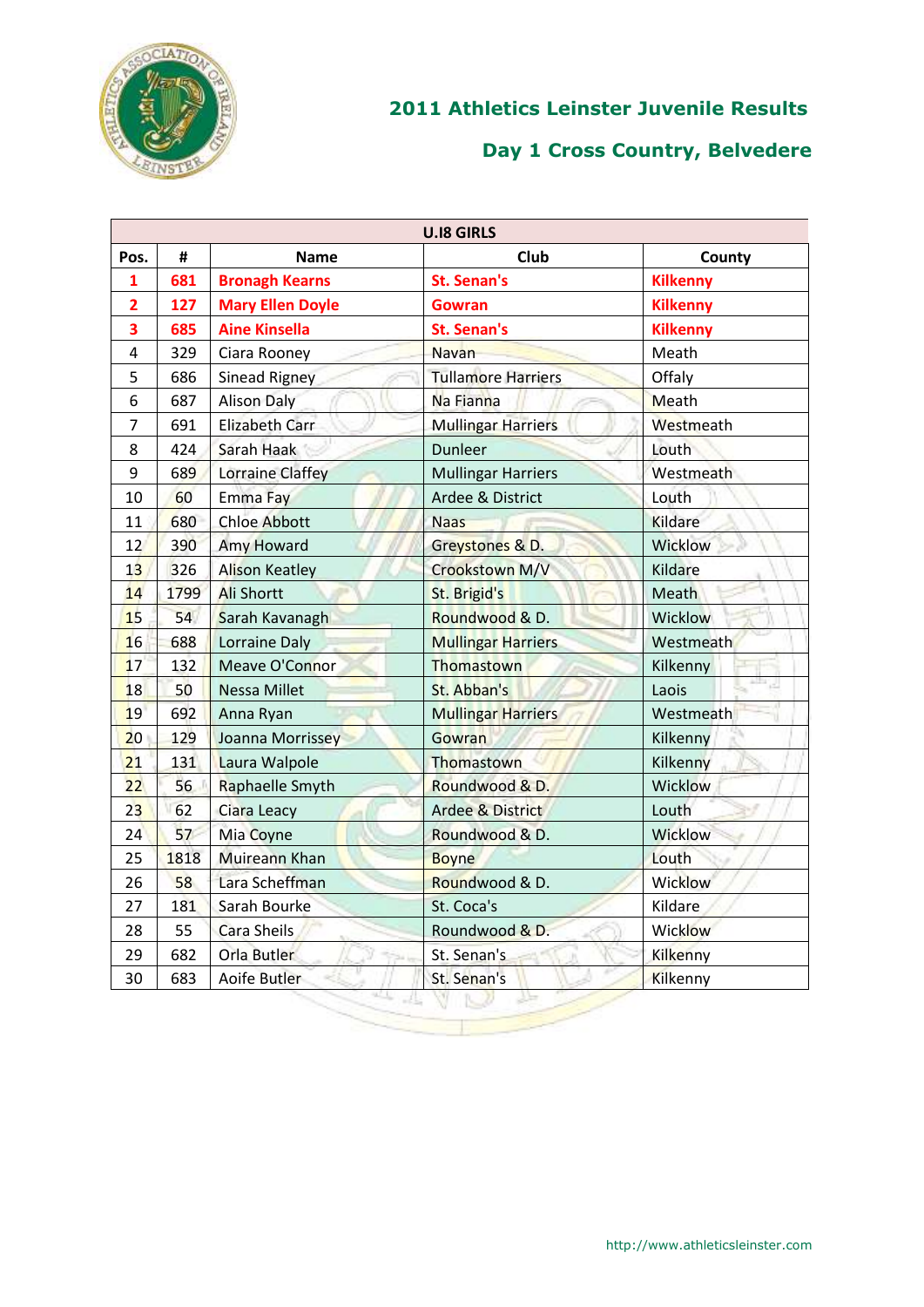

|                         | <b>U.12 BOYS CLUB</b>   |      |                            |                             |                  |              |  |
|-------------------------|-------------------------|------|----------------------------|-----------------------------|------------------|--------------|--|
| <b>Team</b>             | <b>Position</b>         | #    | <b>Name</b>                | Club                        | County           | <b>Score</b> |  |
|                         | $\overline{\mathbf{2}}$ | 753  | <b>Conor McHugh</b>        | <b>Mullingar Harriers</b>   | <b>Westmeath</b> |              |  |
|                         | 5                       | 754  | <b>Jack Moran</b>          | <b>Mullingar Harriers</b>   | <b>Westmeath</b> | 51           |  |
| 1                       | 19                      | 755  | <b>John Whitelaw</b>       | <b>Mullingar Harriers</b>   | <b>Westmeath</b> |              |  |
|                         | 25                      | 756  | <b>Enda Gaffney</b>        | <b>Mullingar Harriers</b>   | <b>Westmeath</b> |              |  |
|                         | $\overline{\mathbf{z}}$ | 780  | <b>Ciaran Mulligan</b>     | <b>Tullamore Harriers</b>   | <b>Offaly</b>    |              |  |
|                         | 14                      | 781  | <b>Mark Milner</b>         | <b>Tullamore Harriers</b>   | <b>Offaly</b>    | 68           |  |
| $\overline{\mathbf{2}}$ | 20                      | 784  | <b>Cormac Izuchukwu</b>    | <b>Tullamore Harriers</b>   | <b>Offaly</b>    |              |  |
|                         | 27                      | 779  | <b>Christopher Whittle</b> | <b>Tullamore Harriers</b>   | <b>Offaly</b>    |              |  |
|                         | 10                      | 761  | <b>Cathal Dooley</b>       | St. L. O'Toole's            | <b>Carlow</b>    |              |  |
| 3                       | 18                      | 762  | <b>Finbarr Kavanagh</b>    | St. L. O'Toole's            | <b>Carlow</b>    | 107          |  |
|                         | 39                      | 764  | <b>David Ward</b>          | St. L. O'Toole's            | <b>Carlow</b>    |              |  |
|                         | 40                      | 763  | <b>Jack Mitchell</b>       | St. L. O'Toole's            | <b>Carlow</b>    |              |  |
|                         | 24                      | 503  | <b>Adam Fitzpatrick</b>    | K.C.H                       | Kilkenny         |              |  |
| $\overline{\mathbf{r}}$ | 35                      | 504  | <b>Johnie Collins</b>      | K.C.H                       | Kilkenny         | 142          |  |
|                         | 41                      | 501  | <b>Evan Clarke</b>         | K.C.H                       | Kilkenny         |              |  |
|                         | 42                      | 500  | Darragh Maher              | K.C.H                       | Kilkenny         |              |  |
| n,                      | 15                      | 1897 | <b>Aaron Donnelly</b>      | St. Senan's                 | Kilkenny         |              |  |
| 5                       | 33                      | 772  | Lee Treacy                 | St. Senan's                 | Kilkenny         | 175          |  |
|                         | 61                      | 778  | <b>Thomas Sheridan</b>     | St. Senan's                 | Kilkenny         |              |  |
|                         | 66                      | 773  | <b>Padraigh Dempsey</b>    | St. Senan's                 | Kilkenny         |              |  |
| æ                       | 9                       | 745  | Tony O Connor              | <b>Naas</b>                 | Kildare          |              |  |
| 6                       | 23                      | 750  | <b>Jack Cleary</b>         | <b>Naas</b>                 | Kildare          | 187          |  |
|                         | 75                      | 747  | <b>Evan Stanley</b>        | <b>Naas</b>                 | Kildare          |              |  |
|                         | 80                      | 748  | Sean O Connor              | <b>Naas</b>                 | Kildare          |              |  |
|                         | 34                      | 1565 | Danny O'Brien              | Ardee & District            | Louth            |              |  |
| 7                       | 38                      | 1566 | <b>Jonathon Cummins</b>    | Ardee & District            | Louth            | 201          |  |
|                         | 52                      | 1567 | <b>Evin Quinn</b>          | Ardee & District            | Louth            |              |  |
|                         | 77                      | 1564 | <b>Conor McMahon</b>       | <b>Ardee &amp; District</b> | Louth            |              |  |
|                         | $\mathbf{1}$            | 1082 | <b>Shane Hanly</b>         | St. Brigid's                | Meath            |              |  |
| 8                       | 54                      | 1710 | <b>Aaron Getty</b>         | St. Brigid's                | Meath            | 218          |  |
|                         | 68                      | 1716 | Jack Blake                 | St. Brigid's                | Meath            |              |  |
|                         | 95                      | 1718 | <b>Oran Mulvaney</b>       | St. Brigid's                | Meath            |              |  |
|                         | 30                      | 854  | <b>Shane Feuuis</b>        | Celbridge                   | Kildare          |              |  |
| 9                       | 50                      | 851  | Joe Leonard                | Celbridge                   | Kildare          | 253          |  |
|                         | 82                      | 852  | Daniel Elock               | Celbridge                   | Kildare          |              |  |
|                         | 91                      | 855  | Rory Hanratty              | Celbridge                   | Kildare          |              |  |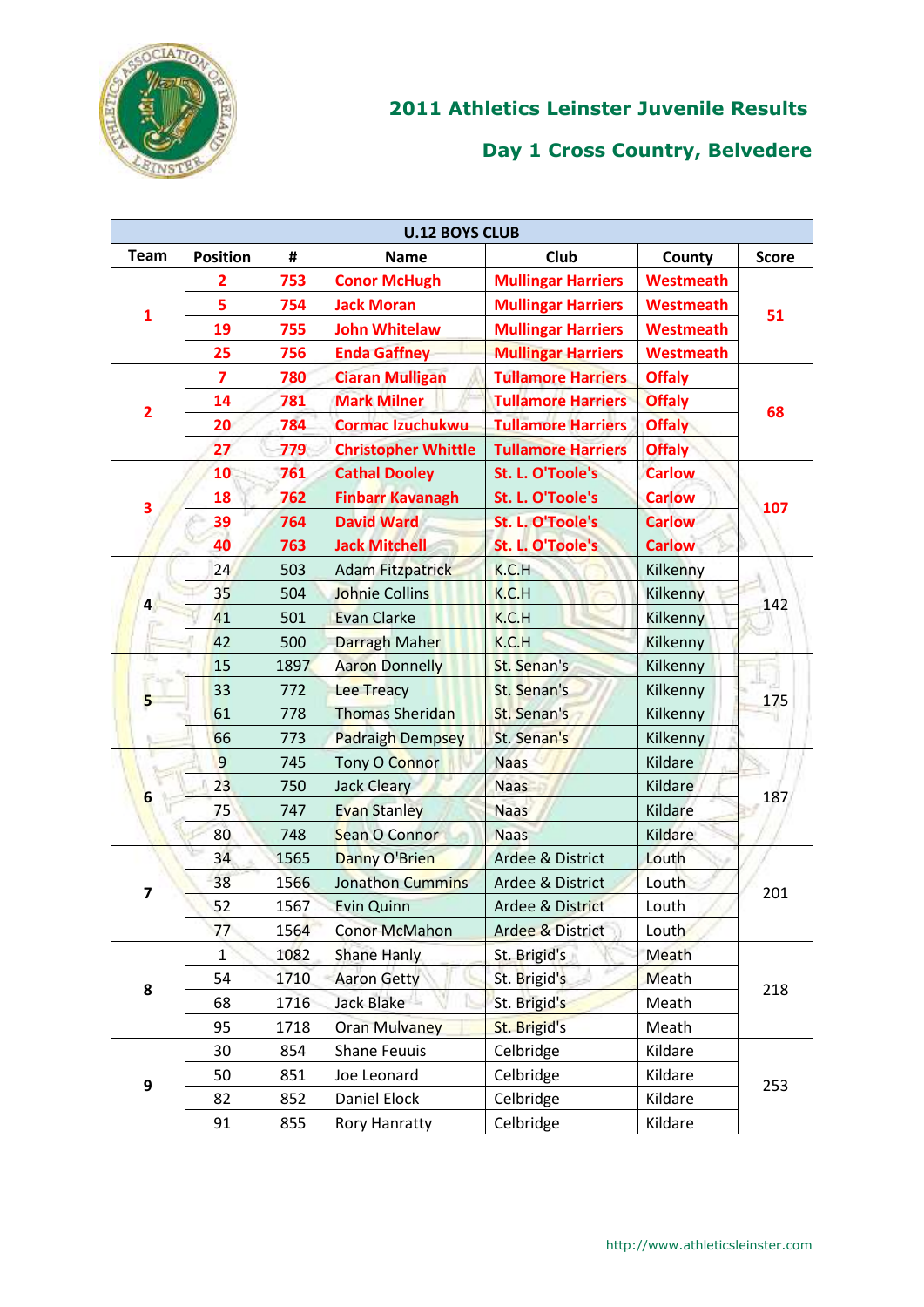

| <b>U.12 BOYS CLUB</b> |                 |     |                       |                |         |              |  |
|-----------------------|-----------------|-----|-----------------------|----------------|---------|--------------|--|
| <b>Team</b>           | <b>Position</b> | #   | <b>Name</b>           | Club           | County  | <b>Score</b> |  |
|                       | 37              | 985 | Oisin Cullen          | Roundwood & D. | Wicklow |              |  |
| 10                    | 64              | 986 | Dan Lawlor            | Roundwood & D. | Wicklow | 253          |  |
|                       | 74              | 987 | Jack Lawlor           | Roundwood & D. | Wicklow |              |  |
|                       | 78              | 989 | <b>Robert Savage</b>  | Roundwood & D. | Wicklow |              |  |
|                       | 62              | 845 | <b>Eddie Allen</b>    | Emo/Rath       | Laois   |              |  |
| 11                    | 83              | 849 | <b>Conor Montague</b> | Emo/Rath       | Laois   | 340          |  |
|                       | 96              | 848 | Eoin Keenan           | Emo/Rath       | Laois   |              |  |
|                       | 99              | 850 | <b>Brian Ryan</b>     | Emo/Rath       | Laois   |              |  |
|                       |                 |     |                       |                |         |              |  |

|      |                 |      | <b>U.12 BOYS COUNTY</b> |                           |                  |              |
|------|-----------------|------|-------------------------|---------------------------|------------------|--------------|
| Team | <b>Position</b> | #    | <b>Name</b>             | <b>Club</b>               | County           | <b>Score</b> |
|      | 2               | 753  | <b>Conor McHugh</b>     | <b>Mullingar Harriers</b> | <b>Westmeath</b> |              |
|      | 5               | 754  | <b>Jack Moran</b>       | <b>Mullingar Harriers</b> | <b>Westmeath</b> |              |
|      | 13              | 1594 | <b>James Drumm</b>      | <b>Mullingar Harriers</b> | <b>Westmeath</b> | 96           |
|      | 19              | 755  | <b>John Whitelaw</b>    | <b>Mullingar Harriers</b> | <b>Westmeath</b> |              |
|      | 25              | 756  | <b>Enda Gaffney</b>     | <b>Mullingar Harriers</b> | <b>Westmeath</b> |              |
| 3cH  | 32              | 757  | <b>Andrew Daly</b>      | <b>Mullingar Harriers</b> | <b>Westmeath</b> |              |
|      | 8               | 977  | <b>Jack Doyle</b>       | <b>Suncroft</b>           | <b>Kildare</b>   |              |
|      | 9               | 745  | <b>Tony O Connor</b>    | <b>Naas</b>               | <b>Kildare</b>   |              |
|      | 12              | 447  | <b>Tadhg Murtagh</b>    | <b>Kildare A.C</b>        | <b>Kildare</b>   | 113          |
|      | 23              | 750  | <b>Jack Cleary</b>      | <b>Naas</b>               | <b>Kildare</b>   |              |
|      | 30              | 854  | <b>Shane Feuuis</b>     | <b>Celbridge</b>          | <b>Kildare</b>   |              |
|      | 31              | 1805 | <b>Killian Galligan</b> | <b>NorthWest Kildare</b>  | <b>Kildare</b>   |              |
|      | 3               | 990  | <b>Conor Clarke</b>     | <b>Castlecomer</b>        | <b>Kilkenny</b>  |              |
|      | $\overline{4}$  | 1634 | <b>David O'Carroll</b>  | <b>Gowran</b>             | <b>Kilkenny</b>  |              |
| 3    | 11              | 739  | <b>Eoin Walsh</b>       | <b>Thomastown</b>         | <b>Kilkenny</b>  | 107          |
|      | 15              | 1897 | <b>Aaron Donnelly</b>   | St. Senan's               | <b>Kilkenny</b>  |              |
|      | 33              | 772  | <b>Lee Treacy</b>       | <b>St. Senan's</b>        | <b>Kilkenny</b>  |              |
|      | 41              | 501  | <b>Evan Clarke</b>      | K.C.H                     | <b>Kilkenny</b>  |              |
|      | 7               | 780  | Ciaran Mulligan         | <b>Tullamore Harriers</b> | Offaly           |              |
|      | 14              | 781  | <b>Mark Milner</b>      | <b>Tullamore Harriers</b> | Offaly           |              |
| 4    | 20              | 784  | Cormac Izuchukwu        | <b>Tullamore Harriers</b> | Offaly           | 141          |
|      | 27              | 779  | Christopher whittle     | <b>Tullamore Harriers</b> | Offaly           |              |
|      | 29              | 783  | James Dunne             | <b>Tullamore Harriers</b> | Offaly           |              |
|      | 44              | 785  | <b>Brian Todd</b>       | <b>Tullamore Harriers</b> | Offaly           |              |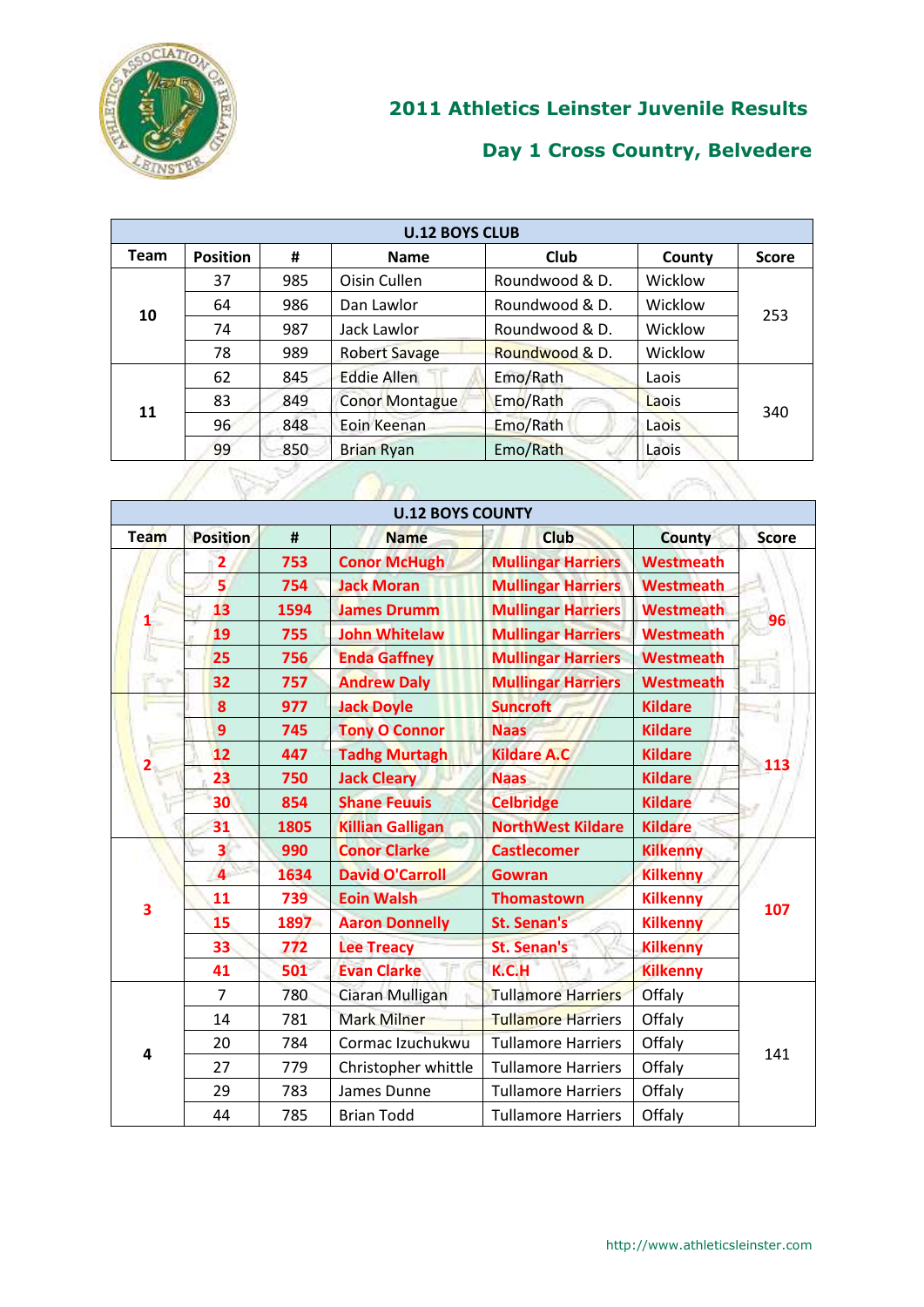

| <b>U.12 BOYS COUNTY</b> |                 |      |                        |                    |                |              |  |  |
|-------------------------|-----------------|------|------------------------|--------------------|----------------|--------------|--|--|
| <b>Team</b>             | <b>Position</b> | #    | <b>Name</b>            | <b>Club</b>        | County         | <b>Score</b> |  |  |
|                         | 1               | 1082 | Shane Hanly            | St. Brigid's       | Meath          |              |  |  |
|                         | 6               | 1708 | Evan Butler            | Dunshaughlin       | Meath          |              |  |  |
| 5                       | 22              | 1707 | Kyle Seethul Drew      | Star of the Sea    | Meath          | 191          |  |  |
|                         | 51              | 1711 | <b>Justin Harris</b>   | Na Fianna          | Meath          |              |  |  |
|                         | 54              | 1710 | <b>Aaron Getty</b>     | St. Brigid's       | Meath          |              |  |  |
|                         | 57              | 1713 | Sean Ryan              | Dunboyne           | Meath          |              |  |  |
|                         | 21              | 843  | James Byrne            | <b>Inbhear Dee</b> | <b>Wicklow</b> | 293          |  |  |
|                         | 37              | 985  | <b>Oisin Cullen</b>    | Roundwood & D.     | <b>Wicklow</b> |              |  |  |
| 6                       | 47              | 859  | Zach Cillun            | Parnell            | Wicklow        |              |  |  |
|                         | 53              | 467  | Luke Horgan            | Greystones & D.    | Wicklow        |              |  |  |
|                         | 64              | 986  | Dan Lawlor             | Roundwood & D.     | <b>Wicklow</b> |              |  |  |
|                         | 71              | 466  | <b>Jack Kissane</b>    | Greystones & D.    | Wicklow        |              |  |  |
|                         | 26              | 979  | <b>Cian Kelly</b>      | St. Abban's        | Laois          |              |  |  |
|                         | 28              | 1577 | <b>Cian McDonald</b>   | <b>North Laois</b> | Laois          |              |  |  |
| 7                       | 62              | 845  | <b>Eddie Allen</b>     | Emo/Rath           | Laois          | 384          |  |  |
|                         | 83              | 849  | <b>Conor Montague</b>  | Emo/Rath           | Laois          |              |  |  |
|                         | 89              | 1574 | <b>Conor O'Farrell</b> | <b>North Laois</b> | Laois          |              |  |  |
|                         | 96              | 848  | Eoin Keenan            | Emo/Rath           | Laois          | 上山           |  |  |
|                         |                 |      |                        |                    |                |              |  |  |

|                | <b>U.12 GIRLS CLUB</b> |     |                         |                           |                  |              |  |  |  |
|----------------|------------------------|-----|-------------------------|---------------------------|------------------|--------------|--|--|--|
| <b>Team</b>    | <b>Position</b>        | #   | <b>Name</b>             | <b>Club</b>               | <b>County</b>    | <b>Score</b> |  |  |  |
|                | 8                      | 530 | <b>Aoife Darby</b>      | <b>Mullingar Harriers</b> | Westmeath        |              |  |  |  |
| 1              | 10                     | 528 | <b>Andrea Brady</b>     | <b>Mullingar Harriers</b> | Westmeath        |              |  |  |  |
|                | 16                     | 529 | <b>Daria Fidgeon</b>    | <b>Mullingar Harriers</b> | <b>Westmeath</b> | 55           |  |  |  |
|                | 21                     | 527 | <b>Alisha Martin</b>    | <b>Mullingar Harriers</b> | <b>Westmeath</b> |              |  |  |  |
|                | $\overline{2}$         | 580 | <b>Amy Clarke</b>       | <b>Na Fianna</b>          | <b>Meath</b>     |              |  |  |  |
| $\overline{2}$ | $\overline{ }$         | 581 | <b>Sarah Clarke</b>     | <b>Na Fianna</b>          | <b>Meath</b>     | 71           |  |  |  |
|                | 27                     | 582 | <b>Emma Neary</b>       | <b>Na Fianna</b>          | <b>Meath</b>     |              |  |  |  |
|                | 35                     | 585 | <b>Aideen Slattery</b>  | <b>Na Fianna</b>          | <b>Meath</b>     |              |  |  |  |
|                | 6                      | 414 | <b>Seaghna Campbell</b> | <b>Dunleer</b>            | Louth            | 84           |  |  |  |
| 3              | 12                     | 415 | <b>Seoda Matthews</b>   | <b>Dunleer</b>            | Louth            |              |  |  |  |
|                | 28                     | 416 | <b>Emma Cheshire</b>    | <b>Dunleer</b>            | Louth            |              |  |  |  |
|                | 38                     | 418 | <b>Katie Matthews</b>   | <b>Dunleer</b>            | Louth            |              |  |  |  |
|                | 9                      | 550 | <b>Claire Rafter</b>    | <b>Tullamore Harriers</b> | Offaly           |              |  |  |  |
| 4              | 14                     | 552 | Danielle Donegan        | <b>Tullamore Harriers</b> | Offaly           | 94           |  |  |  |
|                | 30                     | 553 | Amy Cuskelly            | <b>Tullamore Harriers</b> | Offaly           |              |  |  |  |
|                | 41                     | 551 | Niamh Rafter            | Tullamore Harriers        | Offaly           |              |  |  |  |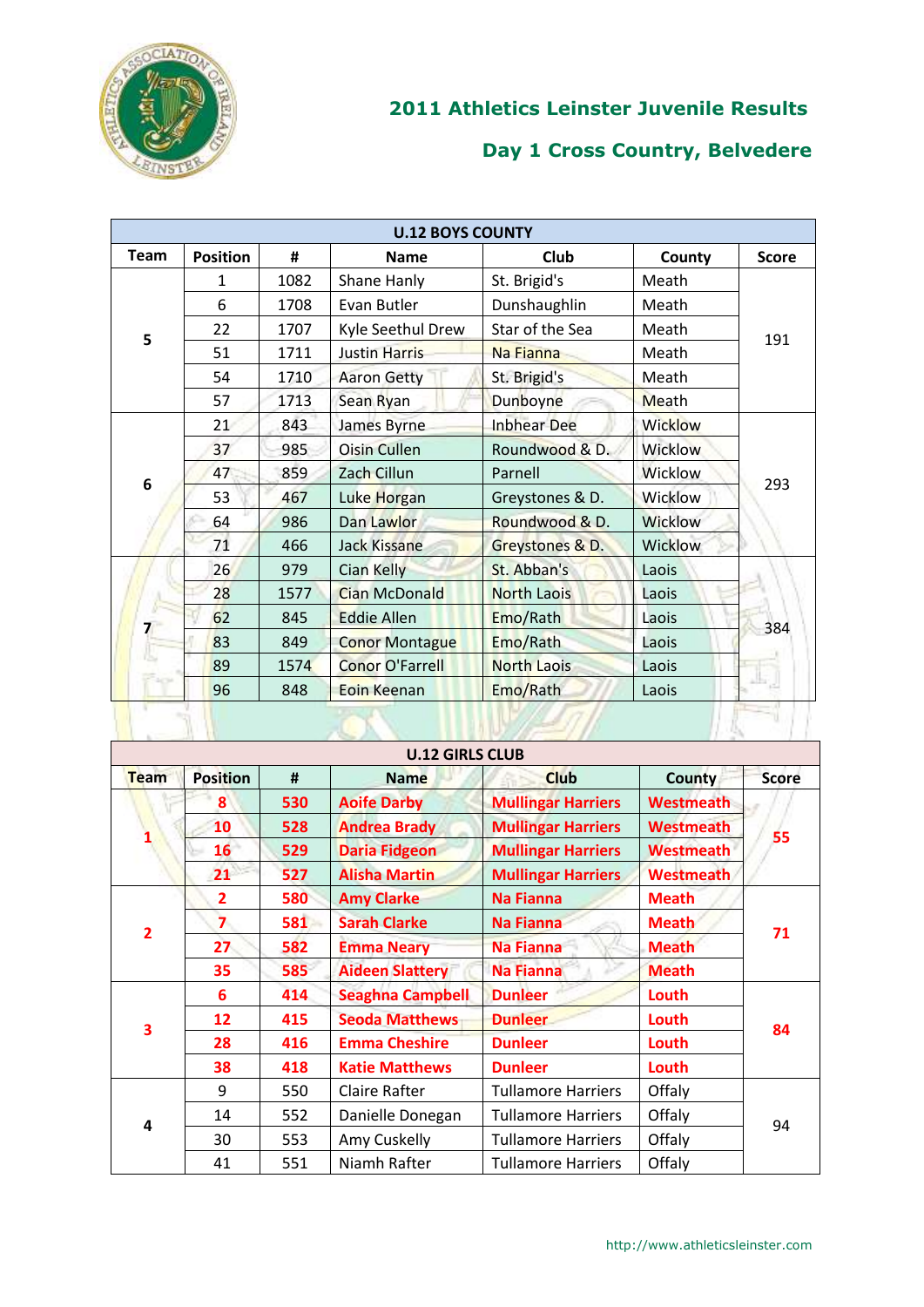

| <b>U.12 GIRLS CLUB</b> |                 |     |                        |                             |                 |              |  |  |
|------------------------|-----------------|-----|------------------------|-----------------------------|-----------------|--------------|--|--|
| <b>Team</b>            | <b>Position</b> | #   | <b>Name</b>            | Club                        | County          | <b>Score</b> |  |  |
|                        | 5               | 542 | Anna Doyle             | St. L. O'Toole's            | Carlow          |              |  |  |
| 5                      | 13              | 543 | Chloe Nolan            | St. L. O'Toole's            | Carlow          | 99           |  |  |
|                        | 15              | 544 | Sara Doyle             | St. L. O'Toole's            | Carlow          |              |  |  |
|                        | 66              | 546 | <b>Bronagh Walsh</b>   | St. L. O'Toole's            | Carlow          |              |  |  |
|                        | 17              | 535 | Kira O'Brien           | <b>Naas</b>                 | Kildare         |              |  |  |
| 6                      | 22              | 537 | Sarah Stewart          | <b>Naas</b>                 | Kildare         | 145          |  |  |
|                        | 43              | 536 | <b>Abigail Farmer</b>  | <b>Naas</b>                 | Kildare         |              |  |  |
|                        | 63              | 540 | <b>Hannah Grant</b>    | <b>Naas</b>                 | Kildare         |              |  |  |
|                        | 26              | 145 | <b>Megan McNamee</b>   | <b>Mullingar Harriers B</b> | Westmeath       |              |  |  |
| 7                      | 39              | 143 | <b>Elysia Greene</b>   | <b>Mullingar Harriers B</b> | Westmeath       | 178          |  |  |
|                        | 56              | 142 | Sarah Moloney          | <b>Mullingar Harriers B</b> | Westmeath       |              |  |  |
|                        | 57              | 144 | <b>Caoimhe Gaffney</b> | <b>Mullingar Harriers B</b> | Westmeath       |              |  |  |
|                        | 19              | 341 | <b>Chloe Barry</b>     | Glenmore                    | Louth           |              |  |  |
| $\bf{8}$               | 20              | 345 | Nicola Ferguson        | Glenmore                    | Louth           | 190          |  |  |
|                        | 68              | 344 | <b>Maeve White</b>     | Glenmore                    | Louth           |              |  |  |
|                        | 83              | 342 | <b>Ellen Barry</b>     | <b>Glenmore</b>             | Louth           |              |  |  |
| n,                     | 25              | 589 | <b>Rebecca Balfe</b>   | Emo/Rath                    | Laois           |              |  |  |
| 9                      | 37              | 590 | Gillian keenan         | Emo/Rath                    | Laois           | 195          |  |  |
|                        | 44              | 591 | <b>Emma Lawlor</b>     | Emo/Rath                    | Laois           |              |  |  |
|                        | 89              | 593 | <b>Niamh Crowley</b>   | Emo/Rath                    | Laois           |              |  |  |
|                        | 11              | 564 | Eve Lacey              | St. Senan's                 | Kilkenny        |              |  |  |
| 10                     | 47              | 567 | <b>Nell Murphy</b>     | St. Senan's                 | Kilkenny        |              |  |  |
|                        | 67              | 566 | <b>Aoife Allen</b>     | St. Senan's                 | Kilkenny        | 207          |  |  |
|                        | 82              | 565 | <b>Aine Phelan</b>     | St. Senan's                 | Kilkenny        |              |  |  |
|                        | 31              | 393 | <b>Rebecca Keane</b>   | K.C.H                       | Kilkenny        |              |  |  |
| 11                     | 36              | 394 | <b>Ella Richardson</b> | K.C.H                       | <b>Kilkenny</b> | 218          |  |  |
|                        | 50              | 397 | Laoise Murray          | K.C.H                       | Kilkenny        |              |  |  |
|                        | 101             | 398 | Martyna Balcer         | K.C.H                       | Kilkenny        |              |  |  |
|                        | 48              | 322 | <b>Aoife Kelly</b>     | Crookstown M/V              | Kildare         |              |  |  |
| 12                     | 49              | 323 | Adanya Hott            | Crookstown M/V              | <b>Kildare</b>  | 226          |  |  |
|                        | 58              | 325 | <b>Molly Aspel</b>     | Crookstown M/V              | Kildare         |              |  |  |
|                        | 71              | 324 | Lauren O'Gorman        | Crookstown M/V              | Kildare         |              |  |  |
|                        | 42              | 184 | Sorcha Gilman          | St. Coca's                  | Kildare         |              |  |  |
| 13                     | 59              | 187 | Laura McDermot         | St. Coca's                  | Kildare         | 247          |  |  |
|                        | 61              | 186 | Amy McDermot           | St. Coca's                  | Kildare         |              |  |  |
|                        | 85              | 185 | <b>Emma Ginty</b>      | St. Coca's                  | Kildare         |              |  |  |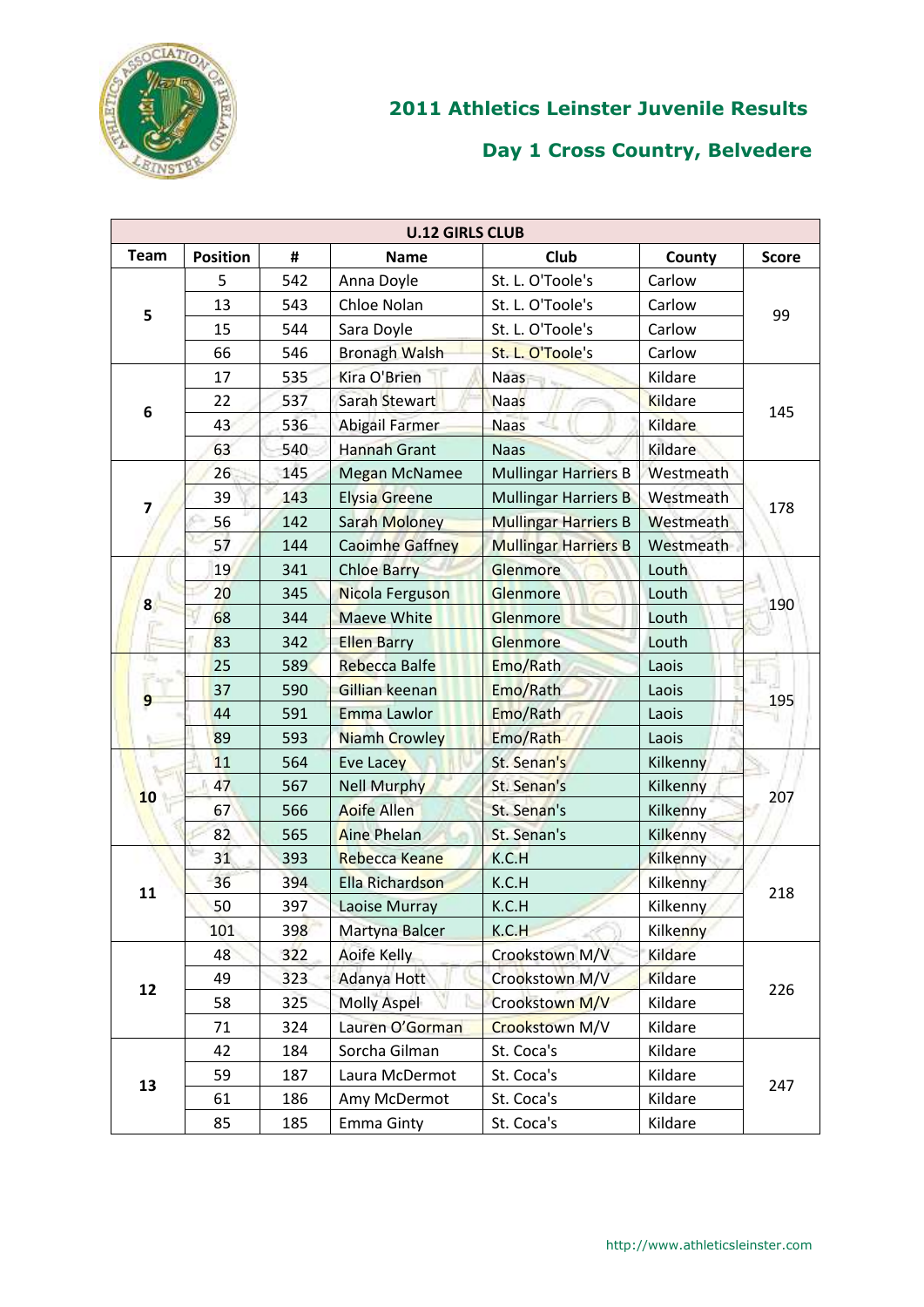

| <b>U.12 GIRLS CLUB</b> |                 |                |                       |                            |               |              |  |  |
|------------------------|-----------------|----------------|-----------------------|----------------------------|---------------|--------------|--|--|
| <b>Team</b>            | <b>Position</b> | #              | <b>Name</b>           | Club                       | County        | <b>Score</b> |  |  |
|                        | 23              | $\overline{2}$ | Cara Maher            | St. Abban's                | Laois         |              |  |  |
| 14                     | 62              | 3              | Orla Davis            | St. Abban's                | Laois         | 290          |  |  |
|                        | 102             | 5              | Aideen Barry          | St. Abban's                | Laois         |              |  |  |
|                        | 103             | 4              | <b>Ruby Millet</b>    | St. Abban's                | Laois         |              |  |  |
|                        | 40              | 65             | <b>Eaibhin Grimes</b> | Le Cheile                  | Kildare       |              |  |  |
| 15                     | 65              | 63             | Carragh Hayes         | Le Cheile                  | Kildare       | 312          |  |  |
|                        | 91              | 64             | Ailbhe Nolan          | Le Cheile                  | Kildare       |              |  |  |
|                        | 116             | 66             | <b>Emma Browne</b>    | Le Cheile                  | Kildare       |              |  |  |
| 16                     | 53              | 363            | Aoife Mc Tague        | Greystones & D.            | Wicklow       |              |  |  |
|                        | 79              | 369            | <b>Rachel Diggin</b>  | Greystones & D.            | Wicklow       | 316          |  |  |
|                        | 84              | 365            | Sinead O' Flaherty    | Greystones & D.            | Wicklow       |              |  |  |
|                        | 100             | 368            | Niamh Redford         | Greystones & D.            | Wicklow       |              |  |  |
|                        | 34              | 406            | <b>Triona Mooney</b>  | Adamstown                  | Wexford       | 345          |  |  |
| 17                     | 81              | 407            | <b>Tara Doyle</b>     | Adamstown                  | Wexford       |              |  |  |
|                        | 104             | 408            | <b>Sonia Mooney</b>   | Adamstown                  | Wexford       |              |  |  |
|                        | 126             | 409            | Zara Power            | Adamstown                  | Wexford       |              |  |  |
| г <u>ъ</u>             | 51              | 108            | Hannah Gilligan       | Trim                       | Meath         |              |  |  |
| 18                     | 107             | 1086           | <b>Lillian Brady</b>  | Trim                       | Meath         | 380          |  |  |
|                        | 110             | 107            | <b>Caoimhe Rowe</b>   | Trim                       | Meath         |              |  |  |
|                        | 112             | 110            | Niamh Fahy            | Trim                       | Meath         |              |  |  |
|                        | 90              | 557            | <b>Aine Mooney</b>    | <b>Tullamore HarriersB</b> | Offaly        |              |  |  |
| 19                     | 99              | 556            | Emma Molan            | <b>Tullamore HarriersB</b> | Offaly        | 428          |  |  |
|                        | 119             | 560            | Roisin O'Brien        | <b>Tullamore HarriersB</b> | Offaly        |              |  |  |
|                        | 120             | 558            | <b>Aine McDaid</b>    | <b>Tullamore HarriersB</b> | <b>Offaly</b> |              |  |  |
|                        |                 |                |                       |                            |               |              |  |  |

| <b>U.12 GIRLS COUNTY</b> |                 |     |                      |                             |                  |              |  |  |
|--------------------------|-----------------|-----|----------------------|-----------------------------|------------------|--------------|--|--|
| <b>Team</b>              | <b>Position</b> | #   | <b>Name</b>          | <b>Club</b>                 | <b>County</b>    | <b>Score</b> |  |  |
|                          | 8.              | 530 | <b>Aoife Darby</b>   | <b>Mullingar Harriers</b>   | <b>Westmeath</b> | 105          |  |  |
|                          | 10              | 528 | <b>Andrea Brady</b>  | <b>Mullingar Harriers</b>   | <b>Westmeath</b> |              |  |  |
| 1                        | 16              | 529 | <b>Daria Fidgeon</b> | <b>Mullingar Harriers</b>   | <b>Westmeath</b> |              |  |  |
|                          | 21              | 527 | <b>Alisha Martin</b> | <b>Mullingar Harriers</b>   | <b>Westmeath</b> |              |  |  |
|                          | 24              | 532 | <b>Susan Glennon</b> | <b>Mullingar Harriers</b>   | <b>Westmeath</b> |              |  |  |
|                          | 26              | 145 | <b>MeganMcNamee</b>  | <b>Mullingar Harriers B</b> | <b>Westmeath</b> |              |  |  |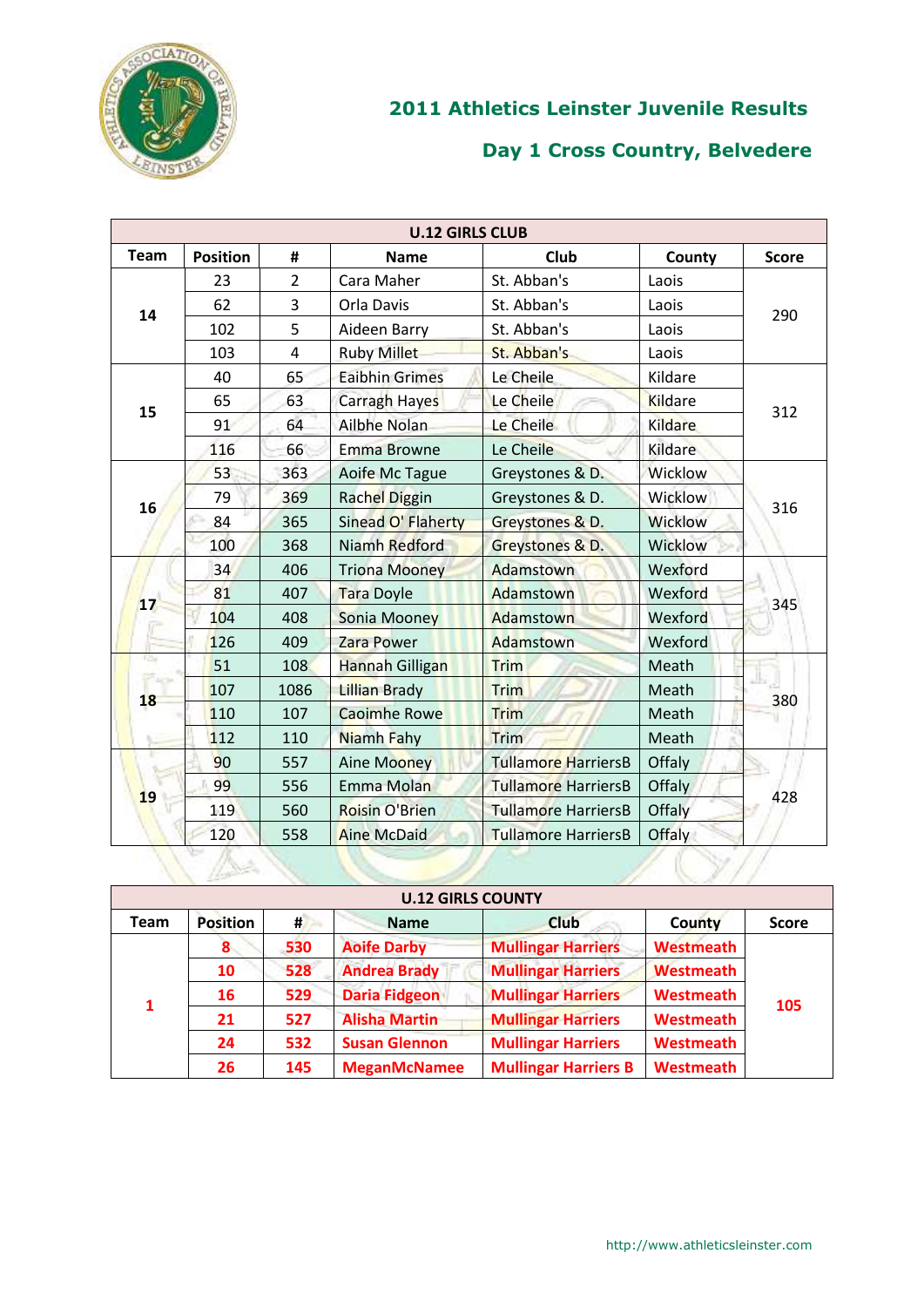

| <b>U.12 GIRLS COUNTY</b> |                         |                |                          |                             |                 |              |  |  |
|--------------------------|-------------------------|----------------|--------------------------|-----------------------------|-----------------|--------------|--|--|
| <b>Team</b>              | <b>Position</b>         | #              | <b>Name</b>              | Club                        | County          | <b>Score</b> |  |  |
|                          | 6                       | 414            | <b>Seaghna Campbell</b>  | <b>Dunleer</b>              | Louth           |              |  |  |
|                          | 12                      | 415            | <b>Seoda Matthews</b>    | <b>Dunleer</b>              | Louth           |              |  |  |
| $\overline{\mathbf{2}}$  | 19                      | 341            | <b>Chloe Barry</b>       | <b>Glenmore</b>             | Louth           | 114          |  |  |
|                          | 20                      | 345            | <b>Nicola Ferguson</b>   | <b>Glenmore</b>             | Louth           |              |  |  |
|                          | 28                      | 416            | <b>Emma Cheshire</b>     | <b>Dunleer</b>              | Louth           |              |  |  |
|                          | 29                      | 1085           | <b>Eva Cummins</b>       | <b>Boyne</b>                | Louth           |              |  |  |
|                          | $\mathbf{1}$            | 548            | <b>Niamh O'Connor</b>    | <b>Celbridge</b>            | <b>Kildare</b>  |              |  |  |
|                          | $\overline{\mathbf{3}}$ | 321            | <b>Lara Curran</b>       | <b>Kildare A.C</b>          | <b>Kildare</b>  |              |  |  |
| 3                        | 17                      | 535            | <b>Kira O'Brien</b>      | <b>Naas</b>                 | <b>Kildare</b>  | 125          |  |  |
|                          | 22                      | 537            | <b>Sarah Stewart</b>     | <b>Naas</b>                 | <b>Kildare</b>  |              |  |  |
|                          | 40                      | 65             | <b>Eaibhin Grimes</b>    | <b>Le Cheile</b>            | <b>Kildare</b>  |              |  |  |
|                          | 42                      | 184            | <b>Sorcha Gilman</b>     | <b>St. Coca's</b>           | <b>Kildare</b>  |              |  |  |
|                          | $\overline{2}$          | 580            | <b>Amy Clarke</b>        | Na Fianna                   | Meath           |              |  |  |
| 4                        | $\overline{7}$          | 581            | Sarah Clarke             | Na Fianna                   | Meath           |              |  |  |
|                          | 27                      | 582            | <b>Emma Neary</b>        | Na Fianna                   | Meath           | 155          |  |  |
|                          | 33                      | 191            | <b>Annie Kavanagh</b>    | <b>Bohermeen</b>            | Meath           |              |  |  |
|                          | 35                      | 585            | <b>Aideen Slattery</b>   | Na Fianna                   | Meath           | Ŀ,           |  |  |
|                          | 51                      | 108            | <b>Hannah Gilligan</b>   | Trim                        | Meath           |              |  |  |
|                          | $\overline{4}$          | 112            | <b>Ruth Kennedy</b>      | Gowran                      | Kilkenny        |              |  |  |
|                          | 11                      | 564            | Eve Lacey                | St. Senan's                 | Kilkenny        |              |  |  |
| 5                        | 31                      | 393            | Rebecca Keane            | K.C.H                       | Kilkenny        | 175          |  |  |
|                          | 36                      | 394            | Ella Richardson          | K.C.H                       | Kilkenny        |              |  |  |
|                          | 46                      | 572            | <b>Emma Hokey</b>        | St. Joseph's                | <b>Kilkenny</b> |              |  |  |
|                          | 47                      | 567            | <b>Nell Murphy</b>       | St. Senan's                 | Kilkenny        |              |  |  |
|                          | 18                      | 10             | <b>Erone Fitzpatrick</b> | <b>North Laois</b>          | Laois           |              |  |  |
|                          | 23                      | $\overline{2}$ | <b>Cara Maher</b>        | St. Abban's                 | Laois           |              |  |  |
| 6                        | 25                      | 589            | <b>Rebecca Balfe</b>     | Emo/Rath                    | Laois           | 201          |  |  |
|                          | 37                      | 590            | Gillian keenan           | Emo/Rath                    | Laois           |              |  |  |
|                          | 44                      | 591            | Emma Lawlor              | Emo/Rath                    | Laois           |              |  |  |
|                          | 54                      | 266            | Jessica Higgins          | St. Michael's               | Laois           |              |  |  |
|                          | 9                       | 550            | <b>Claire Rafter</b>     | <b>Tullamore Harriers</b>   | Offaly          |              |  |  |
|                          | 14                      | 552            | Danielle Donegan         | <b>Tullamore Harriers</b>   | Offaly          |              |  |  |
| 7                        | 30                      | 553            | Amy Cuskelly             | <b>Tullamore Harriers</b>   | Offaly          | 254          |  |  |
|                          | 41                      | 551            | Niamh Rafter             | <b>Tullamore Harriers</b>   | Offaly          |              |  |  |
|                          | 70                      | 554            | Dearbhla O'Reilly        | <b>Tullamore Harriers</b>   | Offaly          |              |  |  |
|                          | 90                      | 557            | Aine Mooney              | <b>Tullamore Harriers B</b> | Offaly          |              |  |  |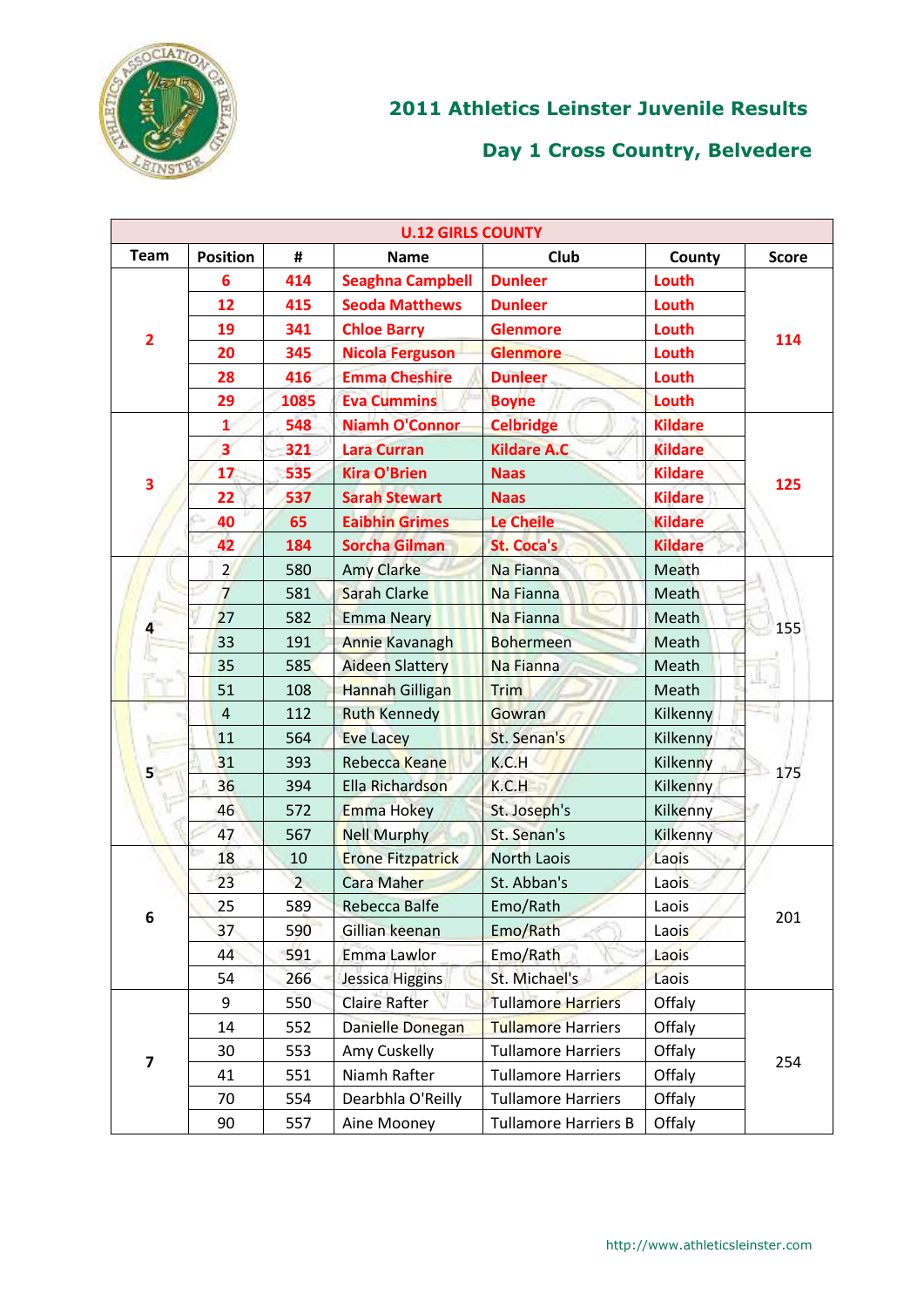

| <b>U.12 GIRLS COUNTY</b> |                 |      |                          |                        |                |              |  |  |
|--------------------------|-----------------|------|--------------------------|------------------------|----------------|--------------|--|--|
| Team                     | <b>Position</b> | #    | <b>Name</b>              | <b>Club</b>            | County         | <b>Score</b> |  |  |
|                          | 53              | 363  | Aoife Mc Tague           | Greystones & D.        | Wicklow        |              |  |  |
|                          | 64              | 267  | Sadbh O'Loan             | <b>Bray Runners</b>    | Wicklow        |              |  |  |
| 8                        | 79              | 369  | Rachel Diggin            | Greystones & D.        | Wicklow        | 493          |  |  |
|                          | 84              | 365  | Sinead O' Flaherty       | Greystones & D.        | Wicklow        |              |  |  |
|                          | 100             | 368  | Niamh Redford            | Greystones & D.        | Wicklow        |              |  |  |
|                          | 113             | 370  | <b>Frances Dallaghan</b> | Greystones & D.        | <b>Wicklow</b> |              |  |  |
|                          | 34              | 406  | <b>Triona Mooney</b>     | Adamstown              | Wexford        |              |  |  |
|                          | 74              | 1898 | Rebbecca Bawden          | <b>United Striders</b> | Wexford        |              |  |  |
| 9                        | 81              | 407  | <b>Tara Doyle</b>        | Adamstown              | Wexford        | 528          |  |  |
|                          | 104             | 408  | Sonia Mooney             | Adamstown              | Wexford        |              |  |  |
|                          | 109             | 166  | <b>Rebecca Burke</b>     | Kilmore Mrs.           | Wexford        |              |  |  |
|                          | 126             | 409  | Zara Power               | Adamstown              | Wexford        |              |  |  |
|                          |                 |      |                          |                        |                |              |  |  |

| <b>U.14 BOYS CLUB</b> |                         |      |                        |                           |                  |              |  |  |
|-----------------------|-------------------------|------|------------------------|---------------------------|------------------|--------------|--|--|
| Team                  | <b>Position</b>         | #    | <b>Name</b>            | <b>Club</b>               | <b>County</b>    | <b>Score</b> |  |  |
| IU.                   | $\mathbf{1}$            | 796  | <b>Cormac Dalton</b>   | <b>Mullingar Harriers</b> | <b>Westmeath</b> |              |  |  |
|                       | $\overline{2}$          | 797  | <b>Patrick Shaw</b>    | <b>Mullingar Harriers</b> | <b>Westmeath</b> |              |  |  |
|                       | $\overline{\mathbf{3}}$ | 799  | <b>Shane Hughes</b>    | <b>Mullingar Harriers</b> | <b>Westmeath</b> | 20           |  |  |
|                       | 14                      | 798  | <b>Michael Moran</b>   | <b>Mullingar Harriers</b> | <b>Westmeath</b> |              |  |  |
|                       | 4                       | 450  | <b>Eoin Smyth</b>      | <b>Tara</b>               | <b>Meath</b>     |              |  |  |
|                       | 11                      | 451  | <b>James Finnerty</b>  | <b>Tara</b>               | <b>Meath</b>     |              |  |  |
|                       | 38                      | 452  | <b>Cormac O'Dowd</b>   | <b>Tara</b>               | <b>Meath</b>     | 94           |  |  |
|                       | 41                      | 453  | <b>Sean Byrne</b>      | <b>Tara</b>               | <b>Meath</b>     |              |  |  |
|                       | $\overline{\mathbf{z}}$ | 464  | <b>Emmet Hughes</b>    | <b>Glenmore</b>           | Louth            | 99           |  |  |
| 3                     | $\overline{9}$          | 459  | <b>Eoin McDaid</b>     | <b>Glenmore</b>           | Louth            |              |  |  |
|                       | 31                      | 460  | <b>James O'Reilly</b>  | <b>Glenmore</b>           | Louth            |              |  |  |
|                       | 52                      | 462  | <b>Tadgh Leahy</b>     | <b>Glenmore</b>           | Louth            |              |  |  |
|                       | 16                      | 822  | Oran O Flaherty        | St. L. O'Toole's          | Carlow           |              |  |  |
| 4                     | 25                      | 821  | <b>Robert Crowley</b>  | St. L. O'Toole's          | Carlow           | 104          |  |  |
|                       | 28                      | 823  | <b>Niall Harvey</b>    | St. L. O'Toole's          | Carlow           |              |  |  |
|                       | 35                      | 824  | <b>Eamonn Murphy</b>   | St. L. O'Toole's          | Carlow           |              |  |  |
|                       | 6                       | 1559 | <b>Conall Hayes</b>    | Le Cheile                 | Kildare          |              |  |  |
| 5                     | 27                      | 1562 | Liam Murphy            | Le Cheile                 | Kildare          |              |  |  |
|                       | 48                      | 1561 | <b>Thomas Connolly</b> | Le Cheile                 | Kildare          | 131          |  |  |
|                       | 50                      | 1560 | Patrick Flanagan       | Le Cheile                 | Kildare          |              |  |  |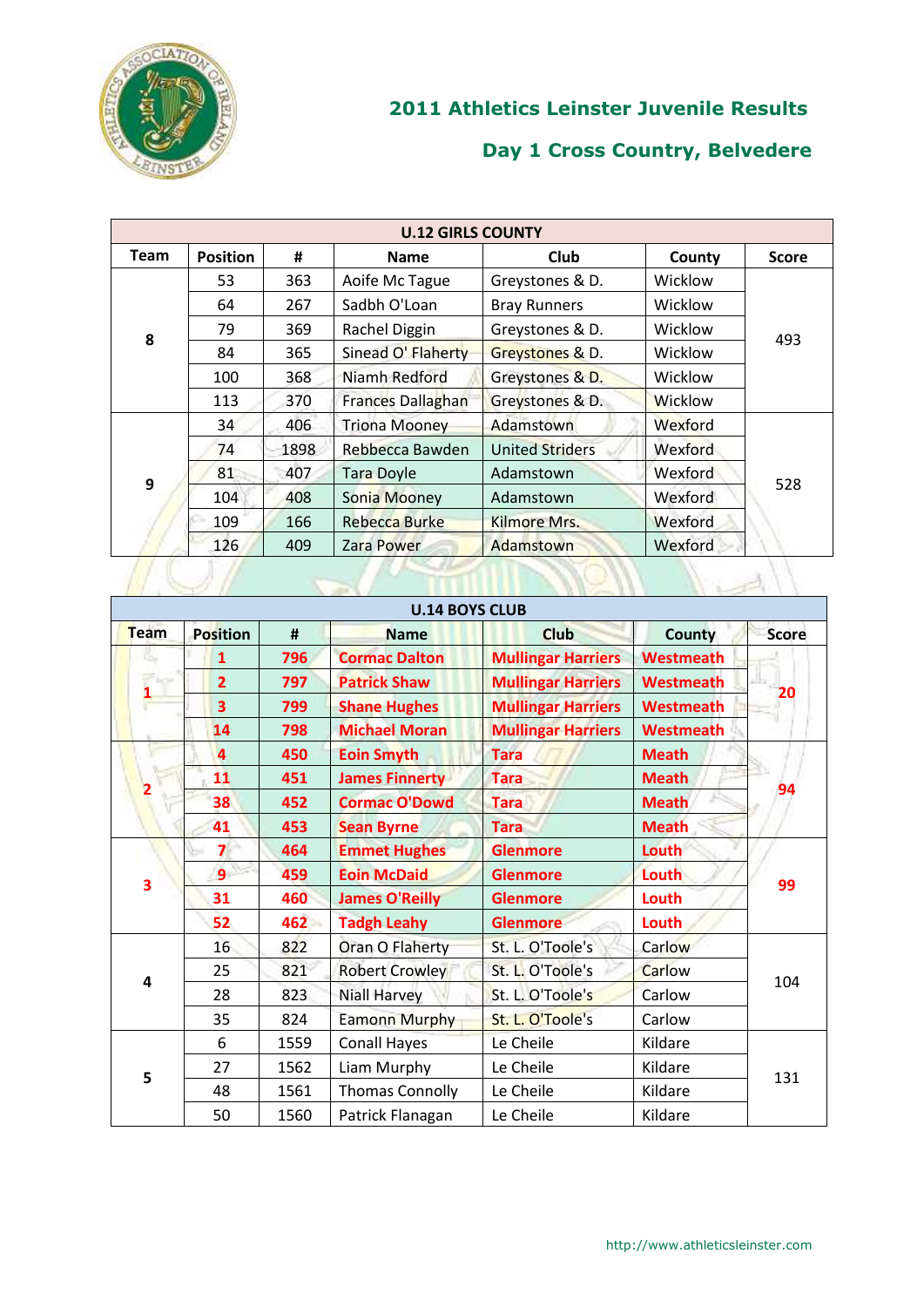

| <b>U.14 BOYS CLUB</b> |                 |     |                     |                  |              |              |  |  |
|-----------------------|-----------------|-----|---------------------|------------------|--------------|--------------|--|--|
| <b>Team</b>           | <b>Position</b> | #   | <b>Name</b>         | Club             | County       | <b>Score</b> |  |  |
|                       | 21              | 806 | <b>Ben Sutton</b>   | St. Joseph's     | Kilkenny     |              |  |  |
| 6                     | 30              | 804 | David O Connor      | St. Joseph's     | Kilkenny     | 154          |  |  |
|                       | 39              | 807 | Richie Hennessy     | St. Joseph's     | Kilkenny     |              |  |  |
|                       | 64              | 805 | <b>Shane Power</b>  | St. Joseph's     | Kilkenny     |              |  |  |
|                       | 29              | 792 | Conor Leech         | Na Fianna        | Meath        | 159          |  |  |
|                       | 32              | 793 | Paul Gill           | Na Fianna        | Meath        |              |  |  |
| 7                     | 43              | 791 | Ciaran Leech        | Na Fianna        | <b>Meath</b> |              |  |  |
|                       | 55              | 795 | Leon Clarke         | Na Fianna        | Meath        |              |  |  |
|                       | 13              | 790 | Jack Fitzgerald     | Newbridge        | Kildare      |              |  |  |
| 8                     | 47              | 788 | Mark Glynn          | Newbridge        | Kildare      | 175          |  |  |
|                       | 57              | 787 | <b>Cormac Kelly</b> | Newbridge        | Kildare      |              |  |  |
|                       | 58              | 789 | <b>Tom Cole</b>     | <b>Newbridge</b> | Kildare      |              |  |  |
|                       |                 |     |                     |                  |              |              |  |  |

| <b>U.14 BOYS COUNTY</b> |                         |      |                        |                             |                  |              |  |  |
|-------------------------|-------------------------|------|------------------------|-----------------------------|------------------|--------------|--|--|
| Team                    | <b>Position</b>         | #    | <b>Name</b>            | <b>Club</b>                 | County           | <b>Score</b> |  |  |
|                         | 1                       | 796  | <b>Cormac Dalton</b>   | <b>Mullingar Harriers</b>   | Westmeath        |              |  |  |
|                         | $\overline{2}$          | 797  | <b>Patrick Shaw</b>    | <b>Mullingar Harriers</b>   | <b>Westmeath</b> |              |  |  |
|                         | 3                       | 799  | <b>Shane Hughes</b>    | <b>Mullingar Harriers</b>   | Westmeath        | 58           |  |  |
|                         | 14                      | 798  | <b>Michael Moran</b>   | <b>Mullingar Harriers</b>   | Westmeath        |              |  |  |
|                         | 18                      | 800  | <b>Declan Brady</b>    | <b>Mullingar Harriers</b>   | Westmeath        |              |  |  |
|                         | 20                      | 1596 | <b>Senan Lynam</b>     | <b>Mullingar Harriers</b>   | Westmeath        |              |  |  |
|                         | 4                       | 450  | <b>Eoin Smyth</b>      | <b>Tara</b>                 | <b>Meath</b>     |              |  |  |
|                         | 8                       | 1720 | <b>Kevin McGrath</b>   | <b>Bohermeen</b>            | <b>Meath</b>     |              |  |  |
| $\overline{2}$          | 11                      | 451  | <b>James Finnerty</b>  | <b>Tara</b>                 | <b>Meath</b>     | 87           |  |  |
|                         | 19                      | 1722 | <b>Philip Marron</b>   | <b>Ratoath Ms.</b>          | <b>Meath</b>     |              |  |  |
|                         | 22                      | 1723 | <b>Ciaran Crowther</b> | <b>St. Andrew's</b>         | <b>Meath</b>     |              |  |  |
|                         | 23                      | 1721 | <b>Paddy Maher</b>     | <b>Dunshaughlin</b>         | <b>Meath</b>     |              |  |  |
|                         | $\overline{\mathbf{z}}$ | 464  | <b>Emmet Hughes</b>    | <b>Glenmore</b>             | Louth            |              |  |  |
|                         | 9                       | 459  | <b>Eoin McDaid</b>     | <b>Glenmore</b>             | Louth            |              |  |  |
| 3                       | 12                      | 519  | <b>Jack Boylan</b>     | <b>Dunleer</b>              | Louth            | 126          |  |  |
|                         | 31                      | 460  | <b>James O'Reilly</b>  | <b>Glenmore</b>             | Louth            |              |  |  |
|                         | 33                      | 1821 | <b>Andrew Matthews</b> | <b>Boyne</b>                | Louth            |              |  |  |
|                         | 34                      | 1569 | <b>Brendan Leacy</b>   | <b>Ardee &amp; District</b> | Louth            |              |  |  |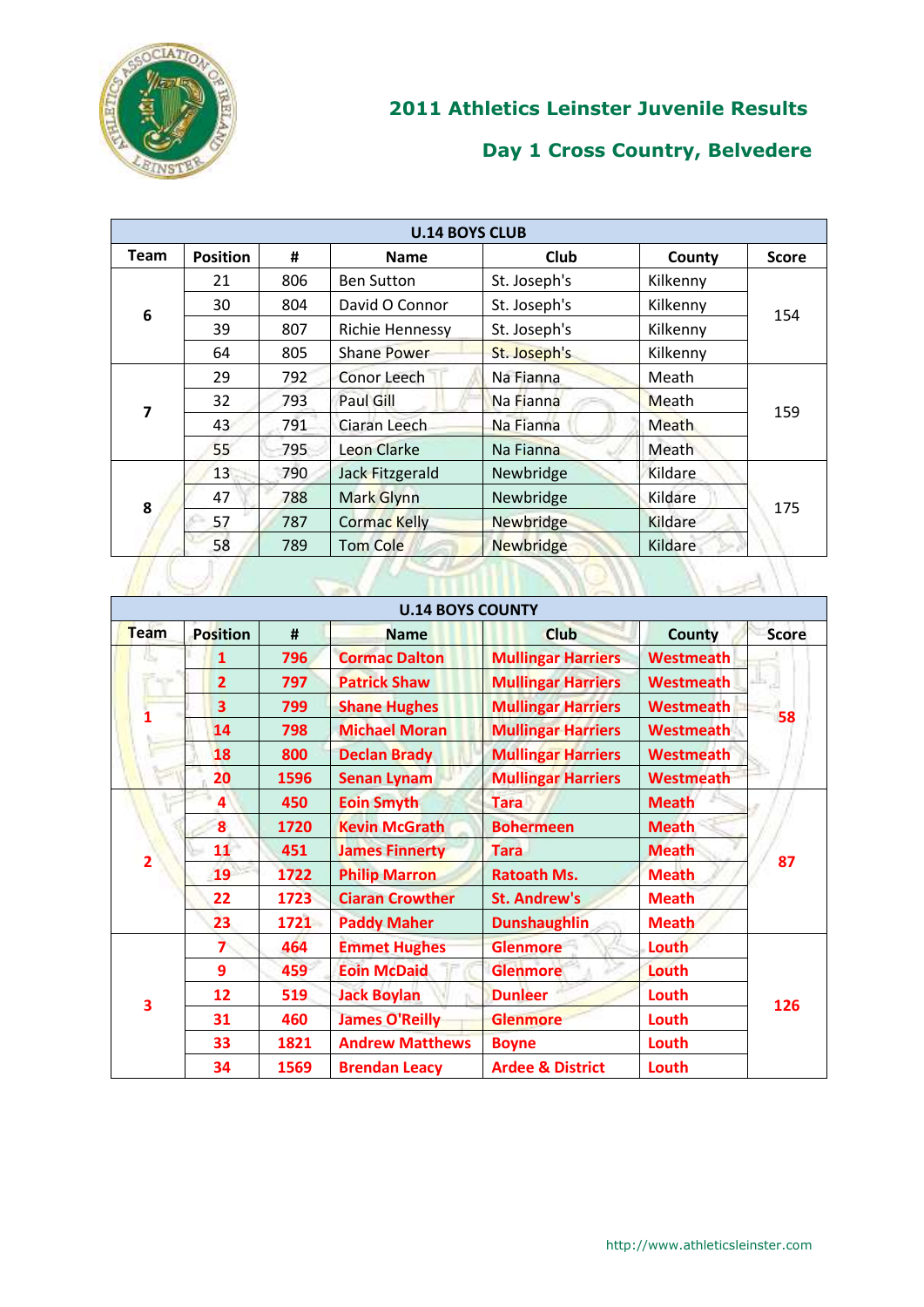

|             | <b>U.14 BOYS COUNTY</b> |      |                        |                  |          |              |  |  |  |
|-------------|-------------------------|------|------------------------|------------------|----------|--------------|--|--|--|
| <b>Team</b> | <b>Position</b>         | #    | <b>Name</b>            | Club             | County   | <b>Score</b> |  |  |  |
|             | 6                       | 1559 | <b>Conall Hayes</b>    | Le Cheile        | Kildare  |              |  |  |  |
|             | 13                      | 790  | Jack Fitzgerald        | Newbridge        | Kildare  |              |  |  |  |
| 4           | 27                      | 1562 | Liam Murphy            | Le Cheile        | Kildare  | 176          |  |  |  |
|             | 37                      | 1664 | Eoin Reidy             | St. Coca's       | Kildare  |              |  |  |  |
|             | 46                      | 1665 | <b>Ciaran Smith</b>    | St. Coca's       | Kildare  |              |  |  |  |
|             | 47                      | 788  | Mark Glynn             | Newbridge        | Kildare  |              |  |  |  |
|             | 17                      | 1632 | Jonathon Crowley       | St. Senan's      | Kilkenny |              |  |  |  |
|             | 21                      | 806  | <b>Ben Sutton</b>      | St. Joseph's     | Kilkenny |              |  |  |  |
| 5           | 30                      | 804  | David O Connor         | St. Joseph's     | Kilkenny | 217          |  |  |  |
|             | 39                      | 807  | <b>Richie Hennessy</b> | St. Joseph's     | Kilkenny |              |  |  |  |
|             | 49                      | 810  | <b>Thomas Bric</b>     | Gowran           | Kilkenny |              |  |  |  |
|             | 61                      | 497  | <b>Conall Whelan</b>   | K.C.H            | Kilkenny |              |  |  |  |
|             | 16                      | 822  | Oran O Flaherty        | St. L. O'Toole's | Carlow   | 220          |  |  |  |
|             | 25                      | 821  | <b>Robert Crowley</b>  | St. L. O'Toole's | Carlow   |              |  |  |  |
| 6           | 28                      | 823  | <b>Niall Harvey</b>    | St. L. O'Toole's | Carlow   |              |  |  |  |
|             | 35                      | 824  | <b>Eamonn Murphy</b>   | St. L. O'Toole's | Carlow   |              |  |  |  |
|             | 51                      | 825  | <b>Kevin Murphy</b>    | St. L. O'Toole's | Carlow   |              |  |  |  |
|             | 65                      | 827  | <b>Finn Mc Hale</b>    | St. L. O'Toole's | Carlow   |              |  |  |  |
|             | 45                      | 1781 | <b>Finn O'Driscoll</b> | St. Anne's       | Wexford  |              |  |  |  |
|             | 54                      | 1782 | <b>Ben Moore</b>       | St. Anne's       | Wexford  |              |  |  |  |
|             | 70                      | 1661 | <b>Fionn Roche</b>     | Kilmore Mrs.     | Wexford  | 393          |  |  |  |
|             | 73                      | 512  | <b>Jack Power</b>      | Adamstown        | Wexford  |              |  |  |  |
|             | 75                      | 510  | <b>Joe Mooney</b>      | Adamstown        | Wexford  |              |  |  |  |
|             | 76                      | 1783 | <b>Vincent Carroll</b> | St. Anne's       | Wexford  |              |  |  |  |
|             |                         |      |                        |                  |          |              |  |  |  |

|                | <b>U.14 GIRLS CLUB</b> |     |                         |                           |                  |              |  |  |  |
|----------------|------------------------|-----|-------------------------|---------------------------|------------------|--------------|--|--|--|
| <b>Team</b>    | <b>Position</b>        | #   | <b>Name</b>             | <b>Club</b>               | County           | <b>Score</b> |  |  |  |
|                | 6                      | 610 | <b>Claire Fagan</b>     | <b>Mullingar Harriers</b> | <b>Westmeath</b> |              |  |  |  |
|                |                        | 608 | <b>Alanna Bate</b>      | <b>Mullingar Harriers</b> | <b>Westmeath</b> | 41           |  |  |  |
|                | 8                      | 609 | <b>Laura Whitelaw</b>   | <b>Mullingar Harriers</b> | Westmeath        |              |  |  |  |
|                | 20                     | 611 | <b>Ellen Cronin</b>     | <b>Mullingar Harriers</b> | <b>Westmeath</b> |              |  |  |  |
|                | 9                      | 621 | <b>Helen Haynes</b>     | St. Joseph's              | <b>Kilkenny</b>  | 90           |  |  |  |
| $\overline{2}$ | 26                     | 622 | <b>Mia Griffin</b>      | St. Joseph's              | <b>Kilkenny</b>  |              |  |  |  |
|                | 27                     | 623 | <b>Alice O'Connor</b>   | St. Joseph's              | <b>Kilkenny</b>  |              |  |  |  |
|                | 28                     | 624 | <b>Chloe Richardson</b> | St. Joseph's              | <b>Kilkenny</b>  |              |  |  |  |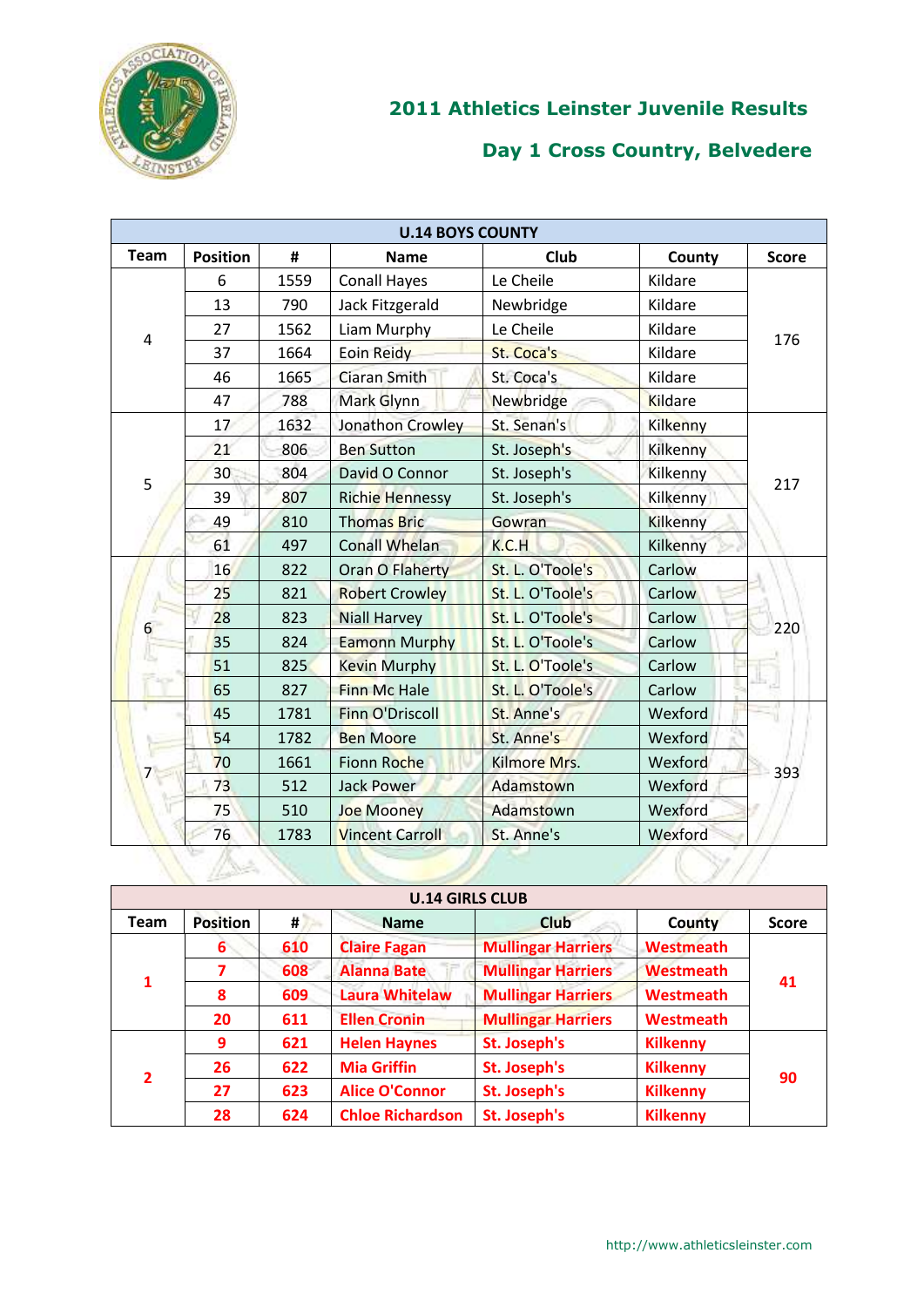

|             | <b>U.14 GIRLS CLUB</b> |     |                         |                            |                 |              |  |  |
|-------------|------------------------|-----|-------------------------|----------------------------|-----------------|--------------|--|--|
| <b>Team</b> | <b>Position</b>        | #   | <b>Name</b>             | Club                       | County          | <b>Score</b> |  |  |
|             | 24                     | 379 | <b>Sinead O' Neill</b>  | Greystones & D.            | <b>Wicklow</b>  |              |  |  |
| 3           | 25                     | 380 | <b>Richael Browne</b>   | <b>Greystones &amp; D.</b> | <b>Wicklow</b>  | 119          |  |  |
|             | 34                     | 382 | <b>Lisa Dallaghan</b>   | Greystones & D.            | <b>Wicklow</b>  |              |  |  |
|             | 36                     | 381 | <b>Alison D. Whelan</b> | <b>Greystones &amp; D.</b> | <b>Wicklow</b>  |              |  |  |
|             | 22                     | 401 | Annie O' Connor         | K.C.H                      | Kilkenny        |              |  |  |
| 4           | 32                     | 399 | Aoibhe O' Shea          | K.C.H                      | Kilkenny        | 124          |  |  |
|             | 33                     | 403 | Ciara Lawlor            | K.C.H                      | Kilkenny        |              |  |  |
|             | 37                     | 402 | <b>Grace Richardson</b> | K.C.H                      | Kilkenny        |              |  |  |
|             | 1 <sup>1</sup>         | 599 | Laura Ward              | St. L. O'Toole's           | Carlow          |              |  |  |
| 5           | 15                     | 600 | JessicaHenderson        | St. L. O'Toole's           | Carlow          | 131          |  |  |
|             | 54                     | 602 | <b>Beth Fennell</b>     | St. L. O'Toole's           | Carlow          |              |  |  |
|             | 61                     | 601 | <b>Chloe Murphy</b>     | St. L. O'Toole's           | Carlow          |              |  |  |
|             | 12                     | 268 | Eva Galvin              | St. Michael's              | Laois           |              |  |  |
| $6 \n$      | 16                     | 269 | Naomi Luttrell          | St. Michael's              | Laois           | 135          |  |  |
|             | 50                     | 270 | <b>Leah Cooney</b>      | St. Michael's              | Laois           |              |  |  |
|             | 57                     | 271 | <b>Orla Mullally</b>    | St. Michael's              | Laois           |              |  |  |
| ns          | $\overline{4}$         | 635 | <b>Cara Todd</b>        | <b>Tullamore Harriers</b>  | Offaly          | 151          |  |  |
|             | 40                     | 638 | <b>Keelin Guilfoyle</b> | <b>Tullamore Harriers</b>  | Offaly          |              |  |  |
|             | 48                     | 636 | <b>Emma Horan</b>       | <b>Tullamore Harriers</b>  | Offaly          |              |  |  |
|             | 59                     | 637 | Ciara Galvin            | <b>Tullamore Harriers</b>  | Offaly          |              |  |  |
|             | $\overline{2}$         | 616 | Anna Cleary             | <b>Naas</b>                | Kildare         |              |  |  |
| 8           | 41                     | 617 | Aine O'Connor           | <b>Naas</b>                | Kildare         | 186          |  |  |
|             | 68                     | 619 | <b>Aoife McLysaght</b>  | <b>Naas</b>                | Kildare         |              |  |  |
|             | 75                     | 618 | <b>Amy Carey</b>        | <b>Naas</b>                | Kildare         |              |  |  |
|             | 35 <sub>1</sub>        | 647 | Moira Heffernan         | Parnell                    | <b>Wicklow</b>  |              |  |  |
| 9           | 47                     | 645 | <b>Anna Mangan</b>      | Parnell                    | <b>Wicklow</b>  | 231          |  |  |
|             | 66                     | 648 | <b>Caoimhe Ward</b>     | Parnell                    | Wicklow         |              |  |  |
|             | 83                     | 646 | Katie O'Connor          | Parnell                    | Wicklow         |              |  |  |
|             | 55                     | 631 | AnnM. Moloney           | St. Senan's                | <b>Kilkenny</b> |              |  |  |
| 10          | 58                     | 632 | Hannah Irish            | St. Senan's                | <b>Kilkenny</b> | 267          |  |  |
|             | 70                     | 630 | <b>Caoimhe Kearns</b>   | St. Senan's                | Kilkenny        |              |  |  |
|             | 84                     | 294 | Sarah Butler            | St. Senan's                | Kilkenny        |              |  |  |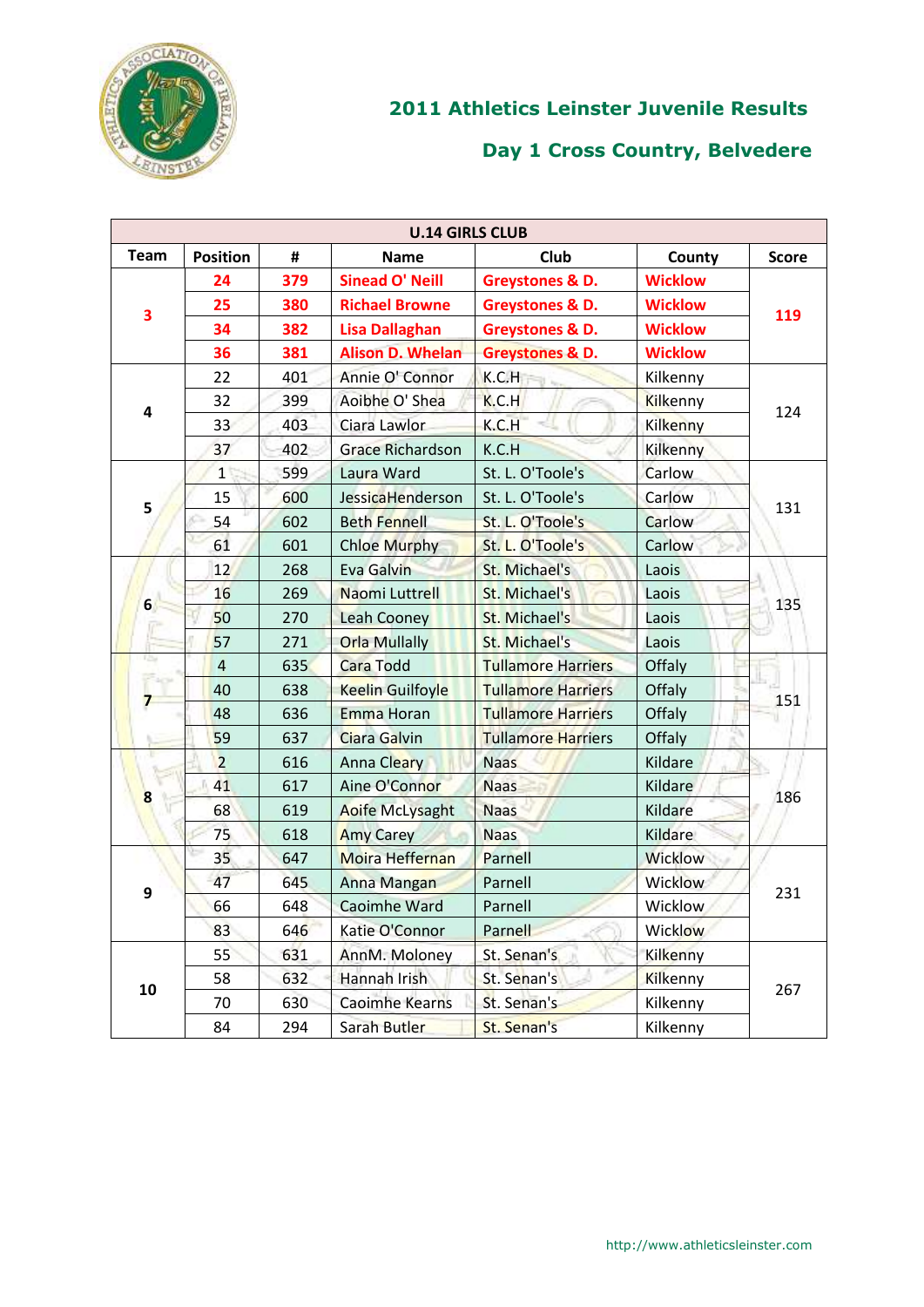

| <b>U.14 GIRLS COUNTY</b>        |                         |     |                        |                           |                  |              |  |
|---------------------------------|-------------------------|-----|------------------------|---------------------------|------------------|--------------|--|
| <b>Team</b>                     | <b>Position</b>         | #   | <b>Name</b>            | Club                      | County           | <b>Score</b> |  |
|                                 | 6                       | 610 | <b>Claire Fagan</b>    | <b>Mullingar Harriers</b> | <b>Westmeath</b> |              |  |
|                                 | $\overline{\mathbf{z}}$ | 608 | <b>Alanna Bate</b>     | <b>Mullingar Harriers</b> | <b>Westmeath</b> |              |  |
| $\mathbf{1}$                    | 8                       | 609 | <b>Laura Whitelaw</b>  | <b>Mullingar Harriers</b> | <b>Westmeath</b> | 92           |  |
|                                 | 20                      | 611 | <b>Ellen Cronin</b>    | <b>Mullingar Harriers</b> | <b>Westmeath</b> |              |  |
|                                 | 21                      | 614 | <b>Niamh Quinn</b>     | <b>Mullingar Harriers</b> | <b>Westmeath</b> |              |  |
|                                 | 30                      | 613 | <b>Rachael Glennon</b> | <b>Mullingar Harriers</b> | <b>Westmeath</b> |              |  |
|                                 | 9                       | 621 | <b>Helen Haynes</b>    | St. Joseph's              | <b>Kilkenny</b>  |              |  |
| $\overline{2}$                  | 14                      | 114 | <b>Ruby Harvey</b>     | <b>Thomastown</b>         | <b>Kilkenny</b>  |              |  |
|                                 | 22                      | 401 | <b>Annie O' Connor</b> | K.C.H                     | <b>Kilkenny</b>  | 121          |  |
|                                 | 23                      | 116 | <b>Aoife Carroll</b>   | <b>Gowran</b>             | <b>Kilkenny</b>  |              |  |
|                                 | 26                      | 622 | <b>Mia Griffin</b>     | St. Joseph's              | <b>Kilkenny</b>  |              |  |
|                                 | 27                      | 623 | <b>Alice O'Connor</b>  | <b>St. Joseph's</b>       | <b>Kilkenny</b>  |              |  |
|                                 | 3                       | 328 | Eva O'Donovan          | <b>Navan</b>              | <b>Meath</b>     |              |  |
|                                 | 5                       | 201 | <b>Rose Finnegan</b>   | <b>Bohermeen</b>          | <b>Meath</b>     |              |  |
| $\overline{\phantom{a}}$<br>404 | 11                      | 202 | <b>Aobhia Cleary</b>   | <b>St. Andrew's</b>       | <b>Meath</b>     | 148          |  |
|                                 | 19                      | 203 | <b>Aine O'Connor</b>   | <b>Ratoath Ms.</b>        | <b>Meath</b>     |              |  |
|                                 | 43                      | 205 | <b>Sophie O'Brien</b>  | <b>Dunshaughlin</b>       | <b>Meath</b>     |              |  |
|                                 | 67                      | 204 | <b>Ellen Rooney</b>    | Fr. Murphy                | <b>Meath</b>     |              |  |
|                                 | 12                      | 268 | <b>Eva Galvin</b>      | St. Michael's             | Laois            | 191          |  |
|                                 | 16                      | 269 | Naomi Luttrell         | St. Michael's             | Laois            |              |  |
| 4                               | 18                      | 30  | Louise Stack           | <b>North Laois</b>        | Laois            |              |  |
|                                 | 38                      | 28  | <b>Aisling Boyle</b>   | <b>North Laois</b>        | Laois            |              |  |
|                                 | 50                      | 270 | <b>Leah Cooney</b>     | St. Michael's             | Laois            |              |  |
|                                 | 57                      | 271 | <b>Orla Mullally</b>   | St. Michael's             | Laois            |              |  |
|                                 | 24                      | 379 | Sinead O' Neill        | Greystones & D.           | Wicklow          |              |  |
|                                 | 25                      | 380 | <b>Richael Browne</b>  | Greystones & D.           | <b>Wicklow</b>   |              |  |
| 5                               | 34                      | 382 | Lisa Dallaghan         | Greystones & D.           | Wicklow          | 193          |  |
|                                 | 35                      | 647 | Moira Heffernan        | Parnell                   | Wicklow          |              |  |
|                                 | 36                      | 381 | Alison D. Whelan       | Greystones & D.           | <b>Wicklow</b>   |              |  |
|                                 | 39                      | 649 | Aibbhe Flynn           | <b>Inbhear Dee</b>        | <b>Wicklow</b>   |              |  |
|                                 | $\overline{2}$          | 616 | <b>Anna Cleary</b>     | <b>Naas</b>               | Kildare          |              |  |
|                                 | $10\,$                  | 597 | <b>Grace Casey</b>     | Eire Og                   | Kildare          |              |  |
| 6                               | 41                      | 617 | Aine O'Connor          | Naas                      | Kildare          | 228          |  |
|                                 | 45                      | 606 | AoibheanLenehan        | Celbridge                 | Kildare          |              |  |
|                                 | 62                      | 173 | Laura Rattigan         | St. Coca's                | Kildare          |              |  |
|                                 | 68                      | 619 | Aoife McLysaght        | Naas                      | Kildare          |              |  |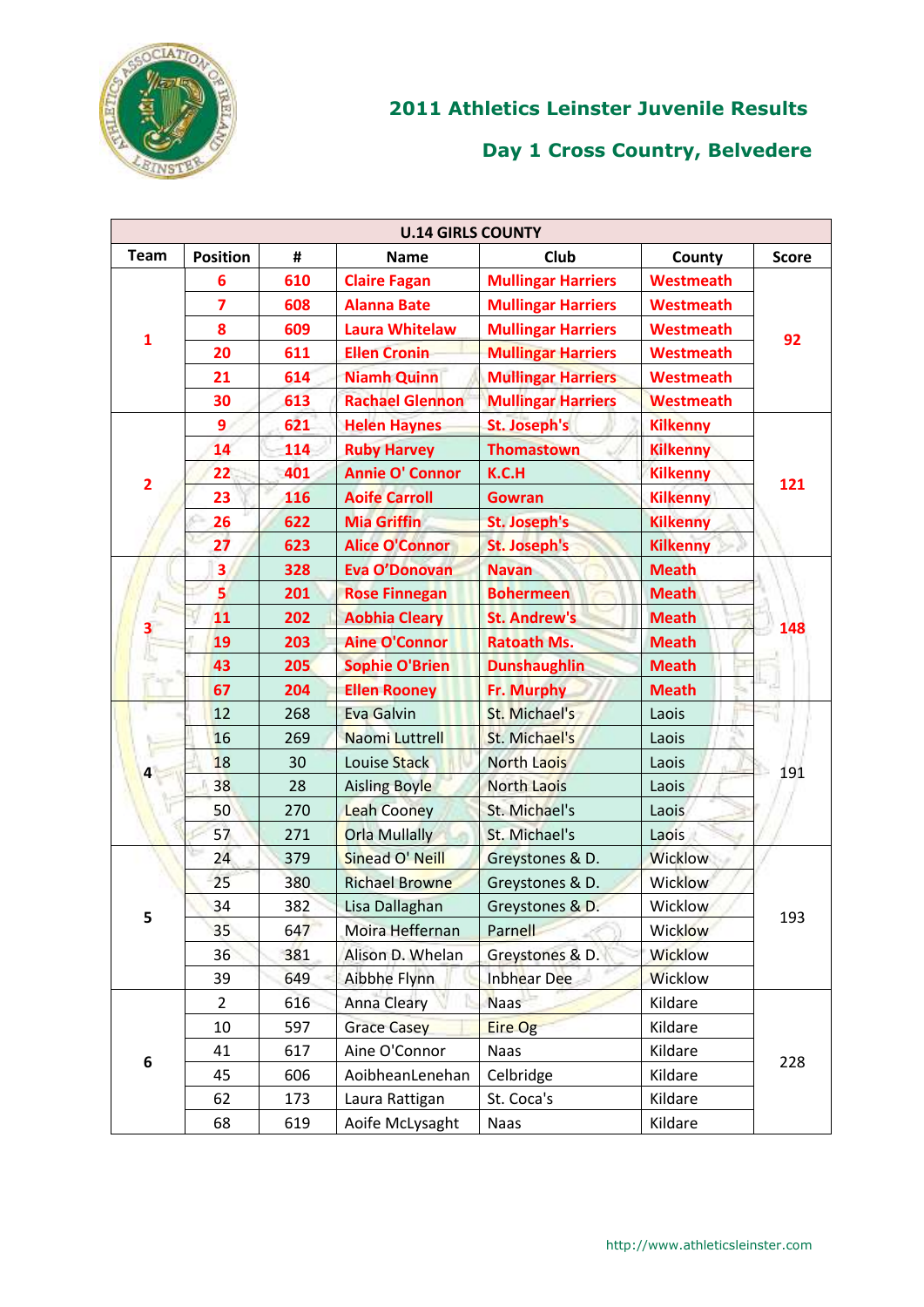

| <b>U.14 GIRLS COUNTY</b> |                 |      |                        |                           |               |              |  |
|--------------------------|-----------------|------|------------------------|---------------------------|---------------|--------------|--|
| <b>Team</b>              | <b>Position</b> | #    | <b>Name</b>            | <b>Club</b>               | County        | <b>Score</b> |  |
|                          | 1               | 599  | Laura Ward             | St. L. O'Toole's          | Carlow        |              |  |
|                          | 15              | 600  | JessicaHenderson       | St. L. O'Toole's          | Carlow        |              |  |
| 7                        | 54              | 602  | <b>Beth Fennell</b>    | St. L. O'Toole's          | Carlow        | 271          |  |
|                          | 61              | 601  | <b>Chloe Murphy</b>    | St. L. O'Toole's          | Carlow        |              |  |
|                          | 63              | 327  | <b>Betrice Kelly</b>   | <b>Myshall</b>            | Carlow        |              |  |
|                          | 77              | 603  | Clodagh Long           | St. L. O'Toole's          | Carlow        |              |  |
|                          | $\overline{4}$  | 635  | Cara Todd              | <b>Tullamore Harriers</b> | <b>Offaly</b> |              |  |
|                          | 40              | 638  | Keelin Guilfoyle       | <b>Tullamore Harriers</b> | Offaly        | 315          |  |
| 8                        | 48              | 636  | Emma Horan             | <b>Tullamore Harriers</b> | Offaly        |              |  |
|                          | 59              | 637  | <b>Ciara Galvin</b>    | <b>Tullamore Harriers</b> | Offaly        |              |  |
|                          | 79              | 639  | <b>Shannon Abbolt</b>  | <b>Tullamore Harriers</b> | <b>Offaly</b> |              |  |
|                          | 85              | 641  | <b>Annmarie Molloy</b> | <b>Tullamore Harriers</b> | Offaly        |              |  |
|                          | 29              | 410  | <b>Annalise Creane</b> | Adamstown                 | Wexford       |              |  |
|                          | 46              | 165  | Sarah Kennedy          | Kilmore Mrs.              | Wexford       |              |  |
| 9 <sup>1</sup>           | 64              | 1899 | Hayleigh Bawden        | <b>United Striders</b>    | Wexford       |              |  |
|                          | 80              | 272  | Denise Bolger          | S.B.R                     | Wexford       | 388          |  |
|                          | 81              | 1894 | <b>Tara Connick</b>    | St. Paul's                | Wexford       |              |  |
|                          | 88              | 411  | RoisinStephenson       | Adamstown                 | Wexford       |              |  |
|                          |                 |      |                        |                           |               |              |  |

|             | <b>U.16 BOYS CLUB</b> |      |                       |                           |                  |              |  |  |
|-------------|-----------------------|------|-----------------------|---------------------------|------------------|--------------|--|--|
| <b>Team</b> | <b>Position</b>       | #    | <b>Name</b>           | <b>Club</b>               | County           | <b>Score</b> |  |  |
|             |                       | 828  | <b>Padraig Moran</b>  | <b>Mullingar Harriers</b> | <b>Westmeath</b> |              |  |  |
| 1           | 5                     | 835  | <b>Jack Reid</b>      | <b>Mullingar Harriers</b> | <b>Westmeath</b> | 27           |  |  |
|             | 6 <sup>1</sup>        | 829  | <b>Glen Gaffney</b>   | <b>Mullingar Harriers</b> | <b>Westmeath</b> |              |  |  |
|             | 15                    | 834  | <b>Liam O'Reilly</b>  | <b>Mullingar Harriers</b> | <b>Westmeath</b> |              |  |  |
|             | 9                     | 521  | <b>Aonghus Meehan</b> | <b>Dunleer</b>            | Louth            |              |  |  |
| 2           | 13                    | 524  | <b>Gary Campbell</b>  | <b>Dunleer</b>            | Louth            | 93           |  |  |
|             | 26 <sub>2</sub>       | 523  | <b>Jamie Curtis</b>   | <b>Dunleer</b>            | Louth            |              |  |  |
|             | 45                    | 522  | <b>Shane Cheshire</b> | <b>Dunleer</b>            | Louth            |              |  |  |
|             | $\overline{2}$        | 872  | <b>Hugh Morgan</b>    | <b>St. Senan's</b>        | <b>Kilkenny</b>  |              |  |  |
| 3           | 29                    | 873  | <b>Oliver Mulally</b> | <b>St. Senan's</b>        | <b>Kilkenny</b>  | 106          |  |  |
|             | 33                    | 875  | <b>Eoghan Wallis</b>  | <b>St. Senan's</b>        | <b>Kilkenny</b>  |              |  |  |
|             | 42                    | 874  | <b>David Irish</b>    | <b>St. Senan's</b>        | <b>Kilkenny</b>  |              |  |  |
|             | 3                     | 1682 | <b>Conor Rennicks</b> | Bohermeen                 | Meath            |              |  |  |
| 4           | 10                    | 1683 | <b>Brian McGrath</b>  | <b>Bohermeen</b>          | Meath            | 114          |  |  |
|             | 46                    | 1687 | Daniel Byrne          | <b>Bohermeen</b>          | Meath            |              |  |  |
|             | 55                    | 1685 | Shane Fox             | <b>Bohermeen</b>          | Meath            |              |  |  |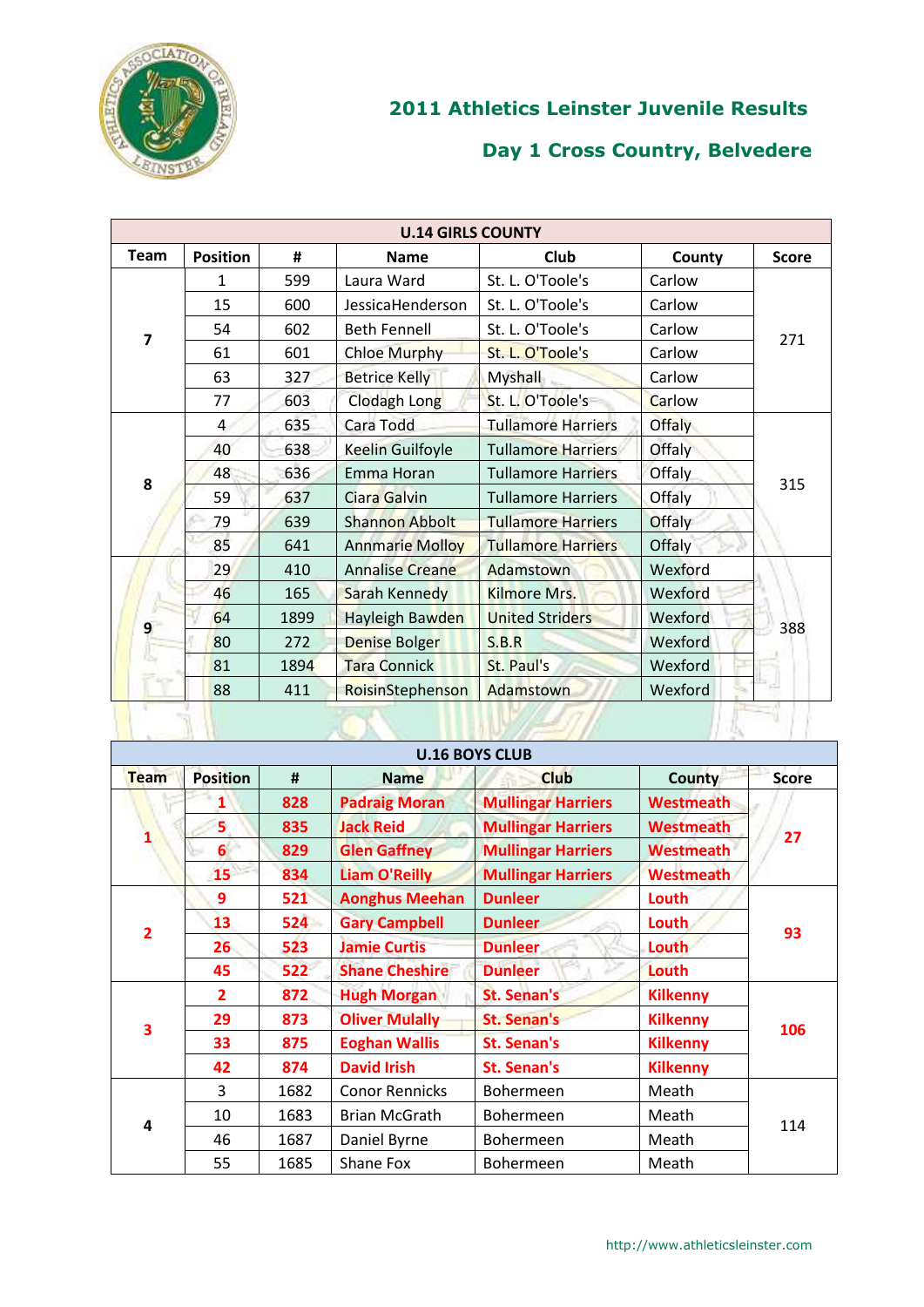

|             |                 |     | <b>U.16 BOYS CLUB</b>  |                           |          |              |
|-------------|-----------------|-----|------------------------|---------------------------|----------|--------------|
| <b>Team</b> | <b>Position</b> | #   | <b>Name</b>            | <b>Club</b>               | County   | <b>Score</b> |
|             | 23              | 877 | DiarmuidO'Carroll      | <b>Tullamore Harriers</b> | Offaly   |              |
| 5           | 31              | 879 | Chinnielzuchukwu       | <b>Tullamore Harriers</b> | Offaly   | 134          |
|             | 39              | 878 | Sean Rigney            | <b>Tullamore Harriers</b> | Offaly   |              |
|             | 41              | 881 | David Whitaker         | <b>Tullamore Harriers</b> | Offaly   |              |
|             | 14              | 865 | <b>Conor O Carroll</b> | <b>Gowran</b>             | Kilkenny | 144          |
| 6           | 27              | 867 | Sean O Neill           | Gowran                    | Kilkenny |              |
|             | 47              | 868 | Evan Foley             | Gowran                    | Kilkenny |              |
|             | 56              | 871 | <b>Finn Connolly</b>   | Gowran                    | Kilkenny |              |
|             | 32              | 997 | <b>Michael Nash</b>    | St. Abban's               | Laois    | 154          |
|             | 36              | 996 | <b>Fionn Maher</b>     | St. Abban's               | Laois    |              |
|             | 37              | 995 | <b>Aaron Murphy</b>    | St. Abban's               | Laois    |              |
|             | 49              | 998 | <b>Aaron Barry</b>     | St. Abban's               | Laois    |              |

|              |                         |      | <b>U.16 BOYS COUNTY</b> |                           |                  |              |
|--------------|-------------------------|------|-------------------------|---------------------------|------------------|--------------|
| Team         | <b>Position</b>         | #    | <b>Name</b>             | <b>Club</b>               | <b>County</b>    | <b>Score</b> |
| 153          | 1                       | 828  | <b>Padraig Moran</b>    | <b>Mullingar Harriers</b> | <b>Westmeath</b> |              |
| <b>Carso</b> | 5                       | 835  | <b>Jack Reid</b>        | <b>Mullingar Harriers</b> | <b>Westmeath</b> |              |
|              | $6\phantom{1}$          | 829  | <b>Glen Gaffney</b>     | <b>Mullingar Harriers</b> | <b>Westmeath</b> | 60           |
|              | 15                      | 834  | <b>Liam O'Reilly</b>    | <b>Mullingar Harriers</b> | <b>Westmeath</b> |              |
|              | 16                      | 831  | <b>Oisin Quinn</b>      | <b>Mullingar Harriers</b> | <b>Westmeath</b> |              |
| التشيخ       | 17                      | 832  | <b>Eoin O Brien</b>     | <b>Mullingar Harriers</b> | <b>Westmeath</b> |              |
|              | 3                       | 1682 | <b>Conor Rennicks</b>   | <b>Bohermeen</b>          | <b>Meath</b>     |              |
|              | 4                       | 1726 | <b>Andrew Coscoran</b>  | <b>Star of the Sea</b>    | <b>Meath</b>     |              |
| 2            | $\overline{\mathbf{z}}$ | 1727 | <b>Gavin Maher</b>      | <b>Dunshaughlin</b>       | <b>Meath</b>     | 72           |
|              | 10                      | 1683 | <b>Brian McGrath</b>    | <b>Bohermeen</b>          | <b>Meath</b>     |              |
|              | 18                      | 1730 | <b>Niall Cornyn</b>     | <b>Dunboyne</b>           | <b>Meath</b>     |              |
|              | 30                      | 1729 | <b>Ben Clarke</b>       | <b>Na Fianna</b>          | <b>Meath</b>     |              |
|              | $\overline{2}$          | 872  | <b>Hugh Morgan</b>      | <b>St. Senan's</b>        | <b>Kilkenny</b>  |              |
|              | 8                       | 1636 | <b>Sean Power</b>       | <b>Thomastown</b>         | <b>Kilkenny</b>  |              |
| 3            | 14                      | 865  | <b>Conor O Carroll</b>  | <b>Gowran</b>             | <b>Kilkenny</b>  | 94           |
|              | 19                      | 1639 | <b>Peter Lynch</b>      | K.C.H                     | <b>Kilkenny</b>  |              |
|              | 24                      | 1637 | <b>James Power</b>      | <b>Thomastown</b>         | <b>Kilkenny</b>  |              |
|              | 27                      | 867  | <b>Sean O Neill</b>     | Gowran                    | <b>Kilkenny</b>  |              |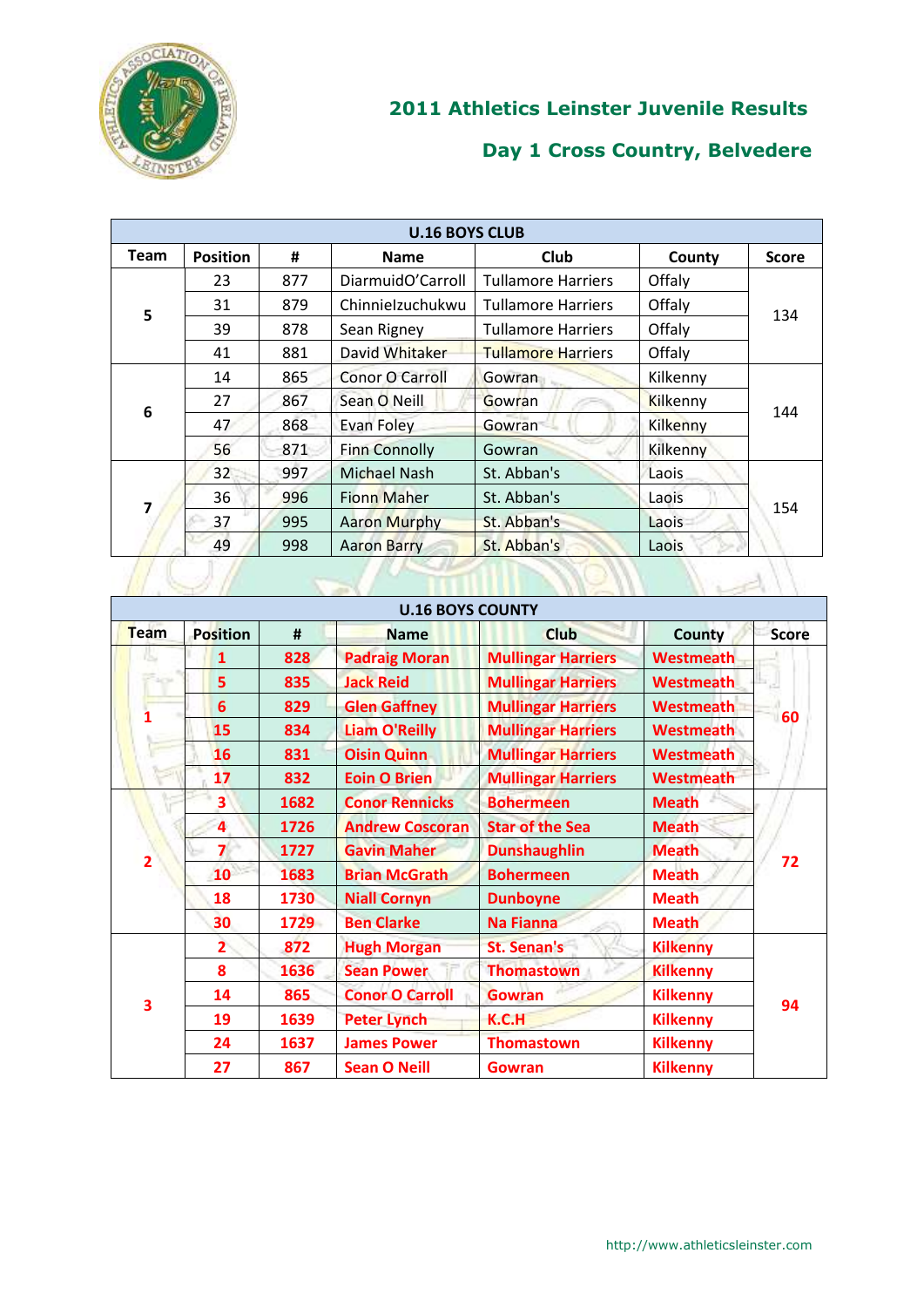

| <b>U.16 BOYS COUNTY</b> |                 |      |                         |                             |        |              |  |
|-------------------------|-----------------|------|-------------------------|-----------------------------|--------|--------------|--|
| <b>Team</b>             | <b>Position</b> | #    | <b>Name</b>             | Club                        | County | <b>Score</b> |  |
|                         | 9               | 521  | Aonghus Meehan          | Dunleer                     | Louth  |              |  |
|                         | 13              | 524  | <b>Gary Campbell</b>    | Dunleer                     | Louth  | 165          |  |
| 4                       | 26              | 523  | Jamie Curtis            | Dunleer                     | Louth  |              |  |
|                         | 28              | 454  | <b>Cormac Barry</b>     | <b>Glenmore</b>             | Louth  |              |  |
|                         | 44              | 1570 | <b>Shane De Coursey</b> | <b>Ardee &amp; District</b> | Louth  |              |  |
|                         | 45              | 522  | <b>Shane Cheshire</b>   | <b>Dunleer</b>              | Louth  |              |  |
|                         |                 |      |                         |                             |        |              |  |

|                         |                         |     | <b>U.16 GIRLS CLUB</b>  |                           |                  |              |
|-------------------------|-------------------------|-----|-------------------------|---------------------------|------------------|--------------|
| <b>Team</b>             | <b>Position</b>         | #   | <b>Name</b>             | <b>Club</b>               | County           | <b>Score</b> |
|                         |                         | 662 | <b>Linda Conroy</b>     | <b>Mullingar Harriers</b> | <b>Westmeath</b> |              |
|                         | 3 <sup>1</sup>          | 663 | <b>Aisling Moody</b>    | <b>Mullingar Harriers</b> | <b>Westmeath</b> | 31           |
|                         | 10                      | 664 | <b>Caoimhe Shaw</b>     | <b>Mullingar Harriers</b> | <b>Westmeath</b> |              |
|                         | 17                      | 667 | <b>Lorna Moody</b>      | <b>Mullingar Harriers</b> | <b>Westmeath</b> |              |
|                         | $\overline{\mathbf{z}}$ | 671 | <b>Nicole Cuskelly</b>  | <b>Tullamore Harriers</b> | <b>Offaly</b>    |              |
|                         | 8                       | 673 | <b>Eileen Rafter</b>    | <b>Tullamore Harriers</b> | <b>Offaly</b>    | 37           |
| $\overline{\mathbf{c}}$ | 9                       | 672 | <b>Nadine Donegan</b>   | <b>Tullamore Harriers</b> | <b>Offaly</b>    |              |
| <b>CACH</b>             | 13                      | 674 | <b>Emily Grennan</b>    | <b>Tullamore Harriers</b> | <b>Offaly</b>    |              |
|                         | 12                      | 652 | <b>Dearbhla Kearns</b>  | <b>St. Senan's</b>        | <b>Kilkenny</b>  |              |
|                         | 21                      | 651 | <b>Rachael Butler</b>   | <b>St. Senan's</b>        | <b>Kilkenny</b>  | 103          |
| 3                       | 32                      | 654 | <b>MichelleMcDonald</b> | <b>St. Senan's</b>        | <b>Kilkenny</b>  |              |
|                         | 38                      | 653 | <b>Tara Lacey</b>       | <b>St. Senan's</b>        | <b>Kilkenny</b>  |              |
|                         | 34                      | 656 | <b>Elizabeth Clarke</b> | Na Fianna                 | Meath            |              |
|                         | 37                      | 659 | <b>Aoife Holton</b>     | Na Fianna                 | Meath            |              |
| 4                       | 46                      | 657 | Laura Heneghan          | Na Fianna                 | Meath            | 164          |
|                         | 47                      | 658 | Ciara Heneghan          | Na Fianna                 | Meath            |              |

|             |                 |     | <b>U.16 GIRLS COUNTY</b> |                    |                 |              |
|-------------|-----------------|-----|--------------------------|--------------------|-----------------|--------------|
| <b>Team</b> | <b>Position</b> | #   | <b>Name</b>              | <b>Club</b>        | <b>County</b>   | <b>Score</b> |
|             | 2               | 118 | <b>Rebecca Kennedy</b>   | <b>Gowran</b>      | <b>Kilkenny</b> | 81           |
|             | 12              | 652 | <b>Dearbhla Kearns</b>   | <b>St. Senan's</b> | <b>Kilkenny</b> |              |
| 1           | 14              | 661 | <b>MargeuriteHoynes</b>  | St. Joseph's       | <b>Kilkenny</b> |              |
|             | 15              | 126 | <b>Lauren Dermody</b>    | <b>Castlecomer</b> | <b>Kilkenny</b> |              |
|             | 18              | 122 | AoibheRichardson         | K.C.H              | <b>Kilkenny</b> |              |
|             | 20              | 120 | <b>Sinead Whelan</b>     | <b>Thomastown</b>  | <b>Kilkenny</b> |              |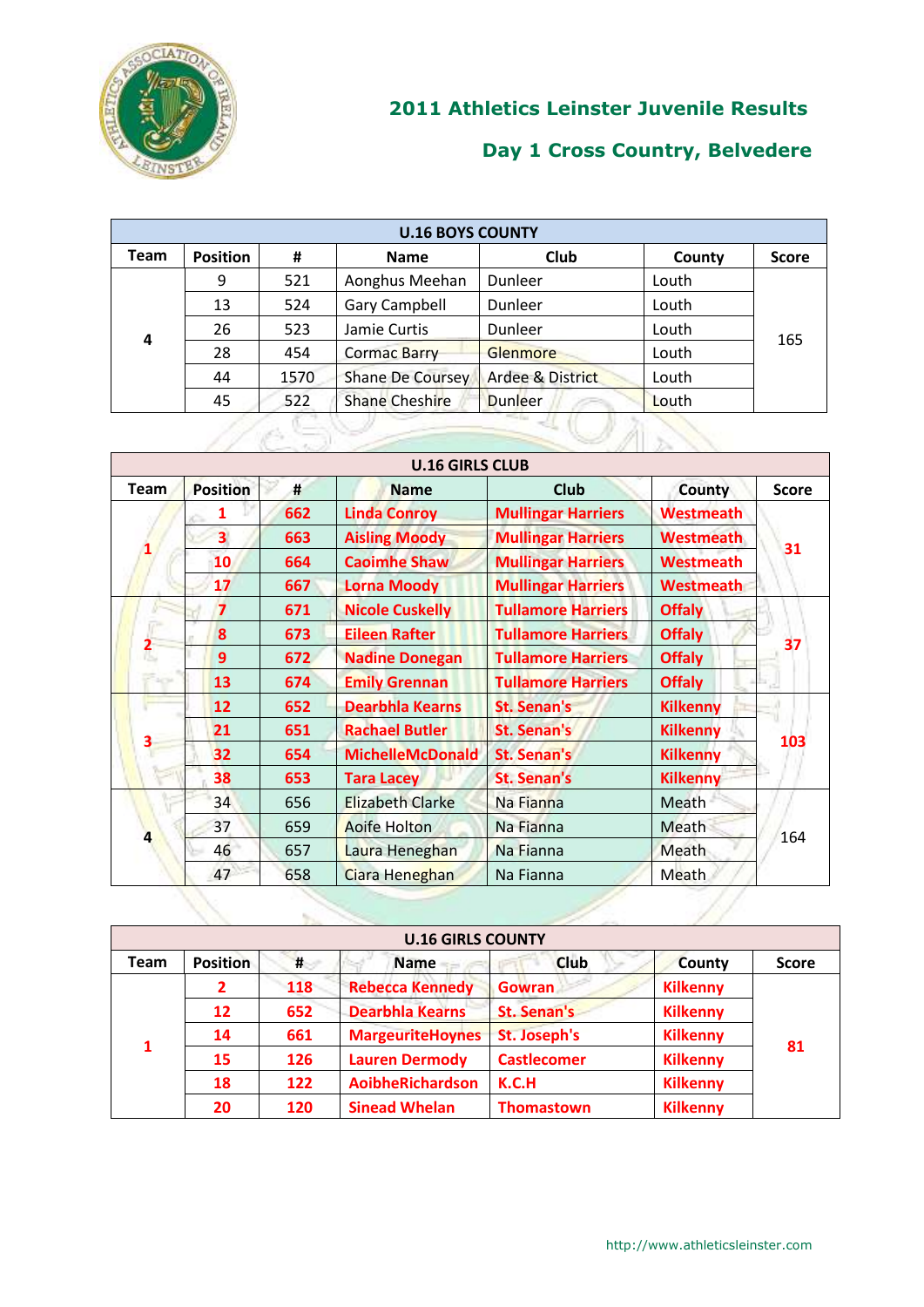

|                |                         |      | <b>U.16 GIRLS COUNTY</b> |                           |                  |              |
|----------------|-------------------------|------|--------------------------|---------------------------|------------------|--------------|
| <b>Team</b>    | <b>Position</b>         | #    | <b>Name</b>              | Club                      | County           | <b>Score</b> |
|                | 1                       | 662  | <b>Linda Conroy</b>      | <b>Mullingar Harriers</b> | <b>Westmeath</b> |              |
|                | 3                       | 663  | <b>Aisling Moody</b>     | <b>Mullingar Harriers</b> | <b>Westmeath</b> |              |
| $\overline{2}$ | 10                      | 664  | <b>Caoimhe Shaw</b>      | <b>Mullingar Harriers</b> | <b>Westmeath</b> | 84           |
|                | 17                      | 667  | <b>Lorna Moody</b>       | <b>Mullingar Harriers</b> | <b>Westmeath</b> |              |
|                | 24                      | 665  | <b>Edel Glennon</b>      | <b>Mullingar Harriers</b> | <b>Westmeath</b> |              |
|                | 29                      | 668  | <b>Faye Walsh</b>        | <b>Mullingar Harriers</b> | <b>Westmeath</b> |              |
|                | $\overline{\mathbf{z}}$ | 671  | <b>Nicole Cuskelly</b>   | <b>Tullamore Harriers</b> | <b>Offaly</b>    |              |
|                | 8                       | 673  | <b>Eileen Rafter</b>     | <b>Tullamore Harriers</b> | <b>Offaly</b>    |              |
| 3              | 9                       | 672  | <b>Nadine Donegan</b>    | <b>Tullamore Harriers</b> | <b>Offaly</b>    | 104          |
|                | 13                      | 674  | <b>Emily Grennan</b>     | <b>Tullamore Harriers</b> | <b>Offaly</b>    |              |
|                | 28                      | 46   | <b>Ciara O'Connor</b>    | <b>Edenderry</b>          | <b>Offaly</b>    |              |
|                | 39                      | 675  | <b>Michelle Keegan</b>   | <b>Tullamore Harriers</b> | <b>Offaly</b>    |              |
|                | 5                       | 679  | Siobhan Delaney          | <b>Naas</b>               | <b>Kildare</b>   | 135          |
|                | 11                      | 296  | Sinead O'Connor          | Celbridge                 | <b>Kildare</b>   |              |
| 4              | 16                      | 678  | Siobhan McAndle          | <b>Naas</b>               | Kildare          |              |
|                | 26                      | 175  | Niamh Burke              | St. Coca's                | Kildare          |              |
|                | 35                      | 1083 | <b>Caoimhe Murphy</b>    | <b>Newbridge</b>          | Kildare          |              |
|                | 42                      | 297  | <b>Aoife Hanratty</b>    | Celbridge                 | Kildare          |              |
|                | 25                      | 215  | Laura Farrell            | Fr. Murphy                | Meath            |              |
|                | 34                      | 656  | <b>Elizabeth Clarke</b>  | Na Fianna                 | Meath            |              |
| 5              | 37                      | 659  | <b>Aoife Holton</b>      | Na Fianna                 | Meath            | 228          |
|                | 41                      | 216  | Lauren O' Brien          | <b>Dunshaughlin</b>       | Meath            |              |
|                | 45                      | 217  | <b>Susan Culhane</b>     | <b>Dunboyne</b>           | Meath            |              |
|                | 46                      | 657  | Laura Heneghan           | Na Fianna                 | Meath            |              |
|                |                         |      |                          |                           |                  |              |

|                | <b>U.18 BOYS CLUB</b> |     |                          |                           |                  |              |  |  |  |
|----------------|-----------------------|-----|--------------------------|---------------------------|------------------|--------------|--|--|--|
| <b>Team</b>    | <b>Position</b>       | #   | <b>Name</b>              | <b>Club</b>               | County           | <b>Score</b> |  |  |  |
|                |                       | 902 | <b>Shane Fitzsimons</b>  | <b>Mullingar Harriers</b> | Westmeath        |              |  |  |  |
| 1              | 2                     | 904 | <b>Thomas Lynn</b>       | <b>Mullingar Harriers</b> | Westmeath        | 20           |  |  |  |
|                | 5                     | 906 | <b>Patrick Fagan</b>     | <b>Mullingar Harriers</b> | <b>Westmeath</b> |              |  |  |  |
|                | 12                    | 907 | <b>Ryan Blundell</b>     | <b>Mullingar Harriers</b> | <b>Westmeath</b> |              |  |  |  |
|                |                       | 308 | <b>Christopher Finn</b>  | <b>North Laois</b>        | Laois            | 43           |  |  |  |
| $\overline{2}$ | 9                     | 307 | <b>David Mulhare</b>     | <b>North Laois</b>        | Laois            |              |  |  |  |
|                | 10                    | 309 | <b>Sean Culleton</b>     | <b>North Laois</b>        | Laois            |              |  |  |  |
|                | 17                    | 310 | <b>Donnacha O Reilly</b> | <b>North Laois</b>        | Laois            |              |  |  |  |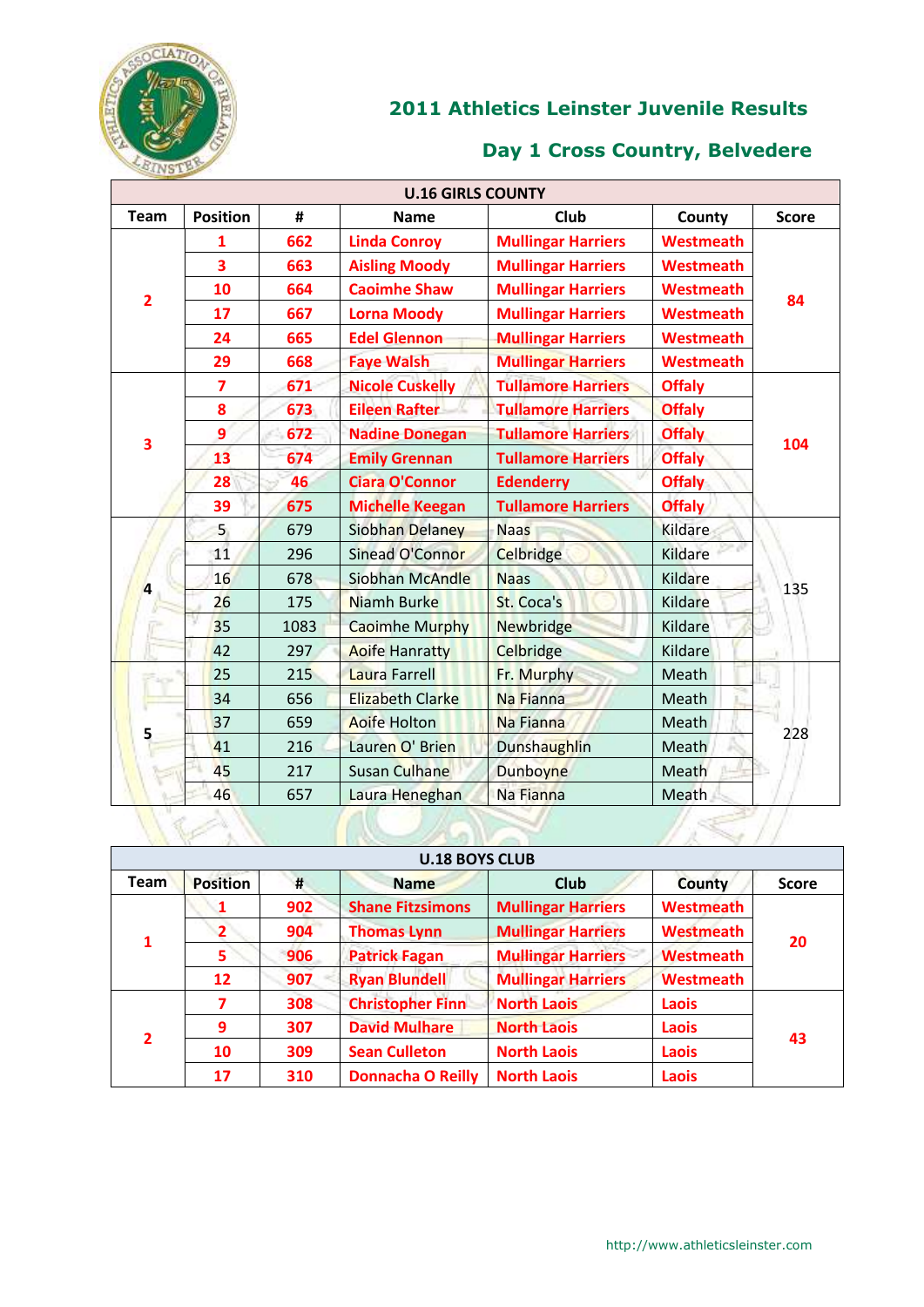

|                         |                 |     | <b>U.18 BOYS CLUB</b>  |                           |               |              |
|-------------------------|-----------------|-----|------------------------|---------------------------|---------------|--------------|
| <b>Team</b>             | <b>Position</b> | #   | <b>Name</b>            | <b>Club</b>               | County        | <b>Score</b> |
| $\overline{\mathbf{3}}$ | 4               | 897 | <b>Daniel Lawler</b>   | St. L. O'Toole's          | <b>Carlow</b> |              |
|                         | 11              | 900 | <b>Graham Power</b>    | St. L. O'Toole's          | <b>Carlow</b> | 71           |
|                         | 24              | 898 | <b>Leon Carter</b>     | St. L. O'Toole's          | <b>Carlow</b> |              |
|                         | 32              | 899 | <b>Tobias Jenegger</b> | St. L. O'Toole's          | <b>Carlow</b> |              |
| 4                       | 6               | 299 | Kevin Brennan          | St. Abban's               | Laois         | 77           |
|                         | 18              | 434 | James Delaney          | St. Abban's               | Laois         |              |
|                         | 20              | 300 | Paraic Curry           | St. Abban's               | Laois         |              |
|                         | 33              | 301 | <b>Joseph Barry</b>    | St. Abban's               | Laois         |              |
| 5                       | 15              | 890 | Joseph Gilligan        | <b>Tullamore Harriers</b> | Offaly        | 99           |
|                         | 23              | 894 | Jason Donegan          | <b>Tullamore Harriers</b> | Offaly        |              |
|                         | 30              | 891 | <b>Harry Flynn</b>     | <b>Tullamore Harriers</b> | Offaly        |              |
|                         | 31              | 895 | Aaron O.Doyle          | <b>Tullamore Harriers</b> | Offaly        |              |
|                         |                 |     |                        |                           |               |              |

|                |                         |     | <b>U.18 BOYS COUNTY</b>  |                            |                  |              |
|----------------|-------------------------|-----|--------------------------|----------------------------|------------------|--------------|
| Team           | <b>Position</b>         | #   | <b>Name</b>              | <b>Club</b>                | County           | <b>Score</b> |
| 153            | 1                       | 902 | <b>Shane Fitzsimons</b>  | <b>Mullingar Harriers</b>  | <b>Westmeath</b> |              |
|                | $\overline{2}$          | 904 | <b>Thomas Lynn</b>       | <b>Mullingar Harriers</b>  | <b>Westmeath</b> |              |
|                | 5                       | 906 | <b>Patrick Fagan</b>     | <b>Mullingar Harriers</b>  | <b>Westmeath</b> | 47           |
|                | 12                      | 907 | <b>Ryan Blundell</b>     | <b>Mullingar Harriers</b>  | <b>Westmeath</b> |              |
|                | 13                      | 908 | <b>Jonathan Daly</b>     | <b>Mullingar Harriers</b>  | <b>Westmeath</b> |              |
|                | 14                      | 903 | <b>Gavin Doran</b>       | <b>Mullingar Harriers</b>  | <b>Westmeath</b> |              |
|                | $6\phantom{1}6$         | 299 | <b>Kevin Brennan</b>     | <b>St. Abban's</b>         | Laois            |              |
|                | $\overline{\mathbf{z}}$ | 308 | <b>Christopher Finn</b>  | <b>North Laois</b>         | <b>Laois</b>     |              |
| $\overline{2}$ | $\overline{9}$          | 307 | <b>David Mulhare</b>     | <b>North Laois</b>         | Laois            | 67           |
|                | 10                      | 309 | <b>Sean Culleton</b>     | <b>North Laois</b>         | <b>Laois</b>     |              |
|                | 17                      | 310 | <b>Donnacha O Reilly</b> | <b>North Laois</b>         | <b>Laois</b>     |              |
|                | 18                      | 434 | <b>James Delaney</b>     | St. Abban's                | <b>Laois</b>     |              |
|                | 3                       | 483 | <b>Eoin Taggart</b>      | <b>Greystones &amp; D.</b> | <b>Wicklow</b>   | 138          |
| 3              | 8                       | 482 | <b>Jamie Cullen</b>      | <b>Greystones &amp; D.</b> | <b>Wicklow</b>   |              |
|                | 25                      | 863 | <b>Patrick Kinsella</b>  | <b>Parnell</b>             | <b>Wicklow</b>   |              |
|                | 29                      | 864 | <b>Donal Flannery</b>    | <b>Parnell</b>             | <b>Wicklow</b>   |              |
|                | 36                      | 484 | <b>Dylan G. Larkin</b>   | <b>Greystones &amp; D.</b> | <b>Wicklow</b>   |              |
|                | 37                      | 306 | <b>Liam Belton</b>       | Roundwood & D.             | <b>Wicklow</b>   |              |